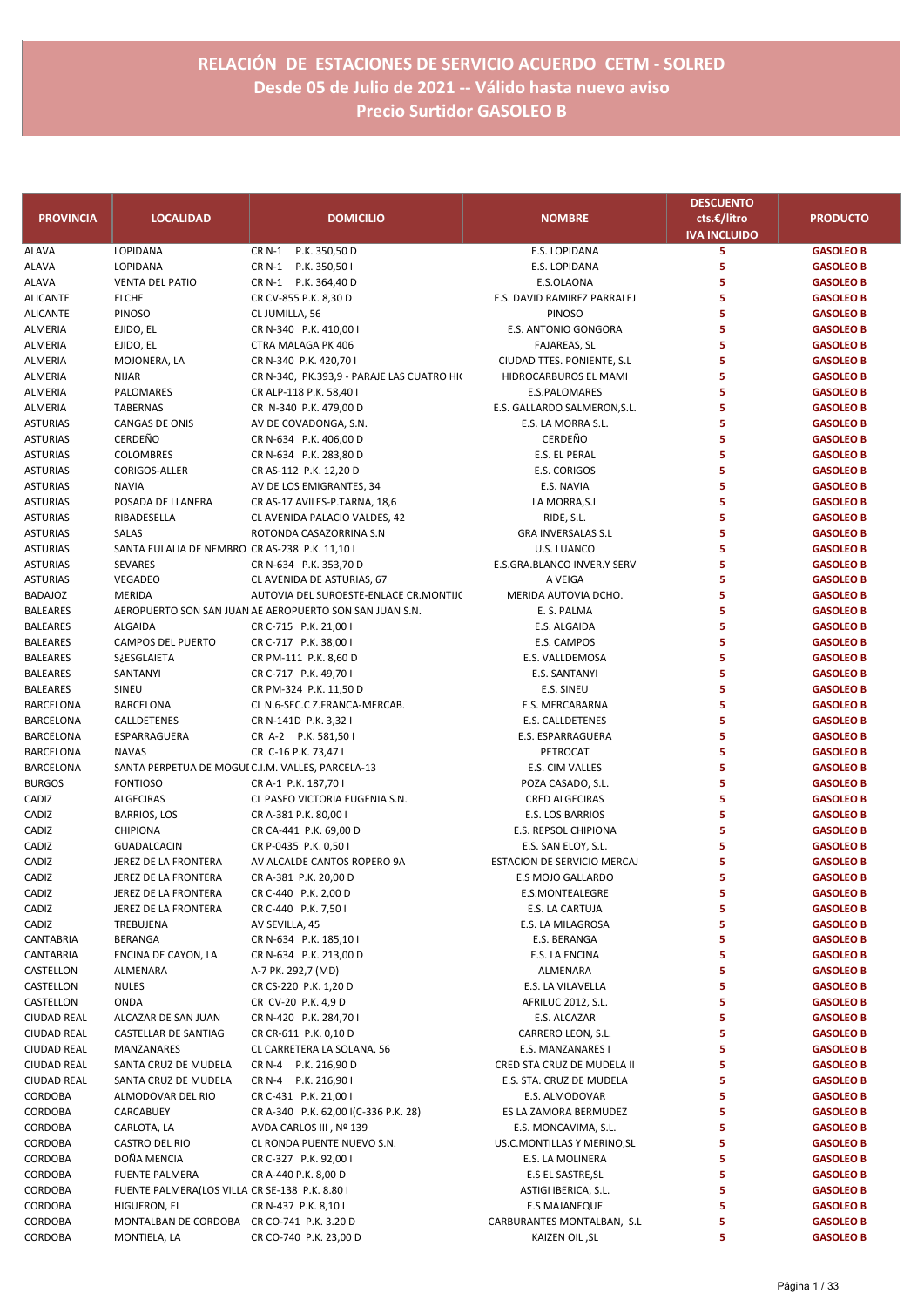|                           |                                   |                                                 |                                                            | <b>DESCUENTO</b>                   |                                      |
|---------------------------|-----------------------------------|-------------------------------------------------|------------------------------------------------------------|------------------------------------|--------------------------------------|
| <b>PROVINCIA</b>          | <b>LOCALIDAD</b>                  | <b>DOMICILIO</b>                                | <b>NOMBRE</b>                                              | cts.€/litro<br><b>IVA INCLUIDO</b> | <b>PRODUCTO</b>                      |
| CORDOBA                   | MORILES-LUCENA                    | CR CO-761 P.K. 1,00 I                           | <b>SURTIDOR LAS UVADAS</b>                                 | 5                                  | <b>GASOLEO B</b>                     |
| CORDOBA                   | NUEVA CARTEYA                     | CR C-282 P.K. 17,30 I                           | ES HERMANOS BELLIDO ORTEGA                                 | 5                                  | <b>GASOLEO B</b>                     |
| CORDOBA                   | PALMA DEL RIO                     | AV DIPUTACION, 85                               | E.S. CARO CUMPLIDO, S.L                                    | 5                                  | <b>GASOLEO B</b>                     |
| CORDOBA                   | RAMBLA, LA                        | CR CO-741 P.K. 0.80 I                           | E.S. EL MIRADOR                                            | 5                                  | <b>GASOLEO B</b>                     |
| CORDOBA                   | <b>SANTA CRUZ</b>                 | CR N-432 P.K. 298,40 I                          | E.S. LA REINA, S.L.                                        | 5                                  | <b>GASOLEO B</b>                     |
| CORDOBA                   | SANTAELLA                         | CL CIRCUNVALACION S.N.                          | ES HIJOS DE JOAQUIN DOMINGU                                | 5                                  | <b>GASOLEO B</b>                     |
| CORDOBA                   | TORRECAMPO                        | CR CO-313 P.K. 1,10 D                           | TORRELINARES, S.L.                                         | 5                                  | <b>GASOLEO B</b>                     |
| CORDOBA                   | VILLA DEL RIO                     | CR ANTIG.N-4 (TRAMO ORIENTAL),N 16 I            | E.S ANDRYMAR, S.L                                          | 5                                  | <b>GASOLEO B</b>                     |
| CORDOBA                   | VILLANUEVA DE CORBOBA             | CR C-420 P.K. 154,00 D                          | E.S. SAHEFE, S.L.                                          | 5                                  | <b>GASOLEO B</b>                     |
| CORDOBA                   | VILLANUEVA DEL DUQUE              | CR N-502 P.K. 366,50 D                          | E.S.PUERTA DE LOS PEDROCHES                                | 5                                  | <b>GASOLEO B</b>                     |
| CORDOBA                   | VISO, EL                          | CR N-502 P.K. 354,20 D                          | H.YTE JOSÉ MORENO MORENO                                   | 5                                  | <b>GASOLEO B</b>                     |
| <b>GERONA</b>             | <b>GARRIGAS</b>                   | AU AP-7 P.K. 35,00 D                            | E.S. LA TRAMUNTANA                                         | 5                                  | <b>GASOLEO B</b>                     |
| <b>GERONA</b>             | JONQUERA, LA                      | CR N-2 P.K. 772,50 D                            | E.S. REPSOL MAS MORATO                                     | 5                                  | <b>GASOLEO B</b>                     |
| <b>GERONA</b>             | JONQUERA, LA                      | CR N-2 P.K. 772,501                             | E.S. REPSOL LA JONQUERA                                    | 5                                  | <b>GASOLEO B</b>                     |
| <b>GERONA</b>             | LLERS                             | Barri dels Hostalets - sector c-2               | <b>CRED HOSTALETS</b>                                      | 5                                  | <b>GASOLEO B</b>                     |
| <b>GERONA</b>             | MAÇANET DE LA SELVA               | AU AP-7 P.K. 86,00 D                            | E.S.LA CLARIANA                                            | 5                                  | <b>GASOLEO B</b>                     |
| <b>GERONA</b>             | OLOT                              | CL LES TRIES, 70-78                             | <b>E.S. LES TRIES</b>                                      | 5                                  | <b>GASOLEO B</b>                     |
| <b>GRANADA</b>            | <b>ALBOLOTE</b>                   | CR GR-4 P.K. 2,35 D                             | ES.C.Y.S.SANCHEZ FERRER, SL                                | 5<br>5                             | <b>GASOLEO B</b>                     |
| <b>GRANADA</b>            | <b>ALMACILES</b>                  | CR C-330 P.K. 88,00 D                           | E.S. SAN ISIDRO                                            | 5                                  | <b>GASOLEO B</b>                     |
| <b>GRANADA</b>            | <b>DIEZMA</b>                     | CR A-92 P.K. 279,00 D                           | INDALICA COPEC, S.A.- DIEZM<br>INDALICA COPEC, S.A. - DIEZ | 5                                  | <b>GASOLEO B</b>                     |
| <b>GRANADA</b><br>GRANADA | <b>DIEZMA</b><br><b>MONTEFRIO</b> | CR A-92 P.K. 279,08 I<br>CR C-335 P.K. 26,80 D  |                                                            | 5                                  | <b>GASOLEO B</b>                     |
| GRANADA                   | MORALEDA DE ZAFAYONA              | CR A-92 P.K. 212,70 I                           | ESTA. SERVICIO HIPONOVA, S.<br>PARAISO ESTACION NORTE, S.L | 5                                  | <b>GASOLEO B</b><br><b>GASOLEO B</b> |
| GRANADA                   | <b>MOREDA</b>                     | A-401 KM 77,5 D                                 | <b>E.S. MORELABOR</b>                                      | 5                                  | <b>GASOLEO B</b>                     |
| GRANADA                   | <b>MOTRIL</b>                     | CL AVENIDA ANDALUCIA, 11                        | E.S. MOTRIL S.A.                                           | 5                                  | <b>GASOLEO B</b>                     |
| GUADALAJARA               | AZUQUECA DE HENARES               | CL AVENIDA ALCALA, PARCELAS 84-85               | E.S. AZUQUECA POLIGONO                                     | 5                                  | <b>GASOLEO B</b>                     |
| GUADALAJARA               | <b>MIRABUENO</b>                  | CR A-2 P.K. 107,00 D                            | <b>CRED MIRABUENO</b>                                      | 5                                  | <b>GASOLEO B</b>                     |
| <b>GUIPUZCOA</b>          | <b>HERNANI</b>                    | CR AP-8 P.K. 22,00 D                            | <b>E.S HERNANI M.D</b>                                     | 5                                  | <b>GASOLEO B</b>                     |
| <b>GUIPUZCOA</b>          | <b>HERNANI</b>                    | CR AP-8 P.K. 22,00 I                            | E.S HERNANI M.I                                            | 5                                  | <b>GASOLEO B</b>                     |
| <b>GUIPUZCOA</b>          | <b>IRUN</b>                       | CL ANTXOTXIPI, 15                               | E.S. ZAISA III                                             | 5                                  | <b>GASOLEO B</b>                     |
| <b>GUIPUZCOA</b>          | TOLOSA - C.RED                    | CR N-1 P.K. 432,501                             | E.S. TOLOSA                                                | 5                                  | <b>GASOLEO B</b>                     |
| <b>GUIPUZCOA</b>          | VILLABONA                         | CR N-1 P.K. 440,70 D                            | E.S. AMASA, S.L.U.                                         | 5                                  | <b>GASOLEO B</b>                     |
| <b>HUELVA</b>             | AROCHE                            | CR N-433 P.K. 94,201                            | <b>E.S ARMIJO</b>                                          | 5                                  | <b>GASOLEO B</b>                     |
| HUELVA                    | <b>GIBRALEON</b>                  | CR N-431 P.K. 89,10 I                           | E.S. EL SANCHO, S.L                                        | 5                                  | <b>GASOLEO B</b>                     |
| <b>HUELVA</b>             | NIEBLA                            | PG POLIG. LOS BERMEJALES CALLE A-PA             | <b>E.S.LOS BERMEJALES</b>                                  | 5                                  | <b>GASOLEO B</b>                     |
| HUELVA                    | PALOS DE LA FRONTERA              | CR A-494 P.K. 17,40 I                           | E.S. J. M. VELASCO PEDROSA                                 | 5                                  | <b>GASOLEO B</b>                     |
| <b>HUELVA</b>             | ROCIANA DEL CONDADO               | CR HU-614 P.K. 8,60 D                           | E.S MADRE DEL SOCORRO, S.L                                 | 5                                  | <b>GASOLEO B</b>                     |
| <b>HUELVA</b>             | VILLALBA DEL ALCOR                | CR N-431 P.K. 595,50 D                          | E.S. MAFE S.L.                                             | 5                                  | <b>GASOLEO B</b>                     |
| <b>HUESCA</b>             | <b>BARBASTRO</b>                  | CR N-240 P.K. 161,11 I                          | E.S. BARBASTRO                                             | 5                                  | <b>GASOLEO B</b>                     |
| <b>HUESCA</b>             | <b>HUESCA</b>                     | CR N-330 P.K. 569,700 I                         | E.S. SAN JORGE                                             | 5                                  | <b>GASOLEO B</b>                     |
| <b>HUESCA</b>             | LALUEZA                           | CR A-1210, P.K. 41,00 D                         | LUIS GASCON SAN MARTIN                                     | 5                                  | <b>GASOLEO B</b>                     |
| HUESCA                    | SABIÑANIGO                        | CL AVENIDA HUESCA, 22                           | E.S. SABIÑANIGO                                            | 5                                  | <b>GASOLEO B</b>                     |
| JAEN                      | ALCALA LA REAL                    | CL AVENIDA DE ANDALUCIA, S.N.                   | ES GUTIERREZ RUEDA SL                                      | 5                                  | <b>GASOLEO B</b>                     |
| JAEN                      | ALCALA LA REAL                    | CR N-432 P.K. 396,00 I                          | E.S. LA GAVIOTA S.L.                                       | 5                                  | <b>GASOLEO B</b>                     |
| JAEN                      | <b>ALCAUDETE</b>                  | CR N-321 P.K. 104,00 D                          | E.S. ALCAUNION, S.L.                                       | 5                                  | <b>GASOLEO B</b>                     |
| JAEN                      | <b>ALCAUDETE</b>                  | CR N-432 P.K. 367.90 D                          | E.S. ANGELES GUTIERREZ RUED                                | 5                                  | <b>GASOLEO B</b>                     |
| JAEN                      | ANDUJAR                           | CL Pª COLON, S.N.                               | E.S. ANDUJAR                                               | 5                                  | <b>GASOLEO B</b>                     |
| JAEN                      | ANDUJAR                           | CR A-4 P.K. 326,00 I                            | JAEN DE PETROLEOS, S.L.                                    | 5                                  | <b>GASOLEO B</b>                     |
| JAEN                      | ARJONA<br><b>ARQUILLOS</b>        | CR C-3219 P.K. 13,70 D<br>CR A-312 P.K. 28,00 D | E.S.URGAVONA S.A.                                          | 5<br>5                             | <b>GASOLEO B</b>                     |
| JAEN                      | ARROYO DEL OJANCO                 | CR N-322 P.K. 215,00 I                          | E.S. ARQUILLOS RUIZ LOPEZ,<br>MANZANEDA GARCIA, S.L.       | 5                                  | <b>GASOLEO B</b><br><b>GASOLEO B</b> |
| JAEN                      | BAEZA                             | CL AVENIDA PUCHE PARDO S.N.                     | BAEZA                                                      | 5                                  | <b>GASOLEO B</b>                     |
| JAEN<br>JAEN              | <b>BAILEN</b>                     | CR N-323A P.K. 0,00 D                           | E.S. BAILEN                                                | 5                                  | <b>GASOLEO B</b>                     |
| JAEN                      | <b>BEAS DE SEGURA</b>             | CR A-6301 P.K. 3,50 I                           | E.S. OJEDA Y OJEDA, S.L.                                   | 5                                  | <b>GASOLEO B</b>                     |
| JAEN                      | CAMPILLO DE ARENAS                | CL AUTOVIA BAILEN-MOTRIL P.K. 69,40 I           | E.S. LA FRONTERA                                           | 5                                  | <b>GASOLEO B</b>                     |
| JAEN                      | CAROLINA, LA                      | CR N-4 P.K. 269,00 D                            | E.S. LA CAROLINA, S.A.                                     | 5                                  | <b>GASOLEO B</b>                     |
| JAEN                      | <b>CORTIJOS NUEVOS</b>            | CR A-6301 P.K. 26,00 D                          | INDUSTRIAS DEL VALLE, S.A.                                 | 5                                  | <b>GASOLEO B</b>                     |
| JAEN                      | GUARDIA DE JAEN, LA               | CR N-323A P.K. 40,40 I                          | E.S. LA NUEVA YUCA, S.L.                                   | 5                                  | <b>GASOLEO B</b>                     |
| JAEN                      | <b>GUARROMAN</b>                  | CR N-4 P.K. 280,50 I                            | E.S. GUARROMAN                                             | 5                                  | <b>GASOLEO B</b>                     |
| JAEN                      | HUELMA                            | CR N-324 P.K. 24,50 D                           | E.S. S.MORENO Y DOS, CB                                    | 5                                  | <b>GASOLEO B</b>                     |
| JAEN                      | <b>IBROS</b>                      | CR N-322 P.K. 128,00 I                          | E.S LA SALOBREJA                                           | 5                                  | <b>GASOLEO B</b>                     |
| JAEN                      | <b>JODAR</b>                      | CR A-401 P.K. 24,70 D                           | A.S SIERRA MAGINA                                          | 5                                  | <b>GASOLEO B</b>                     |
| JAEN                      | LOPERA                            | CR N-4 P.K. 346,60 I                            | CRED LOS CABALLOS                                          | 5                                  | <b>GASOLEO B</b>                     |
| JAEN                      | <b>MANCHA REAL</b>                | CR CR J-3242 P.K. 0,70 I                        | ES REPSOL MANCHA REAL                                      | 5                                  | <b>GASOLEO B</b>                     |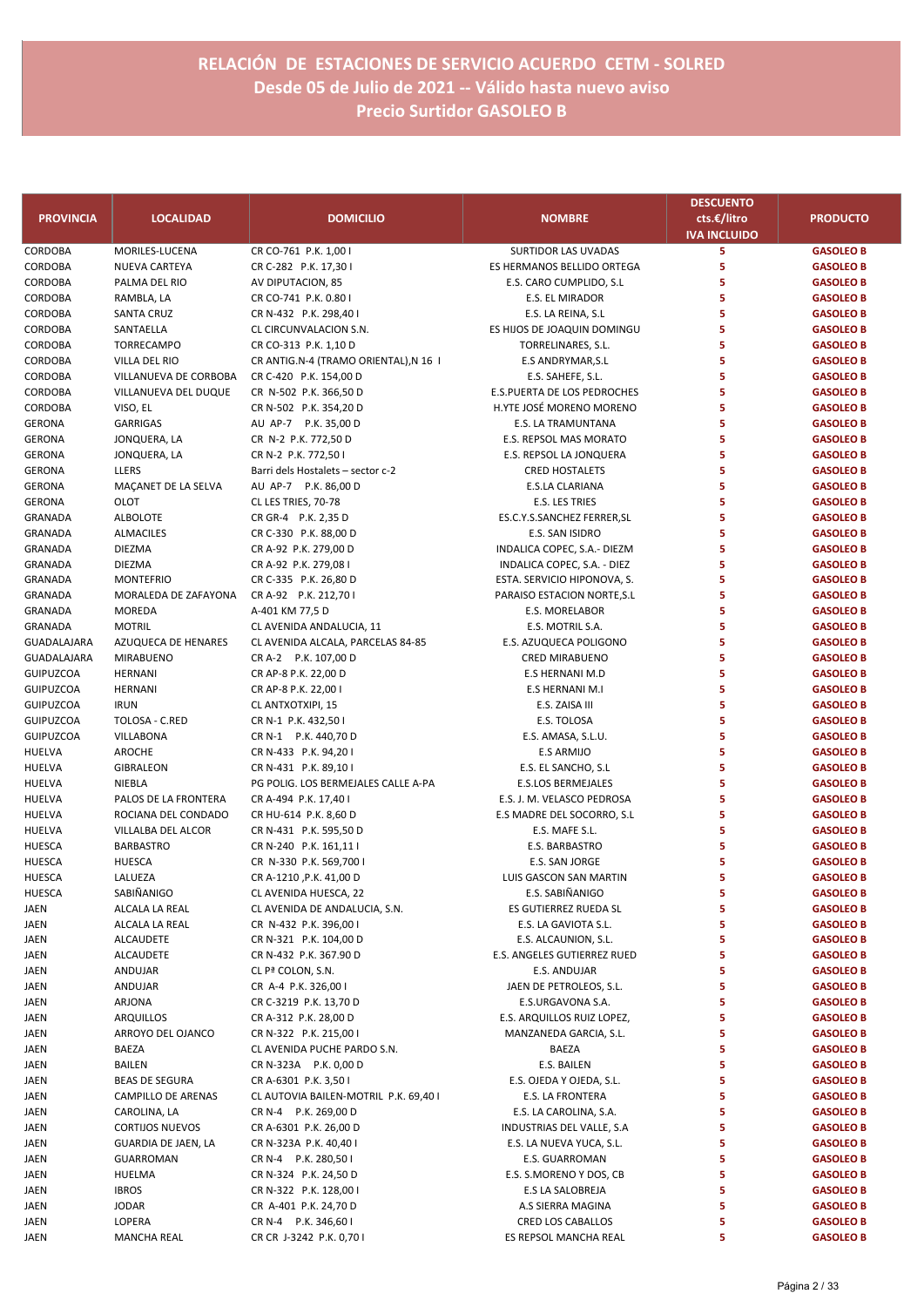| <b>PROVINCIA</b>    | <b>LOCALIDAD</b>                                | <b>DOMICILIO</b>                                         | <b>NOMBRE</b>                                            | <b>DESCUENTO</b><br>cts.€/litro | <b>PRODUCTO</b>                      |
|---------------------|-------------------------------------------------|----------------------------------------------------------|----------------------------------------------------------|---------------------------------|--------------------------------------|
|                     |                                                 |                                                          |                                                          | <b>IVA INCLUIDO</b>             |                                      |
| JAEN                | <b>MARTOS</b>                                   | CL TENIENTE GENERAL CHAMORRO, 114                        | <b>CAMPSARED MARTOS</b>                                  | 5                               | <b>GASOLEO B</b>                     |
| JAEN                | <b>MARTOS</b>                                   | CR N-321 P.K. 80,00 D                                    | E.S. EL ROSALEJO                                         | 5                               | <b>GASOLEO B</b>                     |
| JAEN                | NAVAS DE SAN JUAN<br>PEAL DE BECERRO            | CL CTRA NAVAS A PUENTE ARIZA, S/N                        | E.S. VIRGEN DE LA ESTRELLA,<br>E.S. FAVIA, S.L.          | 5<br>5                          | <b>GASOLEO B</b><br><b>GASOLEO B</b> |
| JAEN<br>JAEN        | PORCUNA                                         | CR JA-3120 P.K. 21,60 D<br>CL AVENIDA JOAQUIN COSTA S.N. | E.S. PORCUNA, S.L.                                       | 5                               | <b>GASOLEO B</b>                     |
| JAEN                | PUENTE DE GENAVE                                | CL AVENIDA DE ANDALUCIA, 131                             | E.S. SUAREZ PENALBA, S.L.                                | 5                               | <b>GASOLEO B</b>                     |
| JAEN                | SABIOTE                                         | CR C-604 P.K. 6,20 I                                     | JUAN FRANCISCO MUÑOZ GONZAL                              | 5                               | <b>GASOLEO B</b>                     |
| JAEN                | SANTISTEBAN DEL PUERTO                          | CR CR C-3210 48,3                                        | ES REPSOL SANTISTEBAN                                    | 5                               | <b>GASOLEO B</b>                     |
| JAEN                | <b>SILES</b>                                    | CR A-310 P.K. 23,00 I                                    | E.S. GARRIMARTI, S.L.                                    | 5                               | <b>GASOLEO B</b>                     |
| JAEN                | SORIHUELA DEL GUADAL                            | AVDA ANDALUCIA, 32                                       | <b>E.S SANTA AGUEDA</b>                                  | 5                               | <b>GASOLEO B</b>                     |
| JAEN                | TORREDELCAMPO                                   | CR CTRA. A-316, KM 65,8                                  | ES REPSOL TORREDELCAMPO                                  | 5                               | <b>GASOLEO B</b>                     |
| JAEN                | TORREPEROGIL                                    | CR N-322 P.K. 154,00 D                                   | <b>E.S.TORREPEROGIL</b>                                  | 5                               | <b>GASOLEO B</b>                     |
| <b>JAEN</b>         | <b>UBEDA</b>                                    | CL AVENIDA DE CRISTO REY, S.N.                           | E.S. RED AZUL, S.A.                                      | 5                               | <b>GASOLEO B</b>                     |
| JAEN                | <b>UBEDA</b>                                    | CRTA. DE VILCHES S/N                                     | EE.SS. EL POLIGONO                                       | 5                               | <b>GASOLEO B</b>                     |
| JAEN                | <b>VILCHES</b>                                  | CR C-3217 P.K. 13,201                                    | LUIS JESUS ANTONAYA BAENA                                | 5                               | <b>GASOLEO B</b>                     |
| JAEN                | VILLANUEVA DEL ARZOB                            | CR N-322 P.K. 191,00 D                                   | ES VILLANUEVA DEL ARZOBISPO                              | 5                               | <b>GASOLEO B</b>                     |
| LA CORUÑA           | EL BURGO-AU<br>VILASANTAR                       | AU AP-9 P.K. 6,00 I                                      | E.S. O BURGO                                             | 5<br>5                          | <b>GASOLEO B</b><br><b>GASOLEO B</b> |
| LA CORUÑA<br>LEON   | <b>ASTORGA</b>                                  | CR C-540 P.K. 38,00 D<br>CR N-6 P.K. 325,00 D            | E.S. VILLASANTAR<br>E.S. ASTORGA                         | 5                               | <b>GASOLEO B</b>                     |
| LERIDA              | <b>BALAGUER</b>                                 | CL URGEL, 11                                             | <b>E.S. CARRER URGELL</b>                                | 5                               | <b>GASOLEO B</b>                     |
| LUGO                | <b>BARREIROS</b>                                | CR N-634 P.K. 570,40 D                                   | <b>E.S. BARREIROS</b>                                    | 5                               | <b>GASOLEO B</b>                     |
| LUGO                | CASTRO-RIBERAS DE LE                            | CR L-1101 P.K. 4,60 I                                    | E.S. CASTRO RIBERAS D LEA,S                              | 5                               | <b>GASOLEO B</b>                     |
| LUGO                | MONDOÑEDO                                       | CL AVENIDA ELADIO LORENZO, 2                             | ES GASOLEO DEL NORTE, SUR,                               | 5                               | <b>GASOLEO B</b>                     |
| LUGO                | RABADE                                          | AV DEL FERROL, 67                                        | E.S. RABADE                                              | 5                               | <b>GASOLEO B</b>                     |
| LUGO                | VILLALBA                                        | CL CAMPO DEL PUENTE, S.N.                                | E.S. VILLALBA                                            | 5                               | <b>GASOLEO B</b>                     |
| MADRID              | <b>AJALVIR</b>                                  | CR M-114 P.K. 0,800 D                                    | CRED AJALVIR MD                                          | 5                               | <b>GASOLEO B</b>                     |
| MADRID              | <b>CIEMPOZUELOS</b>                             | CR A-4 P.K. 33,00 I                                      | <b>CRED CIEMPOZUELOS</b>                                 | 5                               | <b>GASOLEO B</b>                     |
| MADRID              | <b>COLMENAR DE OREJA</b>                        | CL MADRID, 1                                             | E.S.COLMENAR DE OREJA                                    | 5                               | <b>GASOLEO B</b>                     |
| MADRID              | <b>MADRID</b>                                   | AV DE LA HISPANIDAD, 44 BARAJAS-AIRE T4                  | E.S. T4 AIRE                                             | 5                               | <b>GASOLEO B</b>                     |
| MADRID              | <b>MADRID</b>                                   | CR M-301 P.K. 3,50 I                                     | E.S. CTM                                                 | 5                               | <b>GASOLEO B</b>                     |
| MADRID              | <b>MADRID</b>                                   | MERCAMADRID, PARC. D-3, S.N.                             | E.S. MERCAMADRID                                         | 5<br>5                          | <b>GASOLEO B</b>                     |
| MADRID<br>MADRID    | <b>MADRID</b><br><b>PINTO</b>                   | PLATAF. AEROP. BARAJAS T123<br>CR A-4 P.K. 20,20 D       | E.S.BARAJAS AIRE T2<br>E.S. PINTO AUTOVIA                | 5                               | <b>GASOLEO B</b><br><b>GASOLEO B</b> |
| MADRID              | SAN FERNANDO DE HENARES C/ DE LOS HERRADORES,1  |                                                          | CRED SAN FERNANDO DE HENARE                              | 5                               | <b>GASOLEO B</b>                     |
| MADRID              |                                                 | SAN FERNANDO DE HENARES CL DE LOS HERRADORES N 1         | SAN FERNANDO PUERTA DE MADR                              | 5                               | <b>GASOLEO B</b>                     |
| MALAGA              | CAMPANILLAS                                     | CL AVENIDA I.ORTEGA Y GASSET, S.N.                       | E.S. CAMPANILLAS                                         | 5                               | <b>GASOLEO B</b>                     |
| MALAGA              | <b>COIN</b>                                     | PG IND. CANTARRANAS, 1                                   | E.S. RODEO ESTACION, S.L.                                | 5                               | <b>GASOLEO B</b>                     |
| MALAGA              | <b>TORROX</b>                                   | CR N-340 P.K. 282,00 A                                   | E.S. EL MORCHE                                           | 5                               | <b>GASOLEO B</b>                     |
| MALAGA              | <b>VELEZ MALAGA</b>                             | CL AVENIDA VIVAR TELLEZ, 26                              | E.S. LOS REMEDIOS                                        | 5                               | <b>GASOLEO B</b>                     |
| MALAGA              | <b>VELEZ MALAGA</b>                             | CL LAUREANO CASQUERO S.N.                                | E.S. SAN SEBASTIAN                                       | 5                               | <b>GASOLEO B</b>                     |
| MALAGA              | <b>VELEZ MALAGA</b>                             | CR A-356, P.K. 45,80 D                                   | E.S. LA INMACULADA                                       | 5                               | <b>GASOLEO B</b>                     |
| MALAGA              | VILLANUEVA DEL TRABUCO AT A-92M P.K. 8,00 D     |                                                          | FRANPE PR 2020, S.L.                                     | 5                               | <b>GASOLEO B</b>                     |
| MALAGA              | VILLANUEVA DEL TRABUCO AUTOVIA A-92M, P.K.8,001 |                                                          | E.S RTE. PANEQUE RUIZ                                    | 5                               | <b>GASOLEO B</b>                     |
| MURCIA              | <b>BULLAS</b>                                   | CR C-415 P.K. 43,00 I                                    | E.S. BULLAS                                              | 5                               | <b>GASOLEO B</b>                     |
| MURCIA              | <b>CIEZA</b>                                    | CR N-301A P.K. 355,00 D                                  | E.S. ALBARES                                             | 5<br>5                          | <b>GASOLEO B</b>                     |
| NAVARRA<br>PALENCIA | LEGASA<br>AGUILAR DE CAMPOO                     | CR N-121 A P.K. 44,50 D<br>A-67 PK 116 MI                | E.S. LEGASA DCHO.<br>MATAPORQUERA                        | 5                               | <b>GASOLEO B</b><br><b>GASOLEO B</b> |
| PONTEVEDRA          | ESTRADA, LA                                     | CL SAN PELAYO, 71                                        | E.S. LA ESTRADA                                          | 5                               | <b>GASOLEO B</b>                     |
| PONTEVEDRA          | <b>PUXEIROS</b>                                 | AU A-55 P.K. 7,201                                       | PUXEIROS IZQUIERDA                                       | 5                               | <b>GASOLEO B</b>                     |
| PONTEVEDRA          | SALCEDA DE CASELAS                              | CR PO-410 P.K. 6,10 I                                    | ES INVERSI. FEBECO, S.L.                                 | 5                               | <b>GASOLEO B</b>                     |
| SALAMANCA           | <b>BEJAR</b>                                    | CL CARRETERA DE SALAMANCA, 3                             | <b>BEJAR I</b>                                           | 5                               | <b>GASOLEO B</b>                     |
| SALAMANCA           | <b>SANCTI SPIRITUS</b>                          | CR A-62 P.K. 309,00 I                                    | <b>E.S.SANCTI SPIRITUS</b>                               | 5                               | <b>GASOLEO B</b>                     |
| SALAMANCA           | VALDECARPINTEROS                                | CR N-620 P.K. 313,30 D                                   | VALDECARPINTEROS                                         | 5                               | <b>GASOLEO B</b>                     |
| SEVILLA             | CARMONA                                         | CR N-4 P.K. 519.50 D                                     | E.S. CARMONA-AUTOVIA                                     | 5                               | <b>GASOLEO B</b>                     |
| SEVILLA             | ECIJA                                           | CR A-364 P.K. 6,90 I                                     | E.S. GENIL                                               | 5                               | <b>GASOLEO B</b>                     |
| SEVILLA             | ESTEPA                                          | CR A-92 P.K. 105,20 D                                    | ES ESTEPA                                                | 5                               | <b>GASOLEO B</b>                     |
| SEVILLA             | GUILLENA                                        | AUTOVIA A-66 (VIA DE LA PLATA) M.D., KM 79               | COMBUSTIBLES PLATA DEL SUR,                              | 5                               | <b>GASOLEO B</b>                     |
| SEVILLA             | HERRERA                                         | CR C-C-338 P.K. 25,00 I                                  | E.S. SAN FRANCISCO DE ASIS                               | 5                               | <b>GASOLEO B</b>                     |
| SEVILLA             | LANTEJUELA, LA                                  | CR SE-700 P.K. 8,70 D                                    | GASOLINERA LANTEJUELA,S.L                                | 5                               | <b>GASOLEO B</b>                     |
| SEVILLA<br>SEVILLA  | LEBRIJA<br>LORA DEL RIO                         | CR A-471 P.K. 27,901<br>CR CONSTANTINA, SN               | ATEN OIL OPERACIONES, S.L.<br><b>GASOLINERA DE JESUS</b> | 5<br>5                          | <b>GASOLEO B</b><br><b>GASOLEO B</b> |
| SEVILLA             | <b>OSUNA</b>                                    | CR N-334 P.K. 85,00 I                                    | E.S. LAS VEGAS                                           | 5                               | <b>GASOLEO B</b>                     |
| SEVILLA             | PEÑAFLOR                                        | CR C-431 P.K. 62,61 D                                    | ZOTAJO Y GAS S.L                                         | 5                               | <b>GASOLEO B</b>                     |
| SORIA               | ALMAZAN                                         | CR N-111 P.K. 190,00 D                                   | ALMAZAN                                                  | 5                               | <b>GASOLEO B</b>                     |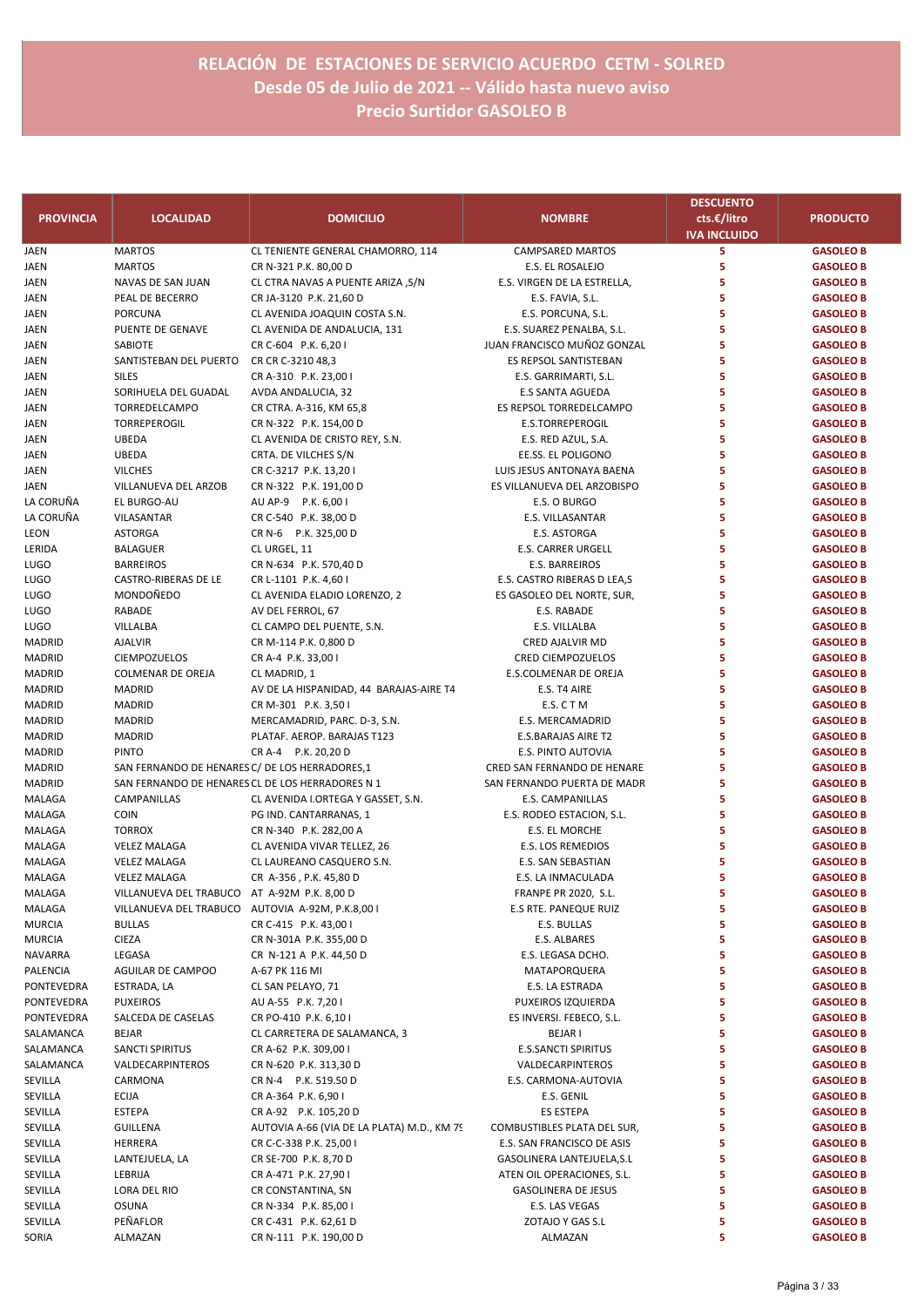|                  |                        |                                        |                                | <b>DESCUENTO</b>    |                  |
|------------------|------------------------|----------------------------------------|--------------------------------|---------------------|------------------|
| <b>PROVINCIA</b> | <b>LOCALIDAD</b>       | <b>DOMICILIO</b>                       | <b>NOMBRE</b>                  | cts.€/litro         | <b>PRODUCTO</b>  |
|                  |                        |                                        |                                | <b>IVA INCLUIDO</b> |                  |
| <b>TARRAGONA</b> | <b>AMPOSTA</b>         | CR TV-3405 P.K. 0,50 D                 | <b>E.S. RIU EBRE</b>           | 5                   | <b>GASOLEO B</b> |
| TARRAGONA        | BISBAL DEL PENEDES, LA | CR T-240 P.K. 3,50 D                   | E.S. LA BISBAL                 | 5                   | <b>GASOLEO B</b> |
| TARRAGONA        | <b>FALSET</b>          | CR N-420 P.K. 841 D                    | E.S. FALSET                    | 5                   | <b>GASOLEO B</b> |
| TARRAGONA        | GANDESA                | CL AVENIDA ARAGON, 7                   | E.S. GANDESA                   | 5                   | <b>GASOLEO B</b> |
| <b>TARRAGONA</b> | MONTBRIO DEL CAMP      | CR T-310 P.K. 8,60 I                   | E.S. MONTBRIO                  | 5                   | <b>GASOLEO B</b> |
| <b>TARRAGONA</b> | PLA DE SANTA MARIA     | CR TA-2000 P.K. 9,20 D                 | S.C. DE PETROLIS S.A.          | 5                   | <b>GASOLEO B</b> |
| TARRAGONA        | <b>REUS</b>            | CL AVENIDA S.BERNARDO CALVO-ESQ.FABREC | E.S. SAN BERNAT II             | 5                   | <b>GASOLEO B</b> |
| TARRAGONA        | SOLIVELLA              | CR C-14 P.K. 45,00 I                   | O.T. MEDITERRANI, S.L.         | 5                   | <b>GASOLEO B</b> |
| <b>TARRAGONA</b> | VALLS                  | CR C-246 P.K. 91,00 D                  | S.C. DE PETROLIS, S.A.         | 5                   | <b>GASOLEO B</b> |
| TARRAGONA        | VALLS                  | CR N-240 P.K. 20,00 D                  | S.C. DE PETROLIS, S.A.         | 5                   | <b>GASOLEO B</b> |
| <b>TERUEL</b>    | <b>ALCORISA</b>        | CR N-211 P.K. 212,00 I                 | E.S. ALCORISA                  | 5                   | <b>GASOLEO B</b> |
| <b>TERUEL</b>    | FERRERUELA DE HUERVA   | CR A-23 P.K. 202,00 D                  | FERRERUELA 202                 | 5                   | <b>GASOLEO B</b> |
| <b>TOLEDO</b>    | CAZALEGAS              | CR A-5 P.K. 103.20 D                   | E.S. CAZALEGAS II              | 5                   | <b>GASOLEO B</b> |
| <b>TOLEDO</b>    | CERRALBOS, LOS         | CR A-5 P.K. 91.9 D                     | ES GASOLEOS TALAVERA SL        | 5                   | <b>GASOLEO B</b> |
| VALENCIA         | CAUDETE DE LAS FUENTES | AU A-3 P.K. 266,10 D                   | <b>VENTA DEL MORO</b>          | 5                   | <b>GASOLEO B</b> |
| VALENCIA         | <b>MONTESA</b>         | CR N-430 P.K. 630,80 D                 | <b>GRUPO MAICAS PEIRO, SLU</b> | 5                   | <b>GASOLEO B</b> |
| VALENCIA         | <b>REQUENA</b>         | CR N-3 P.K. 275,00 D                   | E.S. REQUENA                   | 5                   | <b>GASOLEO B</b> |
| VALENCIA         | RIBA-ROJA DE TURIA     | AT A-3 P.K. 341,00 A                   | E.S. ALZ, S.L.                 | 5                   | <b>GASOLEO B</b> |
| VALENCIA         | RIBA-ROJA DE TURIA     | POL IND REVA SECTOR 12                 | ASG LA REVA                    | 5                   | <b>GASOLEO B</b> |
| VALLADOLID       | ARRABAL DE PORTILLO    | CR CL-601 P.K. 22,70 D                 | E.S. ARRABAL DE PORTILLO       | 5                   | <b>GASOLEO B</b> |
| VALLADOLID       | MEDINA DEL CAMPO       | AV DEL QUINTO CENTENARIO, 2            | C.E.S. MEDINA DEL CAMPO        | 5                   | <b>GASOLEO B</b> |
| VALLADOLID       | MEDINA DEL CAMPO       | CL AVENIDA DE LAQ CONSTITUCION, 54     | <b>MEDINA PUEBLO</b>           | 5                   | <b>GASOLEO B</b> |
| VALLADOLID       | PEÑAFIEL               | CR N-122 P.K. 307,00 D                 | E.S. DISCARPE, S.L             | 5                   | <b>GASOLEO B</b> |
| VALLADOLID       | TORDESILLAS-ES         | AV DE PORTUGAL, 7                      | <b>TORDESILLAS</b>             | 5                   | <b>GASOLEO B</b> |
| VALLADOLID       | VALLADOLID             | CL PUENTE COLGANTE, 12                 | PUENTE COLGANTE                | 5                   | <b>GASOLEO B</b> |
| VIZCAYA          | <b>BERMEO</b>          | CR BI-631 P.K. 32.00 I                 | E.S.BERMEO                     | 5                   | <b>GASOLEO B</b> |
| VIZCAYA          | <b>MARKINA</b>         | CR BI-633 P.K. 51,80 I                 | FERRUGAS NORTE, S.L.           | 5                   | <b>GASOLEO B</b> |
| ZAMORA           | <b>BENAVENTE</b>       | CR N-6 P.K. 260,50 I                   | E.S. BENAVENTE                 | 5                   | <b>GASOLEO B</b> |
| ZARAGOZA         | CALATAYUD              | CR N-234 P.K. 256,40 D                 | E.S. SAN ANTONIO               | 5                   | <b>GASOLEO B</b> |
| ZARAGOZA         | CALATORAO              | CR A-2 P.K. 281,60 I                   | AREA 280 MADRID                | 5                   | <b>GASOLEO B</b> |
| ZARAGOZA         | CALATORAO              | CR A-2 P.K. 280,10 D                   | AREA 280 ZARAGOZA              | 5                   | <b>GASOLEO B</b> |
| ZARAGOZA         | <b>DAROCA</b>          | CR N-234 P.K. 220,201                  | E.S. DAROCA                    | 5                   | <b>GASOLEO B</b> |
| ZARAGOZA         | PUEBLA DE ALFINDEN     | CR A-2 P.K. 333,80 D                   | E.S. CASABLANCA ARAGON         | 5                   | <b>GASOLEO B</b> |
| <b>ZARAGOZA</b>  | PUEBLA DE ALFINDEN     | CR A-2 P.K. 333,801                    | <b>CASABLANCA NORTE</b>        | 5                   | <b>GASOLEO B</b> |
| ZARAGOZA         | ZARAGOZA               | AVDA. DIAGONAL S/N PLAZA               | ASOCIAD.COOPERATIV.BOLEA LA    | 5                   | <b>GASOLEO B</b> |
| ZARAGOZA         | ZARAGOZA               | CL AVDA DIAGONAL PLAZA, 13             | E.S. PLAZA                     | 5                   | <b>GASOLEO B</b> |
| #N/D             | #N/D                   | #N/D                                   | GASOLEOS SAN MIGUEL, S.L.      | 5                   | <b>GASOLEO B</b> |
|                  |                        |                                        |                                |                     | <b>GASOLEO B</b> |
|                  |                        |                                        |                                |                     | <b>GASOLEO B</b> |
|                  |                        |                                        |                                |                     | <b>GASOLEO B</b> |
|                  |                        |                                        |                                |                     | <b>GASOLEO B</b> |
|                  |                        |                                        |                                |                     | <b>GASOLEO B</b> |
|                  |                        |                                        |                                |                     | <b>GASOLEO B</b> |
|                  |                        |                                        |                                |                     | <b>GASOLEO B</b> |
|                  |                        |                                        |                                |                     | <b>GASOLEO B</b> |
|                  |                        |                                        |                                |                     | <b>GASOLEO B</b> |

**GASOLEO B GASOLEO B GASOLEO B GASOLEO B GASOLEO B GASOLEO B GASOLEO B GASOLEO B GASOLEO B GASOLEO B GASOLEO B GASOLEO B GASOLEO B GASOLEO B GASOLEO B GASOLEO B GASOLEO B GASOLEO B**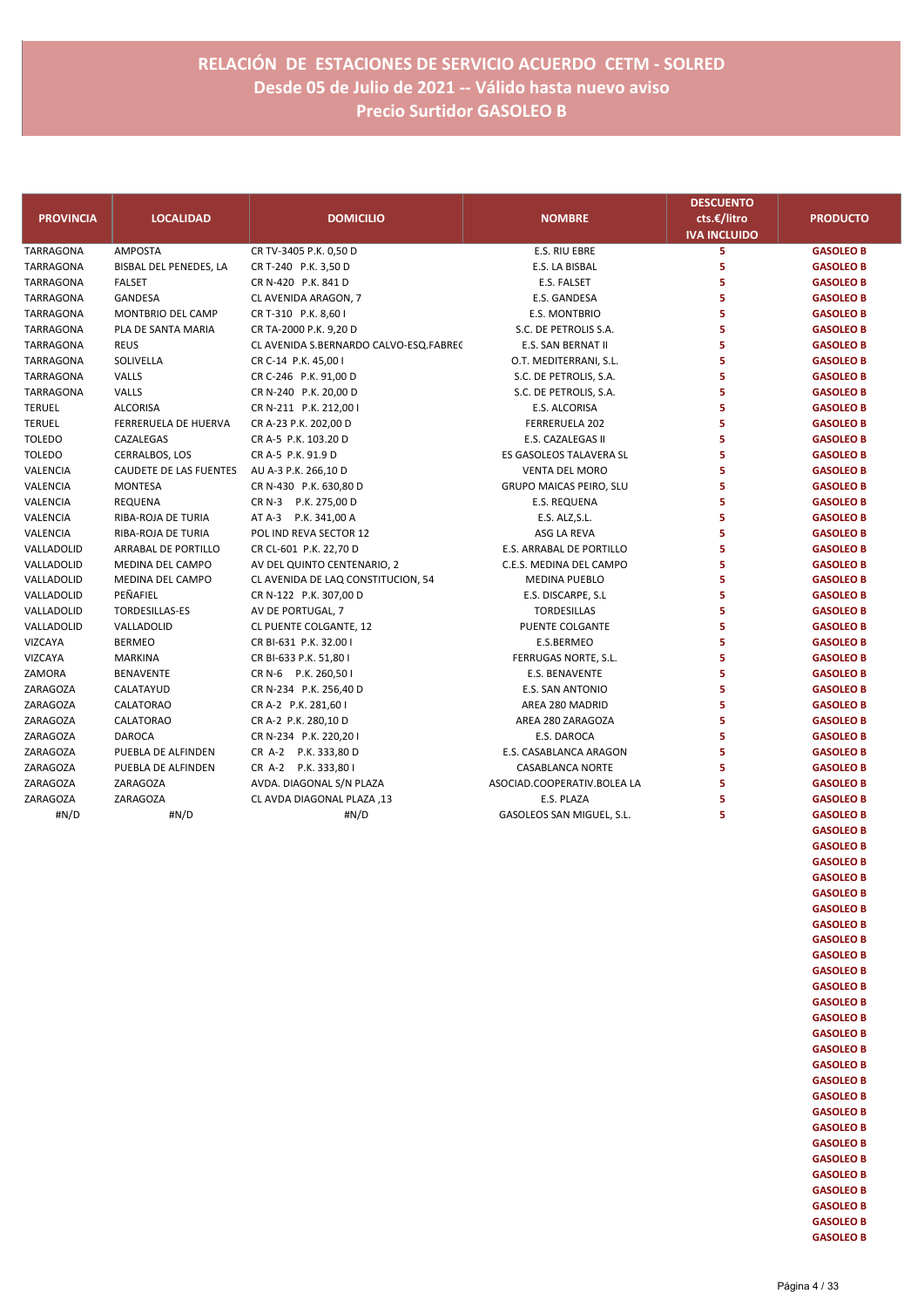|                  |                  |                  |               | <b>DESCUENTO</b>    |                                      |
|------------------|------------------|------------------|---------------|---------------------|--------------------------------------|
| <b>PROVINCIA</b> | <b>LOCALIDAD</b> | <b>DOMICILIO</b> | <b>NOMBRE</b> | cts.€/litro         | <b>PRODUCTO</b>                      |
|                  |                  |                  |               | <b>IVA INCLUIDO</b> |                                      |
|                  |                  |                  |               |                     | <b>GASOLEO B</b>                     |
|                  |                  |                  |               |                     | <b>GASOLEO B</b>                     |
|                  |                  |                  |               |                     | <b>GASOLEO B</b>                     |
|                  |                  |                  |               |                     | <b>GASOLEO B</b>                     |
|                  |                  |                  |               |                     | <b>GASOLEO B</b>                     |
|                  |                  |                  |               |                     | <b>GASOLEO B</b>                     |
|                  |                  |                  |               |                     | <b>GASOLEO B</b>                     |
|                  |                  |                  |               |                     | <b>GASOLEO B</b>                     |
|                  |                  |                  |               |                     | <b>GASOLEO B</b>                     |
|                  |                  |                  |               |                     | <b>GASOLEO B</b>                     |
|                  |                  |                  |               |                     | <b>GASOLEO B</b>                     |
|                  |                  |                  |               |                     | <b>GASOLEO B</b>                     |
|                  |                  |                  |               |                     | <b>GASOLEO B</b>                     |
|                  |                  |                  |               |                     | <b>GASOLEO B</b><br><b>GASOLEO B</b> |
|                  |                  |                  |               |                     | <b>GASOLEO B</b>                     |
|                  |                  |                  |               |                     | <b>GASOLEO B</b>                     |
|                  |                  |                  |               |                     | <b>GASOLEO B</b>                     |
|                  |                  |                  |               |                     | <b>GASOLEO B</b>                     |
|                  |                  |                  |               |                     | <b>GASOLEO B</b>                     |
|                  |                  |                  |               |                     | <b>GASOLEO B</b>                     |
|                  |                  |                  |               |                     | <b>GASOLEO B</b>                     |
|                  |                  |                  |               |                     | <b>GASOLEO B</b>                     |
|                  |                  |                  |               |                     | <b>GASOLEO B</b>                     |
|                  |                  |                  |               |                     | <b>GASOLEO B</b>                     |
|                  |                  |                  |               |                     | <b>GASOLEO B</b>                     |
|                  |                  |                  |               |                     | <b>GASOLEO B</b>                     |
|                  |                  |                  |               |                     | <b>GASOLEO B</b>                     |
|                  |                  |                  |               |                     | <b>GASOLEO B</b>                     |
|                  |                  |                  |               |                     | <b>GASOLEO B</b>                     |
|                  |                  |                  |               |                     | <b>GASOLEO B</b>                     |
|                  |                  |                  |               |                     | <b>GASOLEO B</b>                     |
|                  |                  |                  |               |                     | <b>GASOLEO B</b><br><b>GASOLEO B</b> |
|                  |                  |                  |               |                     | <b>GASOLEO B</b>                     |
|                  |                  |                  |               |                     | <b>GASOLEO B</b>                     |
|                  |                  |                  |               |                     | <b>GASOLEO B</b>                     |
|                  |                  |                  |               |                     | <b>GASOLEO B</b>                     |
|                  |                  |                  |               |                     | <b>GASOLEO B</b>                     |
|                  |                  |                  |               |                     | <b>GASOLEO B</b>                     |
|                  |                  |                  |               |                     | <b>GASOLEO B</b>                     |
|                  |                  |                  |               |                     | <b>GASOLEO B</b>                     |
|                  |                  |                  |               |                     | <b>GASOLEO B</b>                     |
|                  |                  |                  |               |                     | <b>GASOLEO B</b>                     |
|                  |                  |                  |               |                     | <b>GASOLEO B</b>                     |
|                  |                  |                  |               |                     | <b>GASOLEO B</b>                     |
|                  |                  |                  |               |                     | <b>GASOLEO B</b>                     |
|                  |                  |                  |               |                     | <b>GASOLEO B</b>                     |
|                  |                  |                  |               |                     | <b>GASOLEO B</b>                     |
|                  |                  |                  |               |                     | <b>GASOLEO B</b>                     |
|                  |                  |                  |               |                     | <b>GASOLEO B</b><br><b>GASOLEO B</b> |
|                  |                  |                  |               |                     | <b>GASOLEO B</b>                     |
|                  |                  |                  |               |                     | <b>GASOLEO B</b>                     |
|                  |                  |                  |               |                     | <b>GASOLEO B</b>                     |
|                  |                  |                  |               |                     | <b>GASOLEO B</b>                     |
|                  |                  |                  |               |                     | <b>GASOLEO B</b>                     |
|                  |                  |                  |               |                     | <b>GASOLEO B</b>                     |
|                  |                  |                  |               |                     | <b>GASOLEO B</b>                     |
|                  |                  |                  |               |                     | <b>GASOLEO B</b>                     |
|                  |                  |                  |               |                     | <b>GASOLEO B</b>                     |
|                  |                  |                  |               |                     | <b>GASOLEO B</b>                     |
|                  |                  |                  |               |                     | <b>GASOLEO B</b>                     |
|                  |                  |                  |               |                     | <b>GASOLEO B</b>                     |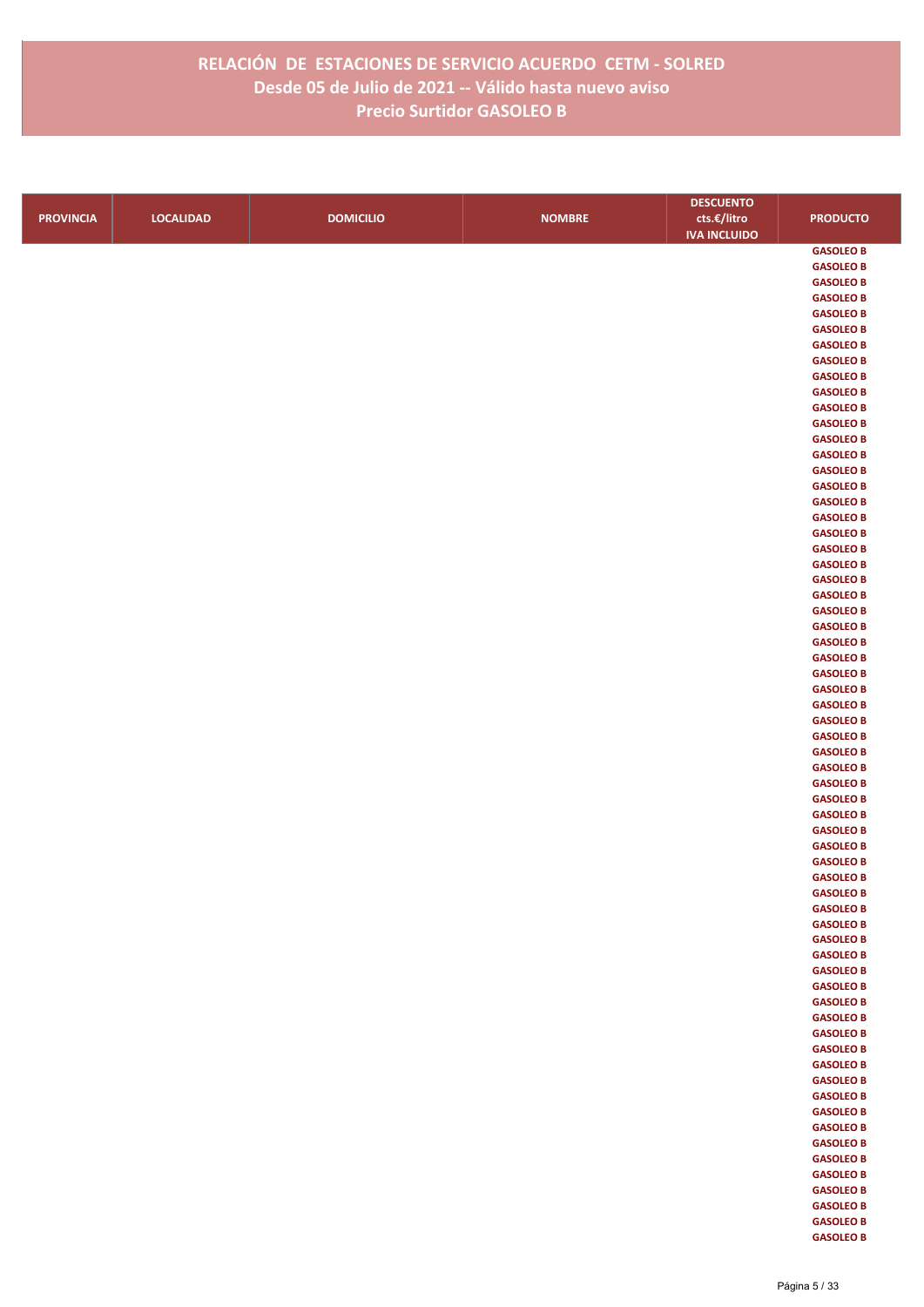|                  |                  |                  |               | <b>DESCUENTO</b>    |                                      |
|------------------|------------------|------------------|---------------|---------------------|--------------------------------------|
| <b>PROVINCIA</b> | <b>LOCALIDAD</b> | <b>DOMICILIO</b> | <b>NOMBRE</b> | cts.€/litro         | <b>PRODUCTO</b>                      |
|                  |                  |                  |               | <b>IVA INCLUIDO</b> |                                      |
|                  |                  |                  |               |                     | <b>GASOLEO B</b>                     |
|                  |                  |                  |               |                     | <b>GASOLEO B</b>                     |
|                  |                  |                  |               |                     | <b>GASOLEO B</b>                     |
|                  |                  |                  |               |                     | <b>GASOLEO B</b>                     |
|                  |                  |                  |               |                     | <b>GASOLEO B</b>                     |
|                  |                  |                  |               |                     | <b>GASOLEO B</b>                     |
|                  |                  |                  |               |                     | <b>GASOLEO B</b>                     |
|                  |                  |                  |               |                     | <b>GASOLEO B</b><br><b>GASOLEO B</b> |
|                  |                  |                  |               |                     | <b>GASOLEO B</b>                     |
|                  |                  |                  |               |                     | <b>GASOLEO B</b>                     |
|                  |                  |                  |               |                     | <b>GASOLEO B</b>                     |
|                  |                  |                  |               |                     | <b>GASOLEO B</b>                     |
|                  |                  |                  |               |                     | <b>GASOLEO B</b>                     |
|                  |                  |                  |               |                     | <b>GASOLEO B</b>                     |
|                  |                  |                  |               |                     | <b>GASOLEO B</b>                     |
|                  |                  |                  |               |                     | <b>GASOLEO B</b>                     |
|                  |                  |                  |               |                     | <b>GASOLEO B</b>                     |
|                  |                  |                  |               |                     | <b>GASOLEO B</b>                     |
|                  |                  |                  |               |                     | <b>GASOLEO B</b>                     |
|                  |                  |                  |               |                     | <b>GASOLEO B</b><br><b>GASOLEO B</b> |
|                  |                  |                  |               |                     | <b>GASOLEO B</b>                     |
|                  |                  |                  |               |                     | <b>GASOLEO B</b>                     |
|                  |                  |                  |               |                     | <b>GASOLEO B</b>                     |
|                  |                  |                  |               |                     | <b>GASOLEO B</b>                     |
|                  |                  |                  |               |                     | <b>GASOLEO B</b>                     |
|                  |                  |                  |               |                     | <b>GASOLEO B</b>                     |
|                  |                  |                  |               |                     | <b>GASOLEO B</b>                     |
|                  |                  |                  |               |                     | <b>GASOLEO B</b>                     |
|                  |                  |                  |               |                     | <b>GASOLEO B</b>                     |
|                  |                  |                  |               |                     | <b>GASOLEO B</b>                     |
|                  |                  |                  |               |                     | <b>GASOLEO B</b>                     |
|                  |                  |                  |               |                     | <b>GASOLEO B</b>                     |
|                  |                  |                  |               |                     | <b>GASOLEO B</b><br><b>GASOLEO B</b> |
|                  |                  |                  |               |                     | <b>GASOLEO B</b>                     |
|                  |                  |                  |               |                     | <b>GASOLEO B</b>                     |
|                  |                  |                  |               |                     | <b>GASOLEO B</b>                     |
|                  |                  |                  |               |                     | <b>GASOLEO B</b>                     |
|                  |                  |                  |               |                     | <b>GASOLEO B</b>                     |
|                  |                  |                  |               |                     | <b>GASOLEO B</b>                     |
|                  |                  |                  |               |                     | <b>GASOLEO B</b>                     |
|                  |                  |                  |               |                     | <b>GASOLEO B</b>                     |
|                  |                  |                  |               |                     | <b>GASOLEO B</b>                     |
|                  |                  |                  |               |                     | <b>GASOLEO B</b>                     |
|                  |                  |                  |               |                     | <b>GASOLEO B</b><br><b>GASOLEO B</b> |
|                  |                  |                  |               |                     | <b>GASOLEO B</b>                     |
|                  |                  |                  |               |                     | <b>GASOLEO B</b>                     |
|                  |                  |                  |               |                     | <b>GASOLEO B</b>                     |
|                  |                  |                  |               |                     | <b>GASOLEO B</b>                     |
|                  |                  |                  |               |                     | <b>GASOLEO B</b>                     |
|                  |                  |                  |               |                     | <b>GASOLEO B</b>                     |
|                  |                  |                  |               |                     | <b>GASOLEO B</b>                     |
|                  |                  |                  |               |                     | <b>GASOLEO B</b>                     |
|                  |                  |                  |               |                     | <b>GASOLEO B</b>                     |
|                  |                  |                  |               |                     | <b>GASOLEO B</b>                     |
|                  |                  |                  |               |                     | <b>GASOLEO B</b>                     |
|                  |                  |                  |               |                     | <b>GASOLEO B</b><br><b>GASOLEO B</b> |
|                  |                  |                  |               |                     | <b>GASOLEO B</b>                     |
|                  |                  |                  |               |                     | <b>GASOLEO B</b>                     |
|                  |                  |                  |               |                     | <b>GASOLEO B</b>                     |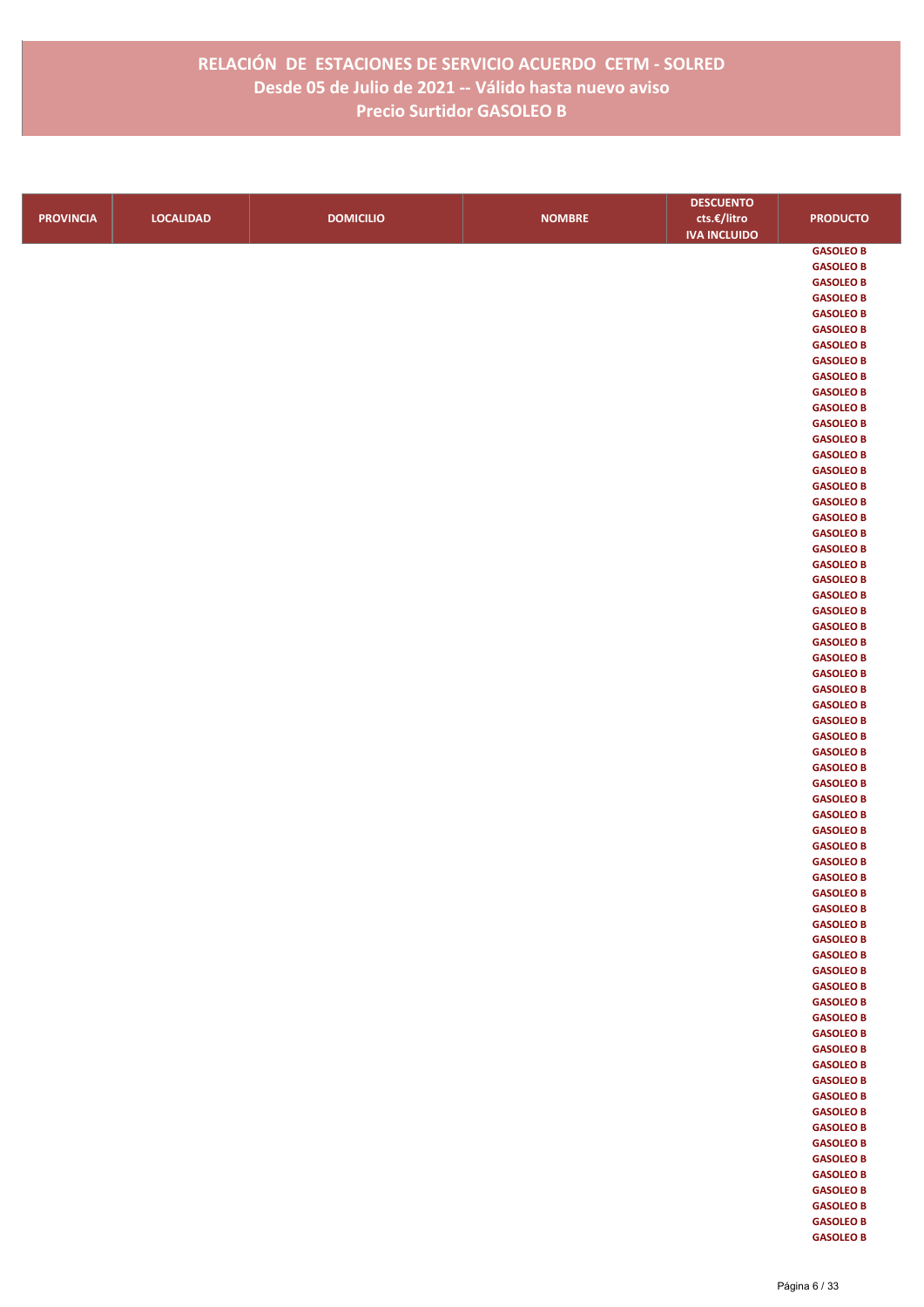|                  |                  |                  |               | <b>DESCUENTO</b>    |                                      |
|------------------|------------------|------------------|---------------|---------------------|--------------------------------------|
| <b>PROVINCIA</b> | <b>LOCALIDAD</b> | <b>DOMICILIO</b> | <b>NOMBRE</b> | cts.€/litro         | <b>PRODUCTO</b>                      |
|                  |                  |                  |               | <b>IVA INCLUIDO</b> |                                      |
|                  |                  |                  |               |                     | <b>GASOLEO B</b>                     |
|                  |                  |                  |               |                     | <b>GASOLEO B</b>                     |
|                  |                  |                  |               |                     | <b>GASOLEO B</b>                     |
|                  |                  |                  |               |                     | <b>GASOLEO B</b>                     |
|                  |                  |                  |               |                     | <b>GASOLEO B</b>                     |
|                  |                  |                  |               |                     | <b>GASOLEO B</b>                     |
|                  |                  |                  |               |                     | <b>GASOLEO B</b>                     |
|                  |                  |                  |               |                     | <b>GASOLEO B</b>                     |
|                  |                  |                  |               |                     | <b>GASOLEO B</b>                     |
|                  |                  |                  |               |                     | <b>GASOLEO B</b>                     |
|                  |                  |                  |               |                     | <b>GASOLEO B</b>                     |
|                  |                  |                  |               |                     | <b>GASOLEO B</b>                     |
|                  |                  |                  |               |                     | <b>GASOLEO B</b>                     |
|                  |                  |                  |               |                     | <b>GASOLEO B</b><br><b>GASOLEO B</b> |
|                  |                  |                  |               |                     | <b>GASOLEO B</b>                     |
|                  |                  |                  |               |                     | <b>GASOLEO B</b>                     |
|                  |                  |                  |               |                     | <b>GASOLEO B</b>                     |
|                  |                  |                  |               |                     | <b>GASOLEO B</b>                     |
|                  |                  |                  |               |                     | <b>GASOLEO B</b>                     |
|                  |                  |                  |               |                     | <b>GASOLEO B</b>                     |
|                  |                  |                  |               |                     | <b>GASOLEO B</b>                     |
|                  |                  |                  |               |                     | <b>GASOLEO B</b>                     |
|                  |                  |                  |               |                     | <b>GASOLEO B</b>                     |
|                  |                  |                  |               |                     | <b>GASOLEO B</b>                     |
|                  |                  |                  |               |                     | <b>GASOLEO B</b>                     |
|                  |                  |                  |               |                     | <b>GASOLEO B</b>                     |
|                  |                  |                  |               |                     | <b>GASOLEO B</b>                     |
|                  |                  |                  |               |                     | <b>GASOLEO B</b>                     |
|                  |                  |                  |               |                     | <b>GASOLEO B</b>                     |
|                  |                  |                  |               |                     | <b>GASOLEO B</b>                     |
|                  |                  |                  |               |                     | <b>GASOLEO B</b>                     |
|                  |                  |                  |               |                     | <b>GASOLEO B</b><br><b>GASOLEO B</b> |
|                  |                  |                  |               |                     | <b>GASOLEO B</b>                     |
|                  |                  |                  |               |                     | <b>GASOLEO B</b>                     |
|                  |                  |                  |               |                     | <b>GASOLEO B</b>                     |
|                  |                  |                  |               |                     | <b>GASOLEO B</b>                     |
|                  |                  |                  |               |                     | <b>GASOLEO B</b>                     |
|                  |                  |                  |               |                     | <b>GASOLEO B</b>                     |
|                  |                  |                  |               |                     | <b>GASOLEO B</b>                     |
|                  |                  |                  |               |                     | <b>GASOLEO B</b>                     |
|                  |                  |                  |               |                     | <b>GASOLEO B</b>                     |
|                  |                  |                  |               |                     | <b>GASOLEO B</b>                     |
|                  |                  |                  |               |                     | <b>GASOLEO B</b>                     |
|                  |                  |                  |               |                     | <b>GASOLEO B</b>                     |
|                  |                  |                  |               |                     | <b>GASOLEO B</b>                     |
|                  |                  |                  |               |                     | <b>GASOLEO B</b>                     |
|                  |                  |                  |               |                     | <b>GASOLEO B</b>                     |
|                  |                  |                  |               |                     | <b>GASOLEO B</b>                     |
|                  |                  |                  |               |                     | <b>GASOLEO B</b><br><b>GASOLEO B</b> |
|                  |                  |                  |               |                     | <b>GASOLEO B</b>                     |
|                  |                  |                  |               |                     | <b>GASOLEO B</b>                     |
|                  |                  |                  |               |                     | <b>GASOLEO B</b>                     |
|                  |                  |                  |               |                     | <b>GASOLEO B</b>                     |
|                  |                  |                  |               |                     | <b>GASOLEO B</b>                     |
|                  |                  |                  |               |                     | <b>GASOLEO B</b>                     |
|                  |                  |                  |               |                     | <b>GASOLEO B</b>                     |
|                  |                  |                  |               |                     | <b>GASOLEO B</b>                     |
|                  |                  |                  |               |                     | <b>GASOLEO B</b>                     |
|                  |                  |                  |               |                     | <b>GASOLEO B</b>                     |
|                  |                  |                  |               |                     | <b>GASOLEO B</b>                     |
|                  |                  |                  |               |                     | <b>GASOLEO B</b>                     |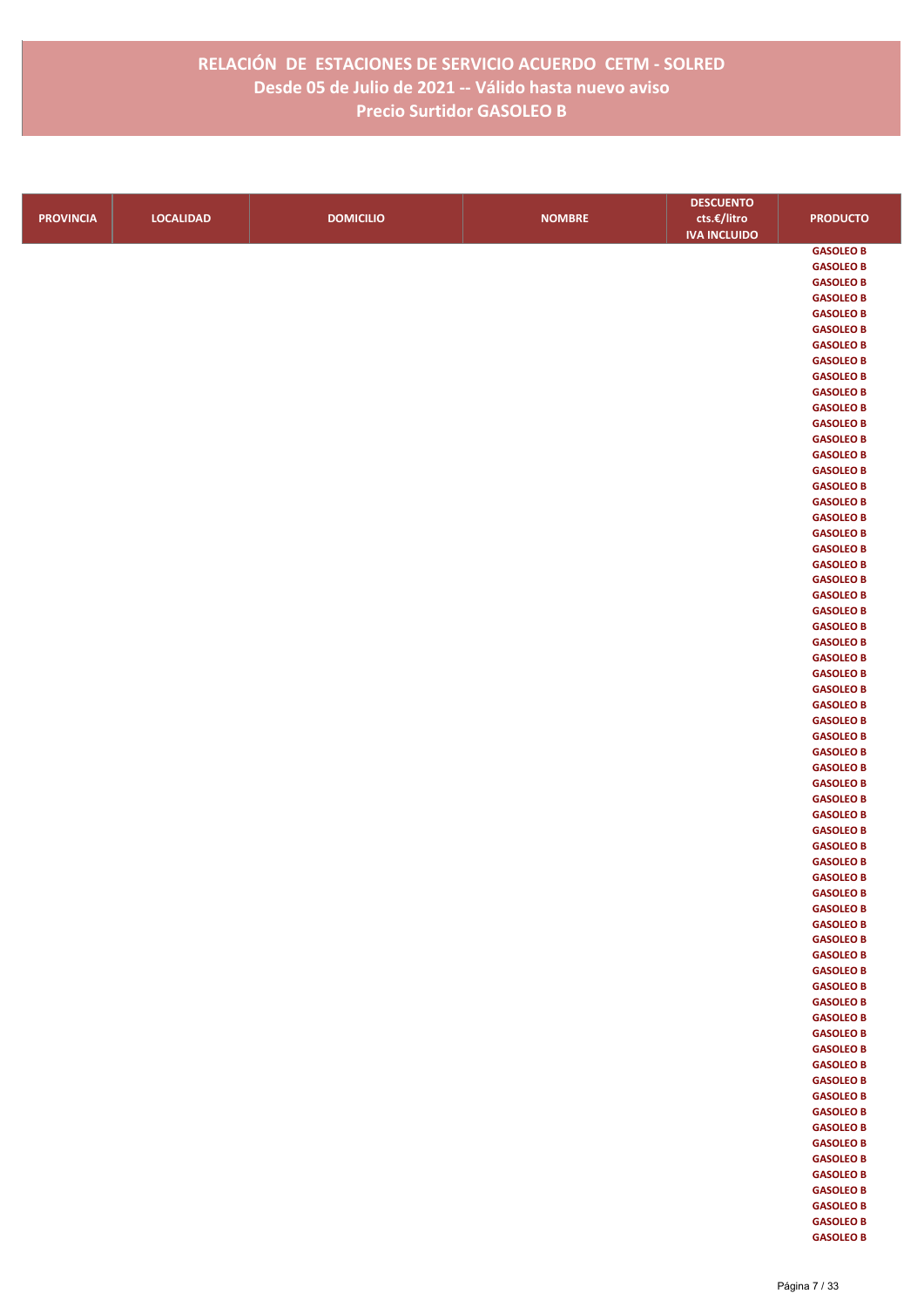|                  |                  |                  |               | <b>DESCUENTO</b>    |                                      |
|------------------|------------------|------------------|---------------|---------------------|--------------------------------------|
| <b>PROVINCIA</b> | <b>LOCALIDAD</b> | <b>DOMICILIO</b> | <b>NOMBRE</b> | cts.€/litro         | <b>PRODUCTO</b>                      |
|                  |                  |                  |               | <b>IVA INCLUIDO</b> |                                      |
|                  |                  |                  |               |                     | <b>GASOLEO B</b>                     |
|                  |                  |                  |               |                     | <b>GASOLEO B</b>                     |
|                  |                  |                  |               |                     | <b>GASOLEO B</b>                     |
|                  |                  |                  |               |                     | <b>GASOLEO B</b>                     |
|                  |                  |                  |               |                     | <b>GASOLEO B</b>                     |
|                  |                  |                  |               |                     | <b>GASOLEO B</b>                     |
|                  |                  |                  |               |                     | <b>GASOLEO B</b>                     |
|                  |                  |                  |               |                     | <b>GASOLEO B</b><br><b>GASOLEO B</b> |
|                  |                  |                  |               |                     | <b>GASOLEO B</b>                     |
|                  |                  |                  |               |                     | <b>GASOLEO B</b>                     |
|                  |                  |                  |               |                     | <b>GASOLEO B</b>                     |
|                  |                  |                  |               |                     | <b>GASOLEO B</b>                     |
|                  |                  |                  |               |                     | <b>GASOLEO B</b>                     |
|                  |                  |                  |               |                     | <b>GASOLEO B</b>                     |
|                  |                  |                  |               |                     | <b>GASOLEO B</b>                     |
|                  |                  |                  |               |                     | <b>GASOLEO B</b>                     |
|                  |                  |                  |               |                     | <b>GASOLEO B</b>                     |
|                  |                  |                  |               |                     | <b>GASOLEO B</b>                     |
|                  |                  |                  |               |                     | <b>GASOLEO B</b>                     |
|                  |                  |                  |               |                     | <b>GASOLEO B</b><br><b>GASOLEO B</b> |
|                  |                  |                  |               |                     | <b>GASOLEO B</b>                     |
|                  |                  |                  |               |                     | <b>GASOLEO B</b>                     |
|                  |                  |                  |               |                     | <b>GASOLEO B</b>                     |
|                  |                  |                  |               |                     | <b>GASOLEO B</b>                     |
|                  |                  |                  |               |                     | <b>GASOLEO B</b>                     |
|                  |                  |                  |               |                     | <b>GASOLEO B</b>                     |
|                  |                  |                  |               |                     | <b>GASOLEO B</b>                     |
|                  |                  |                  |               |                     | <b>GASOLEO B</b>                     |
|                  |                  |                  |               |                     | <b>GASOLEO B</b>                     |
|                  |                  |                  |               |                     | <b>GASOLEO B</b>                     |
|                  |                  |                  |               |                     | <b>GASOLEO B</b>                     |
|                  |                  |                  |               |                     | <b>GASOLEO B</b>                     |
|                  |                  |                  |               |                     | <b>GASOLEO B</b><br><b>GASOLEO B</b> |
|                  |                  |                  |               |                     | <b>GASOLEO B</b>                     |
|                  |                  |                  |               |                     | <b>GASOLEO B</b>                     |
|                  |                  |                  |               |                     | <b>GASOLEO B</b>                     |
|                  |                  |                  |               |                     | <b>GASOLEO B</b>                     |
|                  |                  |                  |               |                     | <b>GASOLEO B</b>                     |
|                  |                  |                  |               |                     | <b>GASOLEO B</b>                     |
|                  |                  |                  |               |                     | <b>GASOLEO B</b>                     |
|                  |                  |                  |               |                     | <b>GASOLEO B</b>                     |
|                  |                  |                  |               |                     | <b>GASOLEO B</b>                     |
|                  |                  |                  |               |                     | <b>GASOLEO B</b>                     |
|                  |                  |                  |               |                     | <b>GASOLEO B</b><br><b>GASOLEO B</b> |
|                  |                  |                  |               |                     | <b>GASOLEO B</b>                     |
|                  |                  |                  |               |                     | <b>GASOLEO B</b>                     |
|                  |                  |                  |               |                     | <b>GASOLEO B</b>                     |
|                  |                  |                  |               |                     | <b>GASOLEO B</b>                     |
|                  |                  |                  |               |                     | <b>GASOLEO B</b>                     |
|                  |                  |                  |               |                     | <b>GASOLEO B</b>                     |
|                  |                  |                  |               |                     | <b>GASOLEO B</b>                     |
|                  |                  |                  |               |                     | <b>GASOLEO B</b>                     |
|                  |                  |                  |               |                     | <b>GASOLEO B</b>                     |
|                  |                  |                  |               |                     | <b>GASOLEO B</b>                     |
|                  |                  |                  |               |                     | <b>GASOLEO B</b>                     |
|                  |                  |                  |               |                     | <b>GASOLEO B</b><br><b>GASOLEO B</b> |
|                  |                  |                  |               |                     | <b>GASOLEO B</b>                     |
|                  |                  |                  |               |                     | <b>GASOLEO B</b>                     |
|                  |                  |                  |               |                     | <b>GASOLEO B</b>                     |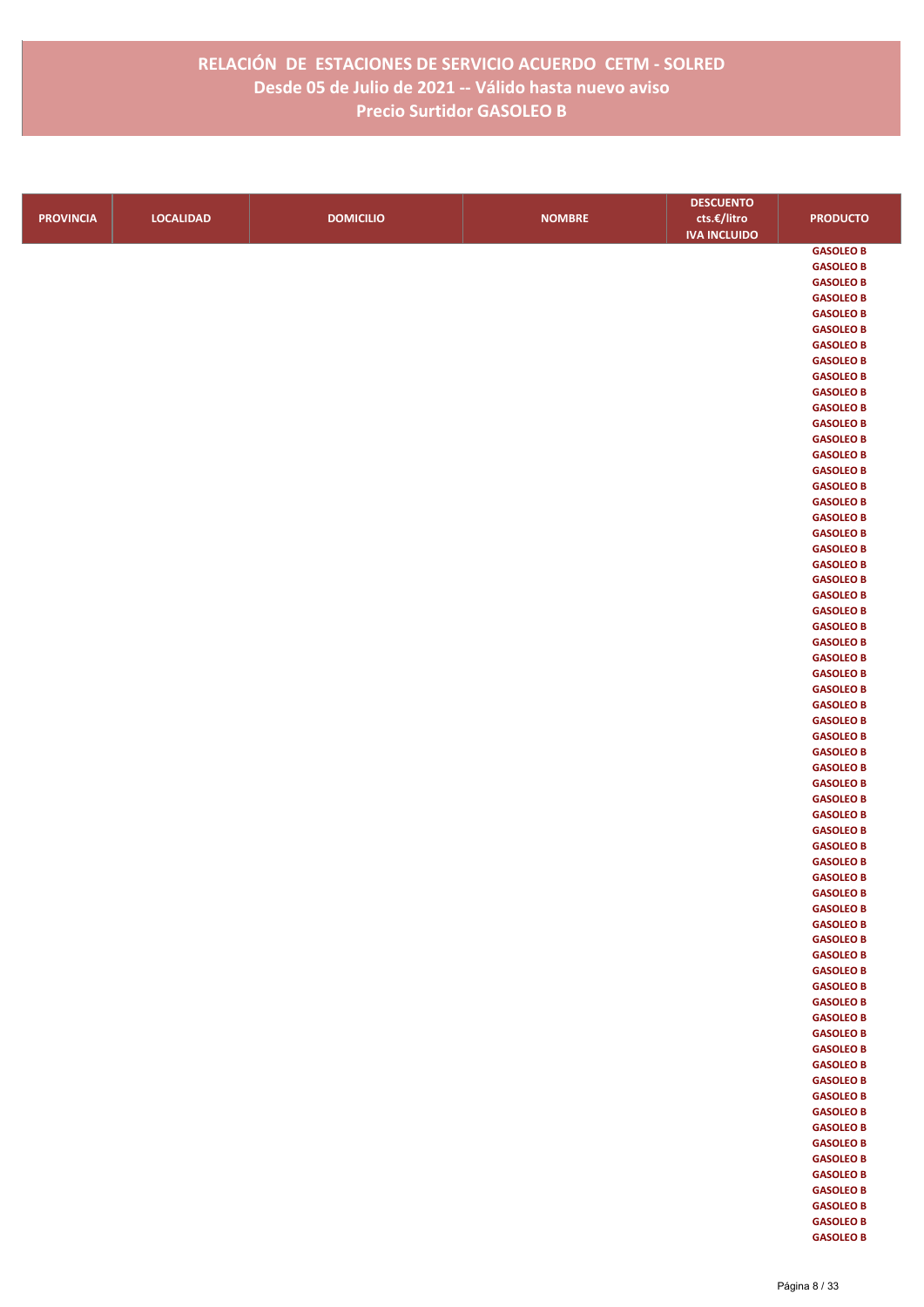|                  |                  |                  |               | <b>DESCUENTO</b>    |                  |
|------------------|------------------|------------------|---------------|---------------------|------------------|
| <b>PROVINCIA</b> | <b>LOCALIDAD</b> | <b>DOMICILIO</b> | <b>NOMBRE</b> | cts.€/litro         | <b>PRODUCTO</b>  |
|                  |                  |                  |               | <b>IVA INCLUIDO</b> |                  |
|                  |                  |                  |               |                     | <b>GASOLEO B</b> |
|                  |                  |                  |               |                     | <b>GASOLEO B</b> |
|                  |                  |                  |               |                     | <b>GASOLEO B</b> |
|                  |                  |                  |               |                     | <b>GASOLEO B</b> |
|                  |                  |                  |               |                     | <b>GASOLEO B</b> |
|                  |                  |                  |               |                     | <b>GASOLEO B</b> |
|                  |                  |                  |               |                     | <b>GASOLEO B</b> |
|                  |                  |                  |               |                     | <b>GASOLEO B</b> |
|                  |                  |                  |               |                     | <b>GASOLEO B</b> |
|                  |                  |                  |               |                     | <b>GASOLEO B</b> |
|                  |                  |                  |               |                     | <b>GASOLEO B</b> |
|                  |                  |                  |               |                     | <b>GASOLEO B</b> |
|                  |                  |                  |               |                     | <b>GASOLEO B</b> |
|                  |                  |                  |               |                     | <b>GASOLEO B</b> |
|                  |                  |                  |               |                     | <b>GASOLEO B</b> |
|                  |                  |                  |               |                     | <b>GASOLEO B</b> |
|                  |                  |                  |               |                     | <b>GASOLEO B</b> |
|                  |                  |                  |               |                     | <b>GASOLEO B</b> |
|                  |                  |                  |               |                     | <b>GASOLEO B</b> |
|                  |                  |                  |               |                     | <b>GASOLEO B</b> |
|                  |                  |                  |               |                     | <b>GASOLEO B</b> |
|                  |                  |                  |               |                     | <b>GASOLEO B</b> |
|                  |                  |                  |               |                     | <b>GASOLEO B</b> |
|                  |                  |                  |               |                     | <b>GASOLEO B</b> |
|                  |                  |                  |               |                     | <b>GASOLEO B</b> |
|                  |                  |                  |               |                     | <b>GASOLEO B</b> |
|                  |                  |                  |               |                     | <b>GASOLEO B</b> |
|                  |                  |                  |               |                     | <b>GASOLEO B</b> |
|                  |                  |                  |               |                     | <b>GASOLEO B</b> |
|                  |                  |                  |               |                     | <b>GASOLEO B</b> |
|                  |                  |                  |               |                     | <b>GASOLEO B</b> |
|                  |                  |                  |               |                     | <b>GASOLEO B</b> |
|                  |                  |                  |               |                     | <b>GASOLEO B</b> |
|                  |                  |                  |               |                     | <b>GASOLEO B</b> |
|                  |                  |                  |               |                     | <b>GASOLEO B</b> |
|                  |                  |                  |               |                     | <b>GASOLEO B</b> |
|                  |                  |                  |               |                     | <b>GASOLEO B</b> |
|                  |                  |                  |               |                     | <b>GASOLEO B</b> |
|                  |                  |                  |               |                     | <b>GASOLEO B</b> |
|                  |                  |                  |               |                     | <b>GASOLEO B</b> |
|                  |                  |                  |               |                     | <b>GASOLEO B</b> |
|                  |                  |                  |               |                     | <b>GASOLEO B</b> |
|                  |                  |                  |               |                     | <b>GASOLEO B</b> |
|                  |                  |                  |               |                     | <b>GASOLEO B</b> |
|                  |                  |                  |               |                     | <b>GASOLEO B</b> |
|                  |                  |                  |               |                     | <b>GASOLEO B</b> |
|                  |                  |                  |               |                     | <b>GASOLEO B</b> |
|                  |                  |                  |               |                     | <b>GASOLEO B</b> |
|                  |                  |                  |               |                     | <b>GASOLEO B</b> |
|                  |                  |                  |               |                     | <b>GASOLEO B</b> |
|                  |                  |                  |               |                     | <b>GASOLEO B</b> |
|                  |                  |                  |               |                     | <b>GASOLEO B</b> |
|                  |                  |                  |               |                     | <b>GASOLEO B</b> |
|                  |                  |                  |               |                     | <b>GASOLEO B</b> |
|                  |                  |                  |               |                     | <b>GASOLEO B</b> |
|                  |                  |                  |               |                     | <b>GASOLEO B</b> |
|                  |                  |                  |               |                     | <b>GASOLEO B</b> |
|                  |                  |                  |               |                     | <b>GASOLEO B</b> |
|                  |                  |                  |               |                     | <b>GASOLEO B</b> |
|                  |                  |                  |               |                     | <b>GASOLEO B</b> |
|                  |                  |                  |               |                     | <b>GASOLEO B</b> |
|                  |                  |                  |               |                     | <b>GASOLEO B</b> |
|                  |                  |                  |               |                     | <b>GASOLEO B</b> |
|                  |                  |                  |               |                     | <b>GASOLEO B</b> |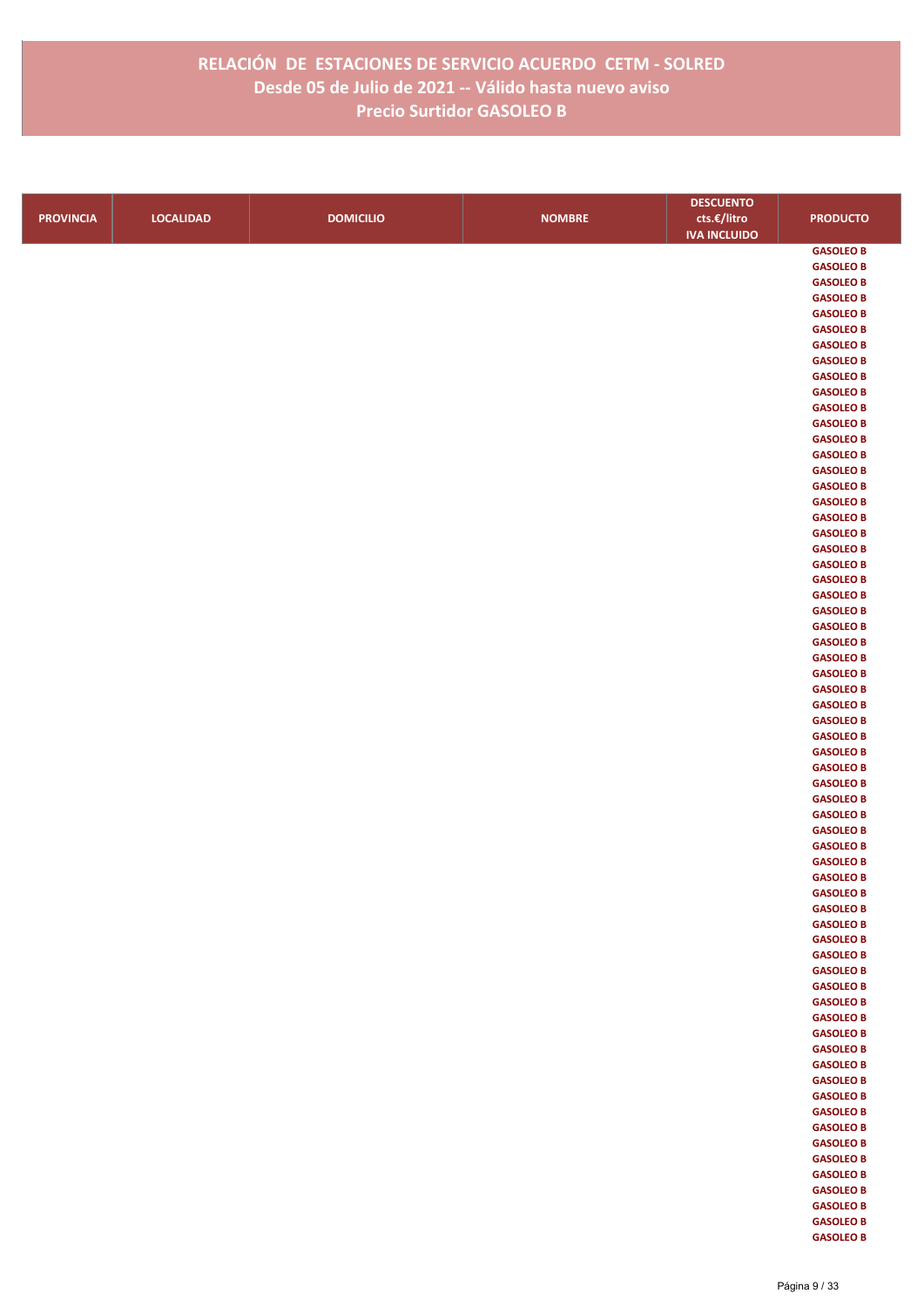|                  |                  |                  |               | <b>DESCUENTO</b>    |                                      |
|------------------|------------------|------------------|---------------|---------------------|--------------------------------------|
| <b>PROVINCIA</b> | <b>LOCALIDAD</b> | <b>DOMICILIO</b> | <b>NOMBRE</b> | cts.€/litro         | <b>PRODUCTO</b>                      |
|                  |                  |                  |               | <b>IVA INCLUIDO</b> |                                      |
|                  |                  |                  |               |                     | <b>GASOLEO B</b>                     |
|                  |                  |                  |               |                     | <b>GASOLEO B</b>                     |
|                  |                  |                  |               |                     | <b>GASOLEO B</b>                     |
|                  |                  |                  |               |                     | <b>GASOLEO B</b>                     |
|                  |                  |                  |               |                     | <b>GASOLEO B</b>                     |
|                  |                  |                  |               |                     | <b>GASOLEO B</b>                     |
|                  |                  |                  |               |                     | <b>GASOLEO B</b>                     |
|                  |                  |                  |               |                     | <b>GASOLEO B</b>                     |
|                  |                  |                  |               |                     | <b>GASOLEO B</b>                     |
|                  |                  |                  |               |                     | <b>GASOLEO B</b>                     |
|                  |                  |                  |               |                     | <b>GASOLEO B</b>                     |
|                  |                  |                  |               |                     | <b>GASOLEO B</b><br><b>GASOLEO B</b> |
|                  |                  |                  |               |                     | <b>GASOLEO B</b>                     |
|                  |                  |                  |               |                     | <b>GASOLEO B</b>                     |
|                  |                  |                  |               |                     | <b>GASOLEO B</b>                     |
|                  |                  |                  |               |                     | <b>GASOLEO B</b>                     |
|                  |                  |                  |               |                     | <b>GASOLEO B</b>                     |
|                  |                  |                  |               |                     | <b>GASOLEO B</b>                     |
|                  |                  |                  |               |                     | <b>GASOLEO B</b>                     |
|                  |                  |                  |               |                     | <b>GASOLEO B</b>                     |
|                  |                  |                  |               |                     | <b>GASOLEO B</b>                     |
|                  |                  |                  |               |                     | <b>GASOLEO B</b>                     |
|                  |                  |                  |               |                     | <b>GASOLEO B</b>                     |
|                  |                  |                  |               |                     | <b>GASOLEO B</b>                     |
|                  |                  |                  |               |                     | <b>GASOLEO B</b>                     |
|                  |                  |                  |               |                     | <b>GASOLEO B</b>                     |
|                  |                  |                  |               |                     | <b>GASOLEO B</b>                     |
|                  |                  |                  |               |                     | <b>GASOLEO B</b>                     |
|                  |                  |                  |               |                     | <b>GASOLEO B</b>                     |
|                  |                  |                  |               |                     | <b>GASOLEO B</b>                     |
|                  |                  |                  |               |                     | <b>GASOLEO B</b>                     |
|                  |                  |                  |               |                     | <b>GASOLEO B</b>                     |
|                  |                  |                  |               |                     | <b>GASOLEO B</b>                     |
|                  |                  |                  |               |                     | <b>GASOLEO B</b><br><b>GASOLEO B</b> |
|                  |                  |                  |               |                     | <b>GASOLEO B</b>                     |
|                  |                  |                  |               |                     | <b>GASOLEO B</b>                     |
|                  |                  |                  |               |                     | <b>GASOLEO B</b>                     |
|                  |                  |                  |               |                     | <b>GASOLEO B</b>                     |
|                  |                  |                  |               |                     | <b>GASOLEO B</b>                     |
|                  |                  |                  |               |                     | <b>GASOLEO B</b>                     |
|                  |                  |                  |               |                     | <b>GASOLEO B</b>                     |
|                  |                  |                  |               |                     | <b>GASOLEO B</b>                     |
|                  |                  |                  |               |                     | <b>GASOLEO B</b>                     |
|                  |                  |                  |               |                     | <b>GASOLEO B</b>                     |
|                  |                  |                  |               |                     | <b>GASOLEO B</b>                     |
|                  |                  |                  |               |                     | <b>GASOLEO B</b>                     |
|                  |                  |                  |               |                     | <b>GASOLEO B</b>                     |
|                  |                  |                  |               |                     | <b>GASOLEO B</b>                     |
|                  |                  |                  |               |                     | <b>GASOLEO B</b>                     |
|                  |                  |                  |               |                     | <b>GASOLEO B</b>                     |
|                  |                  |                  |               |                     | <b>GASOLEO B</b>                     |
|                  |                  |                  |               |                     | <b>GASOLEO B</b>                     |
|                  |                  |                  |               |                     | <b>GASOLEO B</b>                     |
|                  |                  |                  |               |                     | <b>GASOLEO B</b>                     |
|                  |                  |                  |               |                     | <b>GASOLEO B</b><br><b>GASOLEO B</b> |
|                  |                  |                  |               |                     | <b>GASOLEO B</b>                     |
|                  |                  |                  |               |                     | <b>GASOLEO B</b>                     |
|                  |                  |                  |               |                     | <b>GASOLEO B</b>                     |
|                  |                  |                  |               |                     | <b>GASOLEO B</b>                     |
|                  |                  |                  |               |                     | <b>GASOLEO B</b>                     |
|                  |                  |                  |               |                     | <b>GASOLEO B</b>                     |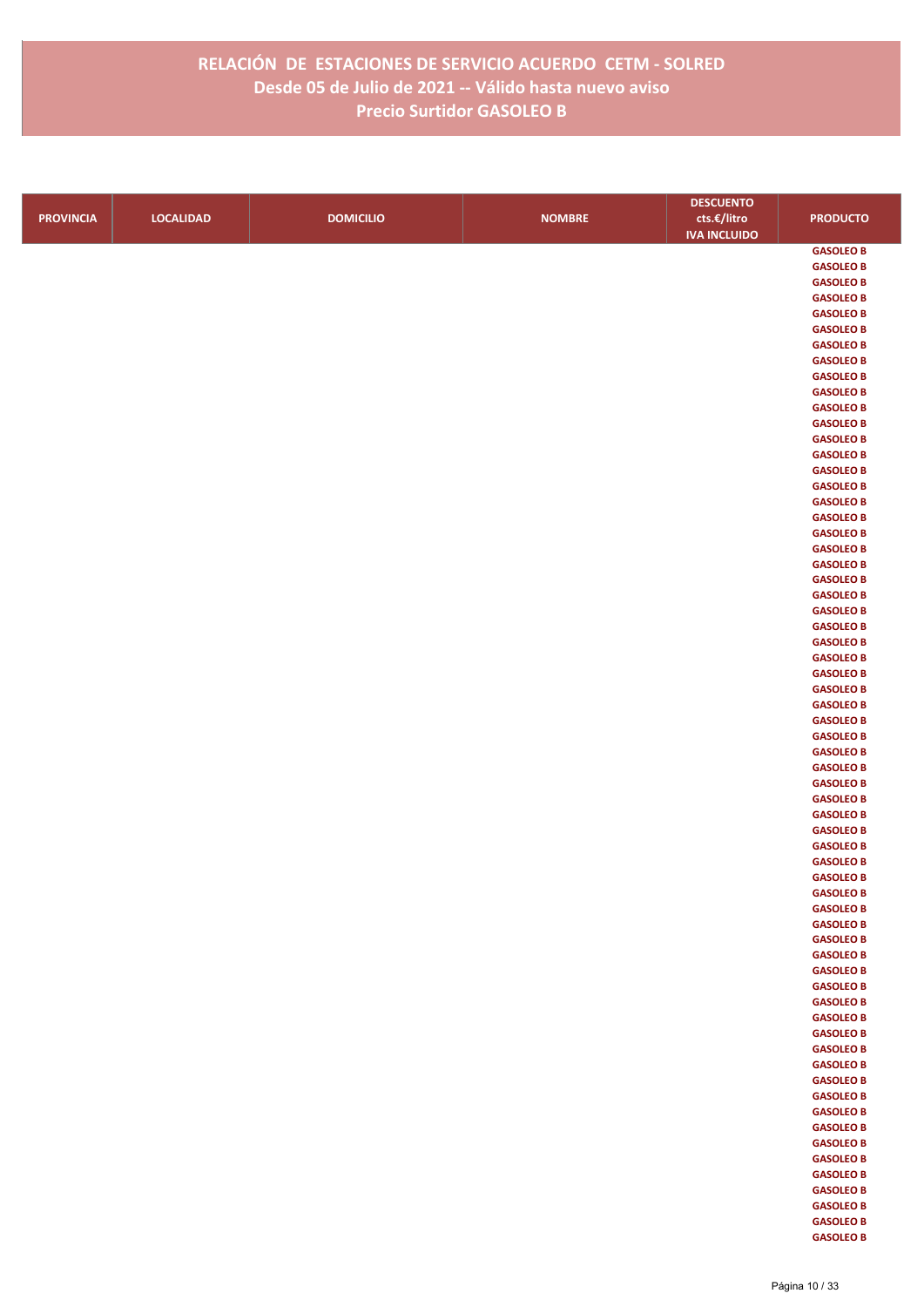|                  |                  |                  |               | <b>DESCUENTO</b>    |                                      |
|------------------|------------------|------------------|---------------|---------------------|--------------------------------------|
| <b>PROVINCIA</b> | <b>LOCALIDAD</b> | <b>DOMICILIO</b> | <b>NOMBRE</b> | cts.€/litro         | <b>PRODUCTO</b>                      |
|                  |                  |                  |               | <b>IVA INCLUIDO</b> |                                      |
|                  |                  |                  |               |                     | <b>GASOLEO B</b>                     |
|                  |                  |                  |               |                     | <b>GASOLEO B</b>                     |
|                  |                  |                  |               |                     | <b>GASOLEO B</b>                     |
|                  |                  |                  |               |                     | <b>GASOLEO B</b>                     |
|                  |                  |                  |               |                     | <b>GASOLEO B</b>                     |
|                  |                  |                  |               |                     | <b>GASOLEO B</b>                     |
|                  |                  |                  |               |                     | <b>GASOLEO B</b>                     |
|                  |                  |                  |               |                     | <b>GASOLEO B</b>                     |
|                  |                  |                  |               |                     | <b>GASOLEO B</b>                     |
|                  |                  |                  |               |                     | <b>GASOLEO B</b>                     |
|                  |                  |                  |               |                     | <b>GASOLEO B</b><br><b>GASOLEO B</b> |
|                  |                  |                  |               |                     | <b>GASOLEO B</b>                     |
|                  |                  |                  |               |                     | <b>GASOLEO B</b>                     |
|                  |                  |                  |               |                     | <b>GASOLEO B</b>                     |
|                  |                  |                  |               |                     | <b>GASOLEO B</b>                     |
|                  |                  |                  |               |                     | <b>GASOLEO B</b>                     |
|                  |                  |                  |               |                     | <b>GASOLEO B</b>                     |
|                  |                  |                  |               |                     | <b>GASOLEO B</b>                     |
|                  |                  |                  |               |                     | <b>GASOLEO B</b>                     |
|                  |                  |                  |               |                     | <b>GASOLEO B</b>                     |
|                  |                  |                  |               |                     | <b>GASOLEO B</b>                     |
|                  |                  |                  |               |                     | <b>GASOLEO B</b>                     |
|                  |                  |                  |               |                     | <b>GASOLEO B</b>                     |
|                  |                  |                  |               |                     | <b>GASOLEO B</b>                     |
|                  |                  |                  |               |                     | <b>GASOLEO B</b>                     |
|                  |                  |                  |               |                     | <b>GASOLEO B</b>                     |
|                  |                  |                  |               |                     | <b>GASOLEO B</b><br><b>GASOLEO B</b> |
|                  |                  |                  |               |                     | <b>GASOLEO B</b>                     |
|                  |                  |                  |               |                     | <b>GASOLEO B</b>                     |
|                  |                  |                  |               |                     | <b>GASOLEO B</b>                     |
|                  |                  |                  |               |                     | <b>GASOLEO B</b>                     |
|                  |                  |                  |               |                     | <b>GASOLEO B</b>                     |
|                  |                  |                  |               |                     | <b>GASOLEO B</b>                     |
|                  |                  |                  |               |                     | <b>GASOLEO B</b>                     |
|                  |                  |                  |               |                     | <b>GASOLEO B</b>                     |
|                  |                  |                  |               |                     | <b>GASOLEO B</b>                     |
|                  |                  |                  |               |                     | <b>GASOLEO B</b>                     |
|                  |                  |                  |               |                     | <b>GASOLEO B</b>                     |
|                  |                  |                  |               |                     | <b>GASOLEO B</b>                     |
|                  |                  |                  |               |                     | <b>GASOLEO B</b>                     |
|                  |                  |                  |               |                     | <b>GASOLEO B</b>                     |
|                  |                  |                  |               |                     | <b>GASOLEO B</b><br><b>GASOLEO B</b> |
|                  |                  |                  |               |                     | <b>GASOLEO B</b>                     |
|                  |                  |                  |               |                     | <b>GASOLEO B</b>                     |
|                  |                  |                  |               |                     | <b>GASOLEO B</b>                     |
|                  |                  |                  |               |                     | <b>GASOLEO B</b>                     |
|                  |                  |                  |               |                     | <b>GASOLEO B</b>                     |
|                  |                  |                  |               |                     | <b>GASOLEO B</b>                     |
|                  |                  |                  |               |                     | <b>GASOLEO B</b>                     |
|                  |                  |                  |               |                     | <b>GASOLEO B</b>                     |
|                  |                  |                  |               |                     | <b>GASOLEO B</b>                     |
|                  |                  |                  |               |                     | <b>GASOLEO B</b>                     |
|                  |                  |                  |               |                     | <b>GASOLEO B</b>                     |
|                  |                  |                  |               |                     | <b>GASOLEO B</b>                     |
|                  |                  |                  |               |                     | <b>GASOLEO B</b>                     |
|                  |                  |                  |               |                     | <b>GASOLEO B</b>                     |
|                  |                  |                  |               |                     | <b>GASOLEO B</b>                     |
|                  |                  |                  |               |                     | <b>GASOLEO B</b><br><b>GASOLEO B</b> |
|                  |                  |                  |               |                     | <b>GASOLEO B</b>                     |
|                  |                  |                  |               |                     | <b>GASOLEO B</b>                     |
|                  |                  |                  |               |                     |                                      |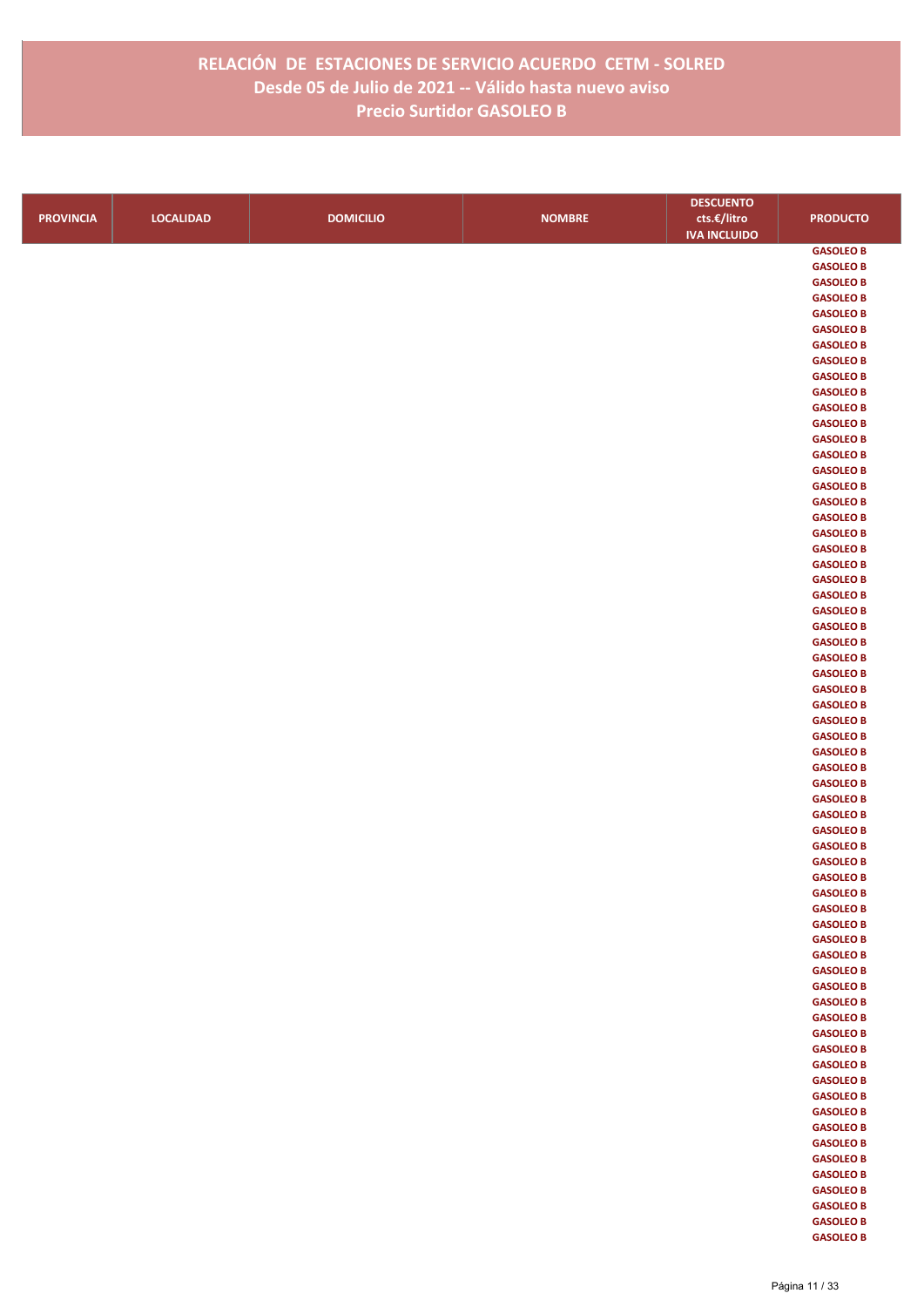|                  |                  |                  |               | <b>DESCUENTO</b>    |                                      |
|------------------|------------------|------------------|---------------|---------------------|--------------------------------------|
| <b>PROVINCIA</b> | <b>LOCALIDAD</b> | <b>DOMICILIO</b> | <b>NOMBRE</b> | cts.€/litro         | <b>PRODUCTO</b>                      |
|                  |                  |                  |               | <b>IVA INCLUIDO</b> |                                      |
|                  |                  |                  |               |                     | <b>GASOLEO B</b>                     |
|                  |                  |                  |               |                     | <b>GASOLEO B</b>                     |
|                  |                  |                  |               |                     | <b>GASOLEO B</b>                     |
|                  |                  |                  |               |                     | <b>GASOLEO B</b>                     |
|                  |                  |                  |               |                     | <b>GASOLEO B</b>                     |
|                  |                  |                  |               |                     | <b>GASOLEO B</b>                     |
|                  |                  |                  |               |                     | <b>GASOLEO B</b>                     |
|                  |                  |                  |               |                     | <b>GASOLEO B</b>                     |
|                  |                  |                  |               |                     | <b>GASOLEO B</b>                     |
|                  |                  |                  |               |                     | <b>GASOLEO B</b>                     |
|                  |                  |                  |               |                     | <b>GASOLEO B</b>                     |
|                  |                  |                  |               |                     | <b>GASOLEO B</b><br><b>GASOLEO B</b> |
|                  |                  |                  |               |                     | <b>GASOLEO B</b>                     |
|                  |                  |                  |               |                     | <b>GASOLEO B</b>                     |
|                  |                  |                  |               |                     | <b>GASOLEO B</b>                     |
|                  |                  |                  |               |                     | <b>GASOLEO B</b>                     |
|                  |                  |                  |               |                     | <b>GASOLEO B</b>                     |
|                  |                  |                  |               |                     | <b>GASOLEO B</b>                     |
|                  |                  |                  |               |                     | <b>GASOLEO B</b>                     |
|                  |                  |                  |               |                     | <b>GASOLEO B</b>                     |
|                  |                  |                  |               |                     | <b>GASOLEO B</b>                     |
|                  |                  |                  |               |                     | <b>GASOLEO B</b>                     |
|                  |                  |                  |               |                     | <b>GASOLEO B</b>                     |
|                  |                  |                  |               |                     | <b>GASOLEO B</b>                     |
|                  |                  |                  |               |                     | <b>GASOLEO B</b>                     |
|                  |                  |                  |               |                     | <b>GASOLEO B</b>                     |
|                  |                  |                  |               |                     | <b>GASOLEO B</b>                     |
|                  |                  |                  |               |                     | <b>GASOLEO B</b>                     |
|                  |                  |                  |               |                     | <b>GASOLEO B</b>                     |
|                  |                  |                  |               |                     | <b>GASOLEO B</b>                     |
|                  |                  |                  |               |                     | <b>GASOLEO B</b>                     |
|                  |                  |                  |               |                     | <b>GASOLEO B</b>                     |
|                  |                  |                  |               |                     | <b>GASOLEO B</b>                     |
|                  |                  |                  |               |                     | <b>GASOLEO B</b><br><b>GASOLEO B</b> |
|                  |                  |                  |               |                     | <b>GASOLEO B</b>                     |
|                  |                  |                  |               |                     | <b>GASOLEO B</b>                     |
|                  |                  |                  |               |                     | <b>GASOLEO B</b>                     |
|                  |                  |                  |               |                     | <b>GASOLEO B</b>                     |
|                  |                  |                  |               |                     | <b>GASOLEO B</b>                     |
|                  |                  |                  |               |                     | <b>GASOLEO B</b>                     |
|                  |                  |                  |               |                     | <b>GASOLEO B</b>                     |
|                  |                  |                  |               |                     | <b>GASOLEO B</b>                     |
|                  |                  |                  |               |                     | <b>GASOLEO B</b>                     |
|                  |                  |                  |               |                     | <b>GASOLEO B</b>                     |
|                  |                  |                  |               |                     | <b>GASOLEO B</b>                     |
|                  |                  |                  |               |                     | <b>GASOLEO B</b>                     |
|                  |                  |                  |               |                     | <b>GASOLEO B</b>                     |
|                  |                  |                  |               |                     | <b>GASOLEO B</b>                     |
|                  |                  |                  |               |                     | <b>GASOLEO B</b>                     |
|                  |                  |                  |               |                     | <b>GASOLEO B</b>                     |
|                  |                  |                  |               |                     | <b>GASOLEO B</b>                     |
|                  |                  |                  |               |                     | <b>GASOLEO B</b>                     |
|                  |                  |                  |               |                     | <b>GASOLEO B</b>                     |
|                  |                  |                  |               |                     | <b>GASOLEO B</b>                     |
|                  |                  |                  |               |                     | <b>GASOLEO B</b><br><b>GASOLEO B</b> |
|                  |                  |                  |               |                     | <b>GASOLEO B</b>                     |
|                  |                  |                  |               |                     | <b>GASOLEO B</b>                     |
|                  |                  |                  |               |                     | <b>GASOLEO B</b>                     |
|                  |                  |                  |               |                     | <b>GASOLEO B</b>                     |
|                  |                  |                  |               |                     | <b>GASOLEO B</b>                     |
|                  |                  |                  |               |                     | <b>GASOLEO B</b>                     |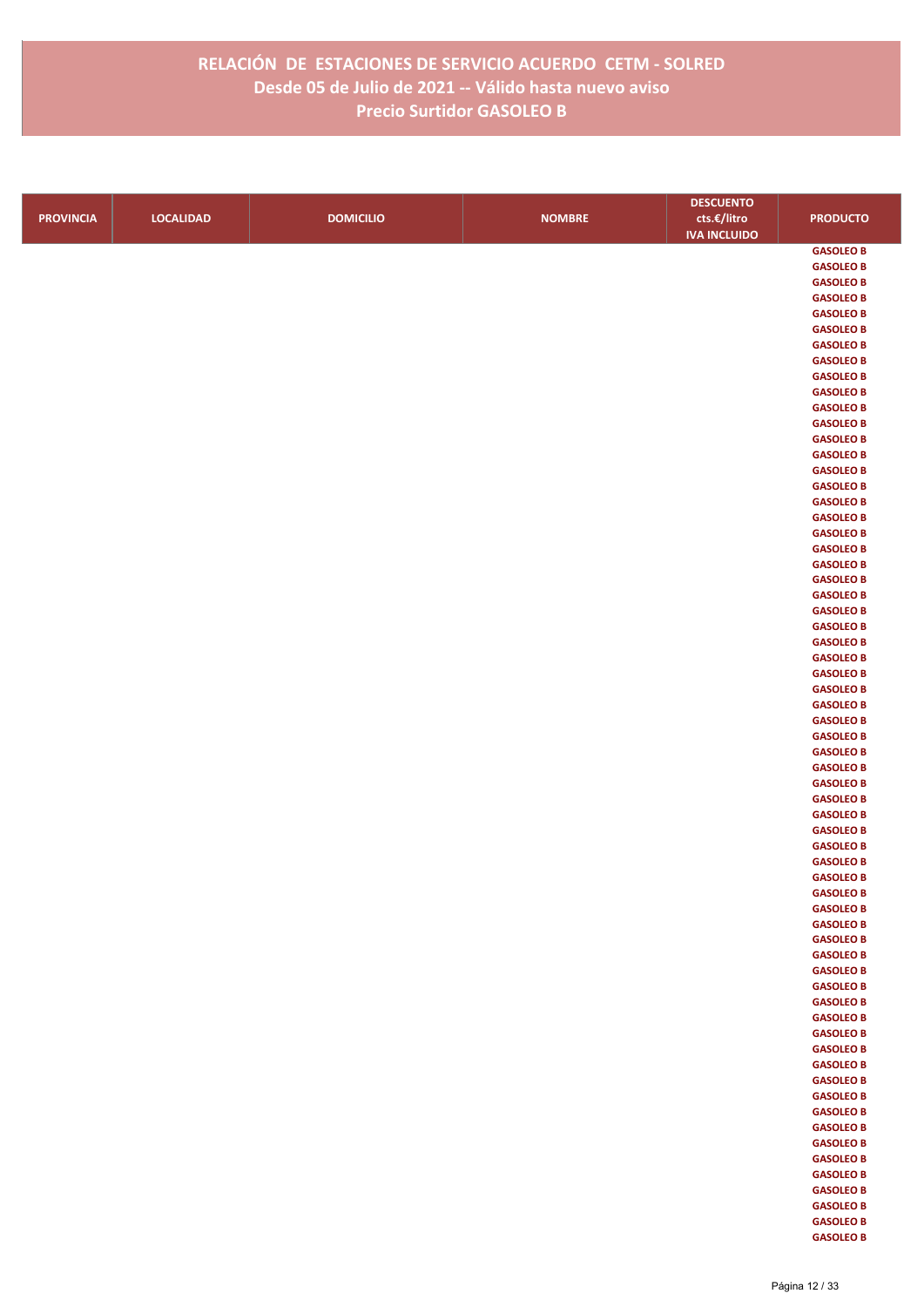|                  |                  |                  |               | <b>DESCUENTO</b>    |                  |
|------------------|------------------|------------------|---------------|---------------------|------------------|
| <b>PROVINCIA</b> | <b>LOCALIDAD</b> | <b>DOMICILIO</b> | <b>NOMBRE</b> | cts.€/litro         | <b>PRODUCTO</b>  |
|                  |                  |                  |               | <b>IVA INCLUIDO</b> |                  |
|                  |                  |                  |               |                     | <b>GASOLEO B</b> |
|                  |                  |                  |               |                     | <b>GASOLEO B</b> |
|                  |                  |                  |               |                     | <b>GASOLEO B</b> |
|                  |                  |                  |               |                     | <b>GASOLEO B</b> |
|                  |                  |                  |               |                     | <b>GASOLEO B</b> |
|                  |                  |                  |               |                     | <b>GASOLEO B</b> |
|                  |                  |                  |               |                     | <b>GASOLEO B</b> |
|                  |                  |                  |               |                     | <b>GASOLEO B</b> |
|                  |                  |                  |               |                     | <b>GASOLEO B</b> |
|                  |                  |                  |               |                     | <b>GASOLEO B</b> |
|                  |                  |                  |               |                     | <b>GASOLEO B</b> |
|                  |                  |                  |               |                     | <b>GASOLEO B</b> |
|                  |                  |                  |               |                     | <b>GASOLEO B</b> |
|                  |                  |                  |               |                     | <b>GASOLEO B</b> |
|                  |                  |                  |               |                     | <b>GASOLEO B</b> |
|                  |                  |                  |               |                     | <b>GASOLEO B</b> |
|                  |                  |                  |               |                     | <b>GASOLEO B</b> |
|                  |                  |                  |               |                     | <b>GASOLEO B</b> |
|                  |                  |                  |               |                     | <b>GASOLEO B</b> |
|                  |                  |                  |               |                     | <b>GASOLEO B</b> |
|                  |                  |                  |               |                     | <b>GASOLEO B</b> |
|                  |                  |                  |               |                     | <b>GASOLEO B</b> |
|                  |                  |                  |               |                     | <b>GASOLEO B</b> |
|                  |                  |                  |               |                     | <b>GASOLEO B</b> |
|                  |                  |                  |               |                     | <b>GASOLEO B</b> |
|                  |                  |                  |               |                     | <b>GASOLEO B</b> |
|                  |                  |                  |               |                     | <b>GASOLEO B</b> |
|                  |                  |                  |               |                     | <b>GASOLEO B</b> |
|                  |                  |                  |               |                     | <b>GASOLEO B</b> |
|                  |                  |                  |               |                     | <b>GASOLEO B</b> |
|                  |                  |                  |               |                     | <b>GASOLEO B</b> |
|                  |                  |                  |               |                     | <b>GASOLEO B</b> |
|                  |                  |                  |               |                     | <b>GASOLEO B</b> |
|                  |                  |                  |               |                     | <b>GASOLEO B</b> |
|                  |                  |                  |               |                     | <b>GASOLEO B</b> |
|                  |                  |                  |               |                     | <b>GASOLEO B</b> |
|                  |                  |                  |               |                     | <b>GASOLEO B</b> |
|                  |                  |                  |               |                     | <b>GASOLEO B</b> |
|                  |                  |                  |               |                     | <b>GASOLEO B</b> |
|                  |                  |                  |               |                     | <b>GASOLEO B</b> |
|                  |                  |                  |               |                     | <b>GASOLEO B</b> |
|                  |                  |                  |               |                     | <b>GASOLEO B</b> |
|                  |                  |                  |               |                     | <b>GASOLEO B</b> |
|                  |                  |                  |               |                     | <b>GASOLEO B</b> |
|                  |                  |                  |               |                     | <b>GASOLEO B</b> |
|                  |                  |                  |               |                     | <b>GASOLEO B</b> |
|                  |                  |                  |               |                     | <b>GASOLEO B</b> |
|                  |                  |                  |               |                     | <b>GASOLEO B</b> |
|                  |                  |                  |               |                     | <b>GASOLEO B</b> |
|                  |                  |                  |               |                     | <b>GASOLEO B</b> |
|                  |                  |                  |               |                     | <b>GASOLEO B</b> |
|                  |                  |                  |               |                     | <b>GASOLEO B</b> |
|                  |                  |                  |               |                     | <b>GASOLEO B</b> |
|                  |                  |                  |               |                     | <b>GASOLEO B</b> |
|                  |                  |                  |               |                     | <b>GASOLEO B</b> |
|                  |                  |                  |               |                     | <b>GASOLEO B</b> |
|                  |                  |                  |               |                     | <b>GASOLEO B</b> |
|                  |                  |                  |               |                     | <b>GASOLEO B</b> |
|                  |                  |                  |               |                     | <b>GASOLEO B</b> |
|                  |                  |                  |               |                     | <b>GASOLEO B</b> |
|                  |                  |                  |               |                     | <b>GASOLEO B</b> |
|                  |                  |                  |               |                     | <b>GASOLEO B</b> |
|                  |                  |                  |               |                     | <b>GASOLEO B</b> |
|                  |                  |                  |               |                     | <b>GASOLEO B</b> |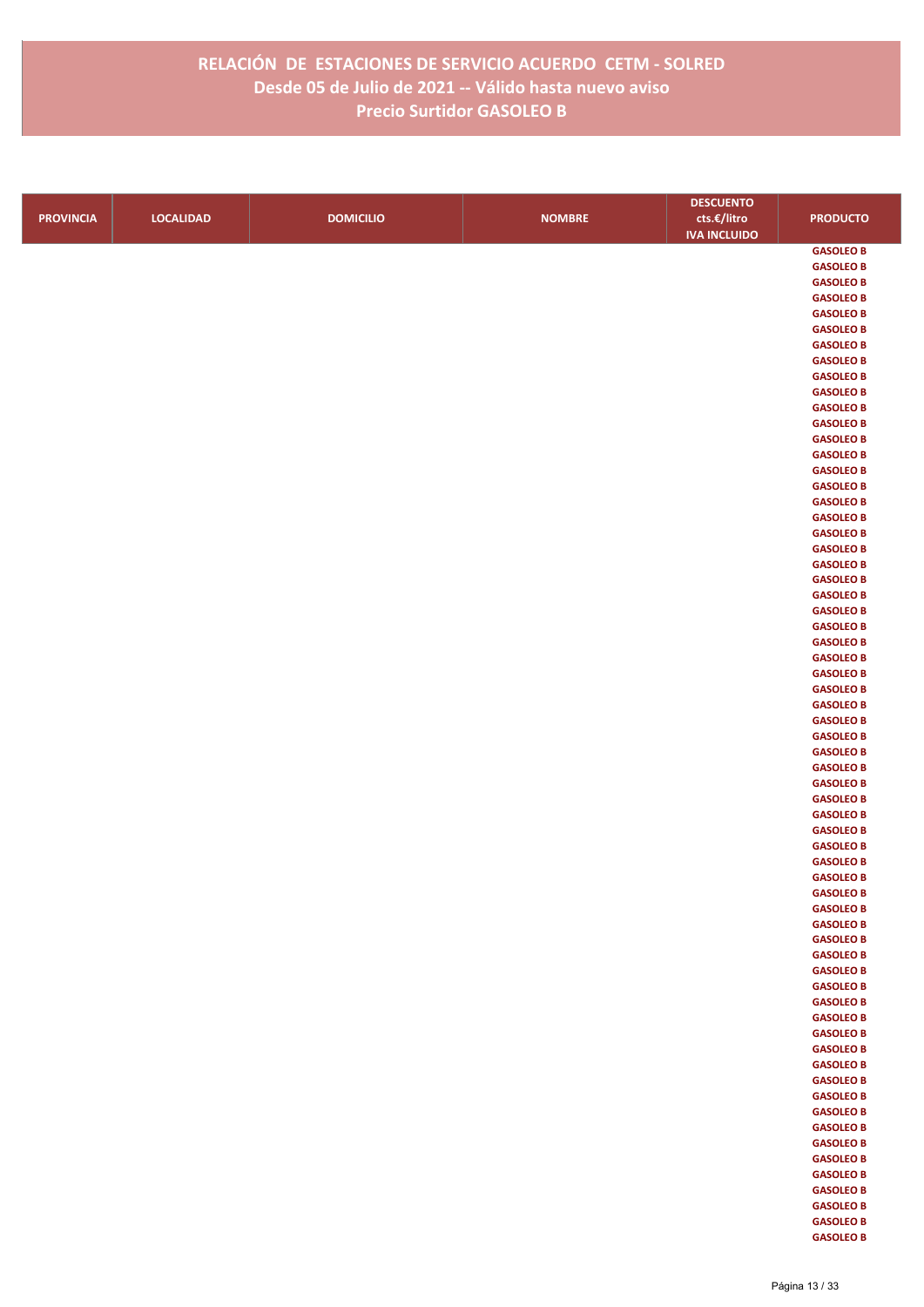|                  |                  |                  |               | <b>DESCUENTO</b>    |                  |
|------------------|------------------|------------------|---------------|---------------------|------------------|
| <b>PROVINCIA</b> | <b>LOCALIDAD</b> | <b>DOMICILIO</b> | <b>NOMBRE</b> | cts.€/litro         | <b>PRODUCTO</b>  |
|                  |                  |                  |               | <b>IVA INCLUIDO</b> |                  |
|                  |                  |                  |               |                     | <b>GASOLEO B</b> |
|                  |                  |                  |               |                     | <b>GASOLEO B</b> |
|                  |                  |                  |               |                     | <b>GASOLEO B</b> |
|                  |                  |                  |               |                     | <b>GASOLEO B</b> |
|                  |                  |                  |               |                     | <b>GASOLEO B</b> |
|                  |                  |                  |               |                     | <b>GASOLEO B</b> |
|                  |                  |                  |               |                     | <b>GASOLEO B</b> |
|                  |                  |                  |               |                     | <b>GASOLEO B</b> |
|                  |                  |                  |               |                     | <b>GASOLEO B</b> |
|                  |                  |                  |               |                     | <b>GASOLEO B</b> |
|                  |                  |                  |               |                     | <b>GASOLEO B</b> |
|                  |                  |                  |               |                     | <b>GASOLEO B</b> |
|                  |                  |                  |               |                     | <b>GASOLEO B</b> |
|                  |                  |                  |               |                     | <b>GASOLEO B</b> |
|                  |                  |                  |               |                     | <b>GASOLEO B</b> |
|                  |                  |                  |               |                     | <b>GASOLEO B</b> |
|                  |                  |                  |               |                     | <b>GASOLEO B</b> |
|                  |                  |                  |               |                     | <b>GASOLEO B</b> |
|                  |                  |                  |               |                     | <b>GASOLEO B</b> |
|                  |                  |                  |               |                     | <b>GASOLEO B</b> |
|                  |                  |                  |               |                     | <b>GASOLEO B</b> |
|                  |                  |                  |               |                     | <b>GASOLEO B</b> |
|                  |                  |                  |               |                     | <b>GASOLEO B</b> |
|                  |                  |                  |               |                     | <b>GASOLEO B</b> |
|                  |                  |                  |               |                     | <b>GASOLEO B</b> |
|                  |                  |                  |               |                     | <b>GASOLEO B</b> |
|                  |                  |                  |               |                     | <b>GASOLEO B</b> |
|                  |                  |                  |               |                     | <b>GASOLEO B</b> |
|                  |                  |                  |               |                     | <b>GASOLEO B</b> |
|                  |                  |                  |               |                     | <b>GASOLEO B</b> |
|                  |                  |                  |               |                     | <b>GASOLEO B</b> |
|                  |                  |                  |               |                     | <b>GASOLEO B</b> |
|                  |                  |                  |               |                     | <b>GASOLEO B</b> |
|                  |                  |                  |               |                     | <b>GASOLEO B</b> |
|                  |                  |                  |               |                     | <b>GASOLEO B</b> |
|                  |                  |                  |               |                     | <b>GASOLEO B</b> |
|                  |                  |                  |               |                     | <b>GASOLEO B</b> |
|                  |                  |                  |               |                     | <b>GASOLEO B</b> |
|                  |                  |                  |               |                     | <b>GASOLEO B</b> |
|                  |                  |                  |               |                     | <b>GASOLEO B</b> |
|                  |                  |                  |               |                     | <b>GASOLEO B</b> |
|                  |                  |                  |               |                     | <b>GASOLEO B</b> |
|                  |                  |                  |               |                     | <b>GASOLEO B</b> |
|                  |                  |                  |               |                     | <b>GASOLEO B</b> |
|                  |                  |                  |               |                     | <b>GASOLEO B</b> |
|                  |                  |                  |               |                     | <b>GASOLEO B</b> |
|                  |                  |                  |               |                     | <b>GASOLEO B</b> |
|                  |                  |                  |               |                     | <b>GASOLEO B</b> |
|                  |                  |                  |               |                     | <b>GASOLEO B</b> |
|                  |                  |                  |               |                     | <b>GASOLEO B</b> |
|                  |                  |                  |               |                     | <b>GASOLEO B</b> |
|                  |                  |                  |               |                     | <b>GASOLEO B</b> |
|                  |                  |                  |               |                     | <b>GASOLEO B</b> |
|                  |                  |                  |               |                     | <b>GASOLEO B</b> |
|                  |                  |                  |               |                     | <b>GASOLEO B</b> |
|                  |                  |                  |               |                     | <b>GASOLEO B</b> |
|                  |                  |                  |               |                     | <b>GASOLEO B</b> |
|                  |                  |                  |               |                     | <b>GASOLEO B</b> |
|                  |                  |                  |               |                     | <b>GASOLEO B</b> |
|                  |                  |                  |               |                     | <b>GASOLEO B</b> |
|                  |                  |                  |               |                     | <b>GASOLEO B</b> |
|                  |                  |                  |               |                     | <b>GASOLEO B</b> |
|                  |                  |                  |               |                     | <b>GASOLEO B</b> |
|                  |                  |                  |               |                     | <b>GASOLEO B</b> |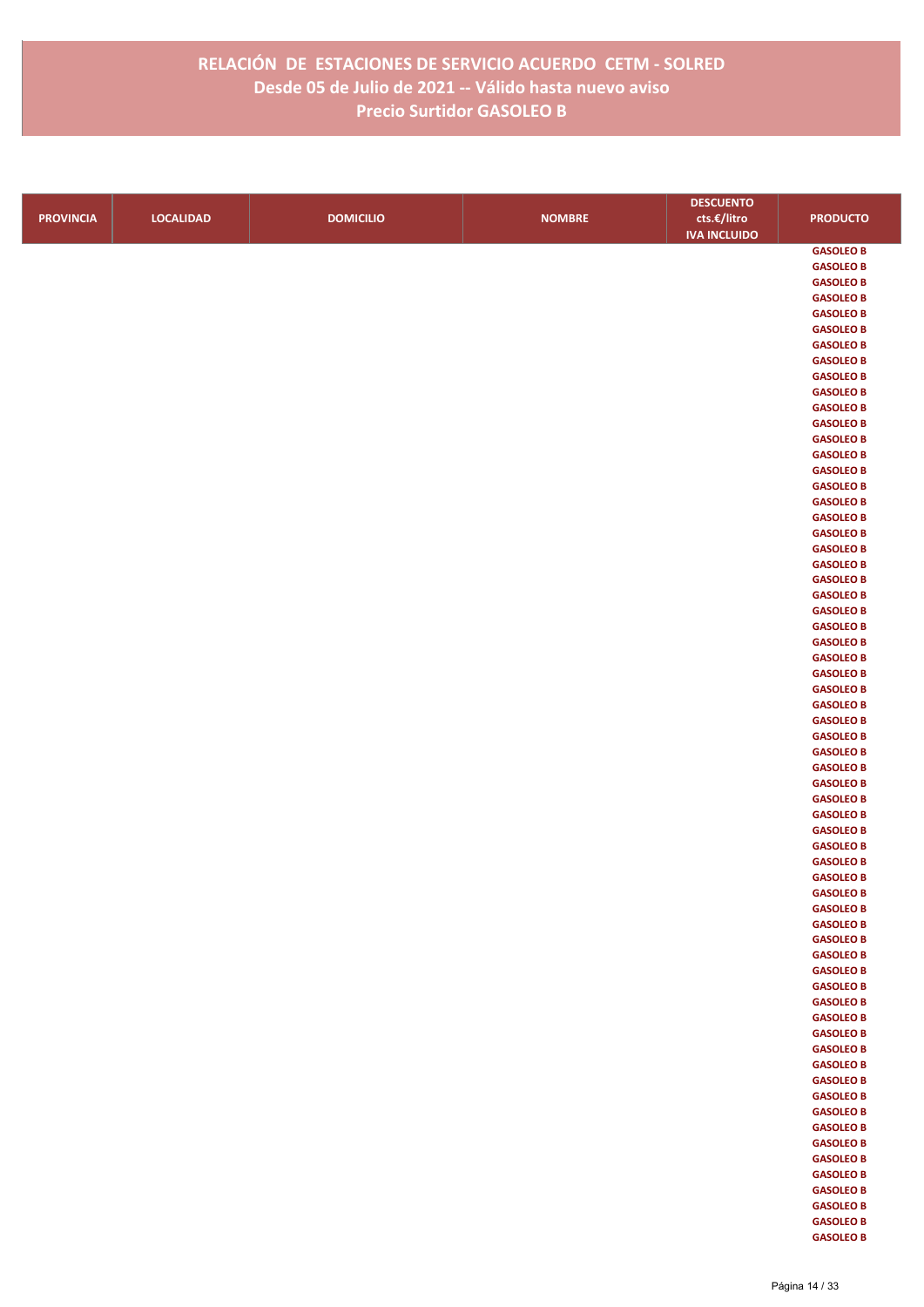|                  |                  |                  |               | <b>DESCUENTO</b>    |                                      |
|------------------|------------------|------------------|---------------|---------------------|--------------------------------------|
| <b>PROVINCIA</b> | <b>LOCALIDAD</b> | <b>DOMICILIO</b> | <b>NOMBRE</b> | cts.€/litro         | <b>PRODUCTO</b>                      |
|                  |                  |                  |               | <b>IVA INCLUIDO</b> |                                      |
|                  |                  |                  |               |                     | <b>GASOLEO B</b>                     |
|                  |                  |                  |               |                     | <b>GASOLEO B</b>                     |
|                  |                  |                  |               |                     | <b>GASOLEO B</b>                     |
|                  |                  |                  |               |                     | <b>GASOLEO B</b>                     |
|                  |                  |                  |               |                     | <b>GASOLEO B</b>                     |
|                  |                  |                  |               |                     | <b>GASOLEO B</b>                     |
|                  |                  |                  |               |                     | <b>GASOLEO B</b>                     |
|                  |                  |                  |               |                     | <b>GASOLEO B</b>                     |
|                  |                  |                  |               |                     | <b>GASOLEO B</b>                     |
|                  |                  |                  |               |                     | <b>GASOLEO B</b>                     |
|                  |                  |                  |               |                     | <b>GASOLEO B</b>                     |
|                  |                  |                  |               |                     | <b>GASOLEO B</b><br><b>GASOLEO B</b> |
|                  |                  |                  |               |                     | <b>GASOLEO B</b>                     |
|                  |                  |                  |               |                     | <b>GASOLEO B</b>                     |
|                  |                  |                  |               |                     | <b>GASOLEO B</b>                     |
|                  |                  |                  |               |                     | <b>GASOLEO B</b>                     |
|                  |                  |                  |               |                     | <b>GASOLEO B</b>                     |
|                  |                  |                  |               |                     | <b>GASOLEO B</b>                     |
|                  |                  |                  |               |                     | <b>GASOLEO B</b>                     |
|                  |                  |                  |               |                     | <b>GASOLEO B</b>                     |
|                  |                  |                  |               |                     | <b>GASOLEO B</b>                     |
|                  |                  |                  |               |                     | <b>GASOLEO B</b>                     |
|                  |                  |                  |               |                     | <b>GASOLEO B</b>                     |
|                  |                  |                  |               |                     | <b>GASOLEO B</b>                     |
|                  |                  |                  |               |                     | <b>GASOLEO B</b>                     |
|                  |                  |                  |               |                     | <b>GASOLEO B</b>                     |
|                  |                  |                  |               |                     | <b>GASOLEO B</b>                     |
|                  |                  |                  |               |                     | <b>GASOLEO B</b>                     |
|                  |                  |                  |               |                     | <b>GASOLEO B</b>                     |
|                  |                  |                  |               |                     | <b>GASOLEO B</b>                     |
|                  |                  |                  |               |                     | <b>GASOLEO B</b>                     |
|                  |                  |                  |               |                     | <b>GASOLEO B</b>                     |
|                  |                  |                  |               |                     | <b>GASOLEO B</b>                     |
|                  |                  |                  |               |                     | <b>GASOLEO B</b><br><b>GASOLEO B</b> |
|                  |                  |                  |               |                     | <b>GASOLEO B</b>                     |
|                  |                  |                  |               |                     | <b>GASOLEO B</b>                     |
|                  |                  |                  |               |                     | <b>GASOLEO B</b>                     |
|                  |                  |                  |               |                     | <b>GASOLEO B</b>                     |
|                  |                  |                  |               |                     | <b>GASOLEO B</b>                     |
|                  |                  |                  |               |                     | <b>GASOLEO B</b>                     |
|                  |                  |                  |               |                     | <b>GASOLEO B</b>                     |
|                  |                  |                  |               |                     | <b>GASOLEO B</b>                     |
|                  |                  |                  |               |                     | <b>GASOLEO B</b>                     |
|                  |                  |                  |               |                     | <b>GASOLEO B</b>                     |
|                  |                  |                  |               |                     | <b>GASOLEO B</b>                     |
|                  |                  |                  |               |                     | <b>GASOLEO B</b>                     |
|                  |                  |                  |               |                     | <b>GASOLEO B</b>                     |
|                  |                  |                  |               |                     | <b>GASOLEO B</b>                     |
|                  |                  |                  |               |                     | <b>GASOLEO B</b>                     |
|                  |                  |                  |               |                     | <b>GASOLEO B</b>                     |
|                  |                  |                  |               |                     | <b>GASOLEO B</b>                     |
|                  |                  |                  |               |                     | <b>GASOLEO B</b>                     |
|                  |                  |                  |               |                     | <b>GASOLEO B</b>                     |
|                  |                  |                  |               |                     | <b>GASOLEO B</b>                     |
|                  |                  |                  |               |                     | <b>GASOLEO B</b><br><b>GASOLEO B</b> |
|                  |                  |                  |               |                     | <b>GASOLEO B</b>                     |
|                  |                  |                  |               |                     | <b>GASOLEO B</b>                     |
|                  |                  |                  |               |                     | <b>GASOLEO B</b>                     |
|                  |                  |                  |               |                     | <b>GASOLEO B</b>                     |
|                  |                  |                  |               |                     | <b>GASOLEO B</b>                     |
|                  |                  |                  |               |                     | <b>GASOLEO B</b>                     |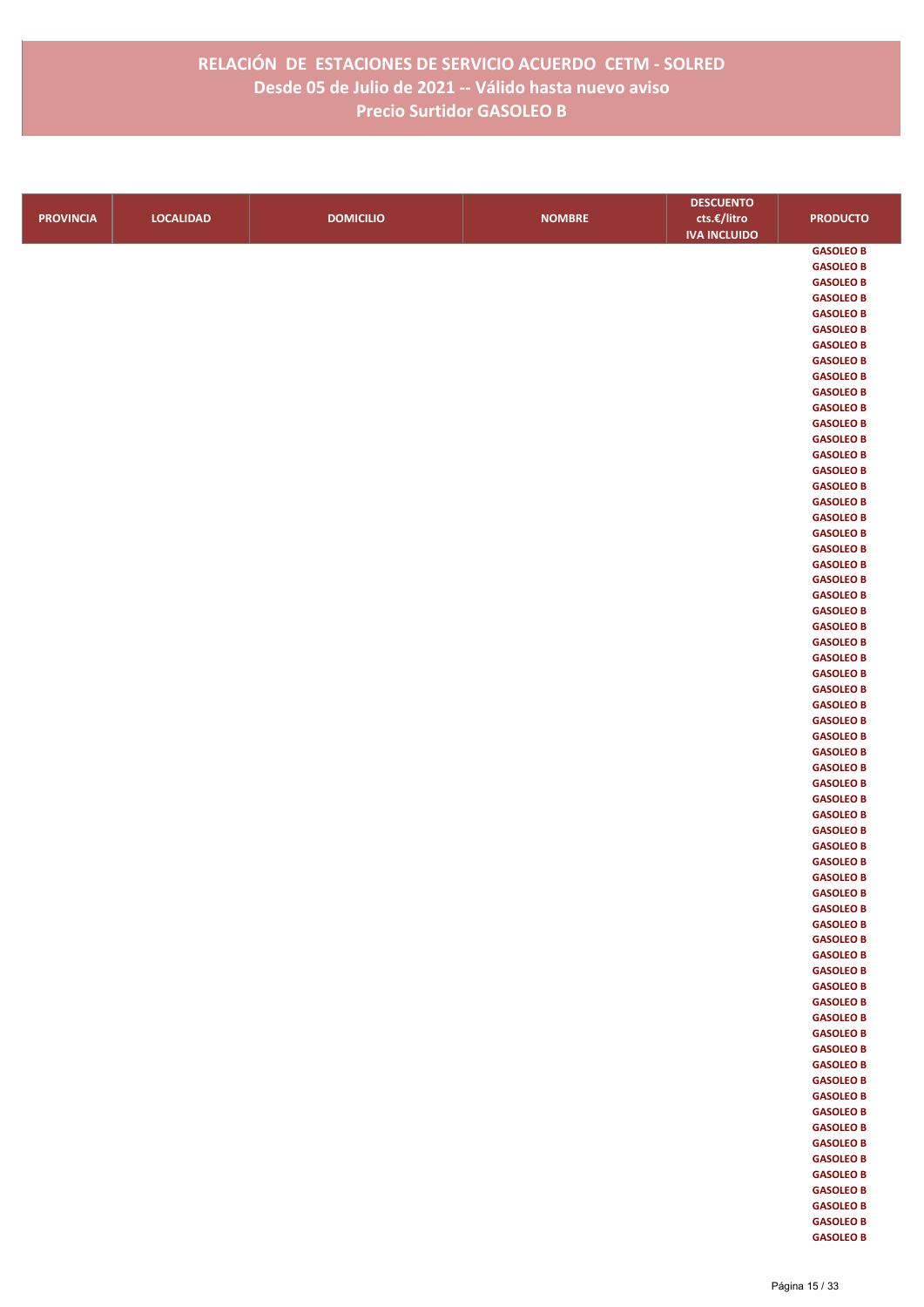|                  |                  |                  |               | <b>DESCUENTO</b>    |                  |
|------------------|------------------|------------------|---------------|---------------------|------------------|
| <b>PROVINCIA</b> | <b>LOCALIDAD</b> | <b>DOMICILIO</b> | <b>NOMBRE</b> | cts.€/litro         | <b>PRODUCTO</b>  |
|                  |                  |                  |               | <b>IVA INCLUIDO</b> |                  |
|                  |                  |                  |               |                     | <b>GASOLEO B</b> |
|                  |                  |                  |               |                     | <b>GASOLEO B</b> |
|                  |                  |                  |               |                     | <b>GASOLEO B</b> |
|                  |                  |                  |               |                     | <b>GASOLEO B</b> |
|                  |                  |                  |               |                     | <b>GASOLEO B</b> |
|                  |                  |                  |               |                     | <b>GASOLEO B</b> |
|                  |                  |                  |               |                     | <b>GASOLEO B</b> |
|                  |                  |                  |               |                     | <b>GASOLEO B</b> |
|                  |                  |                  |               |                     | <b>GASOLEO B</b> |
|                  |                  |                  |               |                     | <b>GASOLEO B</b> |
|                  |                  |                  |               |                     | <b>GASOLEO B</b> |
|                  |                  |                  |               |                     | <b>GASOLEO B</b> |
|                  |                  |                  |               |                     | <b>GASOLEO B</b> |
|                  |                  |                  |               |                     | <b>GASOLEO B</b> |
|                  |                  |                  |               |                     | <b>GASOLEO B</b> |
|                  |                  |                  |               |                     | <b>GASOLEO B</b> |
|                  |                  |                  |               |                     | <b>GASOLEO B</b> |
|                  |                  |                  |               |                     | <b>GASOLEO B</b> |
|                  |                  |                  |               |                     | <b>GASOLEO B</b> |
|                  |                  |                  |               |                     | <b>GASOLEO B</b> |
|                  |                  |                  |               |                     | <b>GASOLEO B</b> |
|                  |                  |                  |               |                     | <b>GASOLEO B</b> |
|                  |                  |                  |               |                     | <b>GASOLEO B</b> |
|                  |                  |                  |               |                     | <b>GASOLEO B</b> |
|                  |                  |                  |               |                     | <b>GASOLEO B</b> |
|                  |                  |                  |               |                     | <b>GASOLEO B</b> |
|                  |                  |                  |               |                     | <b>GASOLEO B</b> |
|                  |                  |                  |               |                     | <b>GASOLEO B</b> |
|                  |                  |                  |               |                     | <b>GASOLEO B</b> |
|                  |                  |                  |               |                     | <b>GASOLEO B</b> |
|                  |                  |                  |               |                     | <b>GASOLEO B</b> |
|                  |                  |                  |               |                     | <b>GASOLEO B</b> |
|                  |                  |                  |               |                     | <b>GASOLEO B</b> |
|                  |                  |                  |               |                     | <b>GASOLEO B</b> |
|                  |                  |                  |               |                     | <b>GASOLEO B</b> |
|                  |                  |                  |               |                     | <b>GASOLEO B</b> |
|                  |                  |                  |               |                     | <b>GASOLEO B</b> |
|                  |                  |                  |               |                     | <b>GASOLEO B</b> |
|                  |                  |                  |               |                     | <b>GASOLEO B</b> |
|                  |                  |                  |               |                     | <b>GASOLEO B</b> |
|                  |                  |                  |               |                     | <b>GASOLEO B</b> |
|                  |                  |                  |               |                     | <b>GASOLEO B</b> |
|                  |                  |                  |               |                     | <b>GASOLEO B</b> |
|                  |                  |                  |               |                     | <b>GASOLEO B</b> |
|                  |                  |                  |               |                     | <b>GASOLEO B</b> |
|                  |                  |                  |               |                     | <b>GASOLEO B</b> |
|                  |                  |                  |               |                     | <b>GASOLEO B</b> |
|                  |                  |                  |               |                     | <b>GASOLEO B</b> |
|                  |                  |                  |               |                     | <b>GASOLEO B</b> |
|                  |                  |                  |               |                     | <b>GASOLEO B</b> |
|                  |                  |                  |               |                     | <b>GASOLEO B</b> |
|                  |                  |                  |               |                     | <b>GASOLEO B</b> |
|                  |                  |                  |               |                     | <b>GASOLEO B</b> |
|                  |                  |                  |               |                     | <b>GASOLEO B</b> |
|                  |                  |                  |               |                     | <b>GASOLEO B</b> |
|                  |                  |                  |               |                     | <b>GASOLEO B</b> |
|                  |                  |                  |               |                     | <b>GASOLEO B</b> |
|                  |                  |                  |               |                     | <b>GASOLEO B</b> |
|                  |                  |                  |               |                     | <b>GASOLEO B</b> |
|                  |                  |                  |               |                     | <b>GASOLEO B</b> |
|                  |                  |                  |               |                     | <b>GASOLEO B</b> |
|                  |                  |                  |               |                     | <b>GASOLEO B</b> |
|                  |                  |                  |               |                     | <b>GASOLEO B</b> |
|                  |                  |                  |               |                     | <b>GASOLEO B</b> |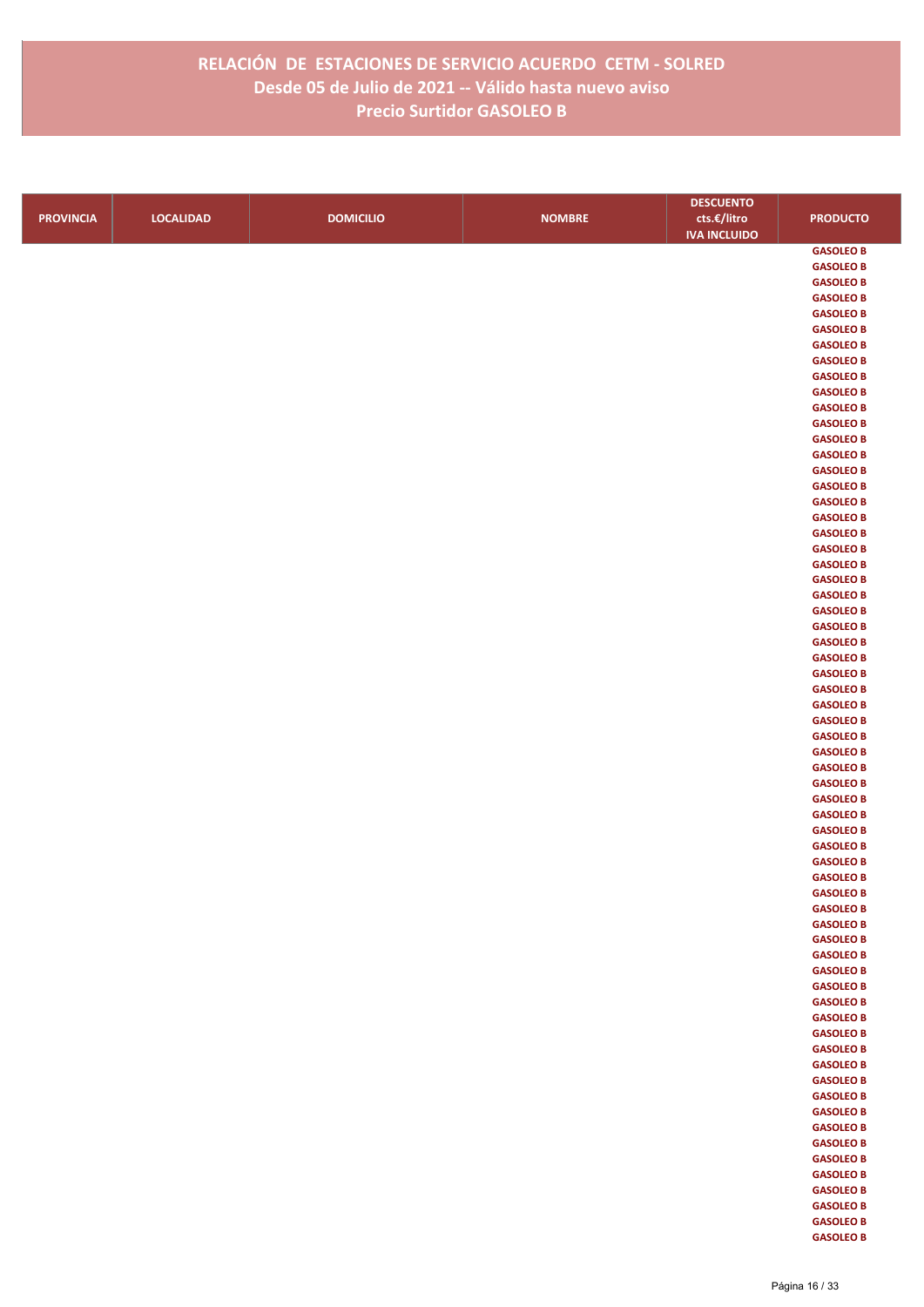|                  |                  |                  |               | <b>DESCUENTO</b>    |                                      |
|------------------|------------------|------------------|---------------|---------------------|--------------------------------------|
| <b>PROVINCIA</b> | <b>LOCALIDAD</b> | <b>DOMICILIO</b> | <b>NOMBRE</b> | cts.€/litro         | <b>PRODUCTO</b>                      |
|                  |                  |                  |               | <b>IVA INCLUIDO</b> |                                      |
|                  |                  |                  |               |                     | <b>GASOLEO B</b>                     |
|                  |                  |                  |               |                     | <b>GASOLEO B</b>                     |
|                  |                  |                  |               |                     | <b>GASOLEO B</b>                     |
|                  |                  |                  |               |                     | <b>GASOLEO B</b>                     |
|                  |                  |                  |               |                     | <b>GASOLEO B</b>                     |
|                  |                  |                  |               |                     | <b>GASOLEO B</b>                     |
|                  |                  |                  |               |                     | <b>GASOLEO B</b>                     |
|                  |                  |                  |               |                     | <b>GASOLEO B</b>                     |
|                  |                  |                  |               |                     | <b>GASOLEO B</b>                     |
|                  |                  |                  |               |                     | <b>GASOLEO B</b><br><b>GASOLEO B</b> |
|                  |                  |                  |               |                     | <b>GASOLEO B</b>                     |
|                  |                  |                  |               |                     | <b>GASOLEO B</b>                     |
|                  |                  |                  |               |                     | <b>GASOLEO B</b>                     |
|                  |                  |                  |               |                     | <b>GASOLEO B</b>                     |
|                  |                  |                  |               |                     | <b>GASOLEO B</b>                     |
|                  |                  |                  |               |                     | <b>GASOLEO B</b>                     |
|                  |                  |                  |               |                     | <b>GASOLEO B</b>                     |
|                  |                  |                  |               |                     | <b>GASOLEO B</b>                     |
|                  |                  |                  |               |                     | <b>GASOLEO B</b>                     |
|                  |                  |                  |               |                     | <b>GASOLEO B</b>                     |
|                  |                  |                  |               |                     | <b>GASOLEO B</b>                     |
|                  |                  |                  |               |                     | <b>GASOLEO B</b>                     |
|                  |                  |                  |               |                     | <b>GASOLEO B</b>                     |
|                  |                  |                  |               |                     | <b>GASOLEO B</b>                     |
|                  |                  |                  |               |                     | <b>GASOLEO B</b>                     |
|                  |                  |                  |               |                     | <b>GASOLEO B</b>                     |
|                  |                  |                  |               |                     | <b>GASOLEO B</b><br><b>GASOLEO B</b> |
|                  |                  |                  |               |                     | <b>GASOLEO B</b>                     |
|                  |                  |                  |               |                     | <b>GASOLEO B</b>                     |
|                  |                  |                  |               |                     | <b>GASOLEO B</b>                     |
|                  |                  |                  |               |                     | <b>GASOLEO B</b>                     |
|                  |                  |                  |               |                     | <b>GASOLEO B</b>                     |
|                  |                  |                  |               |                     | <b>GASOLEO B</b>                     |
|                  |                  |                  |               |                     | <b>GASOLEO B</b>                     |
|                  |                  |                  |               |                     | <b>GASOLEO B</b>                     |
|                  |                  |                  |               |                     | <b>GASOLEO B</b>                     |
|                  |                  |                  |               |                     | <b>GASOLEO B</b>                     |
|                  |                  |                  |               |                     | <b>GASOLEO B</b>                     |
|                  |                  |                  |               |                     | <b>GASOLEO B</b>                     |
|                  |                  |                  |               |                     | <b>GASOLEO B</b>                     |
|                  |                  |                  |               |                     | <b>GASOLEO B</b><br><b>GASOLEO B</b> |
|                  |                  |                  |               |                     | <b>GASOLEO B</b>                     |
|                  |                  |                  |               |                     | <b>GASOLEO B</b>                     |
|                  |                  |                  |               |                     | <b>GASOLEO B</b>                     |
|                  |                  |                  |               |                     | <b>GASOLEO B</b>                     |
|                  |                  |                  |               |                     | <b>GASOLEO B</b>                     |
|                  |                  |                  |               |                     | <b>GASOLEO B</b>                     |
|                  |                  |                  |               |                     | <b>GASOLEO B</b>                     |
|                  |                  |                  |               |                     | <b>GASOLEO B</b>                     |
|                  |                  |                  |               |                     | <b>GASOLEO B</b>                     |
|                  |                  |                  |               |                     | <b>GASOLEO B</b>                     |
|                  |                  |                  |               |                     | <b>GASOLEO B</b>                     |
|                  |                  |                  |               |                     | <b>GASOLEO B</b>                     |
|                  |                  |                  |               |                     | <b>GASOLEO B</b>                     |
|                  |                  |                  |               |                     | <b>GASOLEO B</b>                     |
|                  |                  |                  |               |                     | <b>GASOLEO B</b>                     |
|                  |                  |                  |               |                     | <b>GASOLEO B</b><br><b>GASOLEO B</b> |
|                  |                  |                  |               |                     | <b>GASOLEO B</b>                     |
|                  |                  |                  |               |                     | <b>GASOLEO B</b>                     |
|                  |                  |                  |               |                     | <b>GASOLEO B</b>                     |
|                  |                  |                  |               |                     |                                      |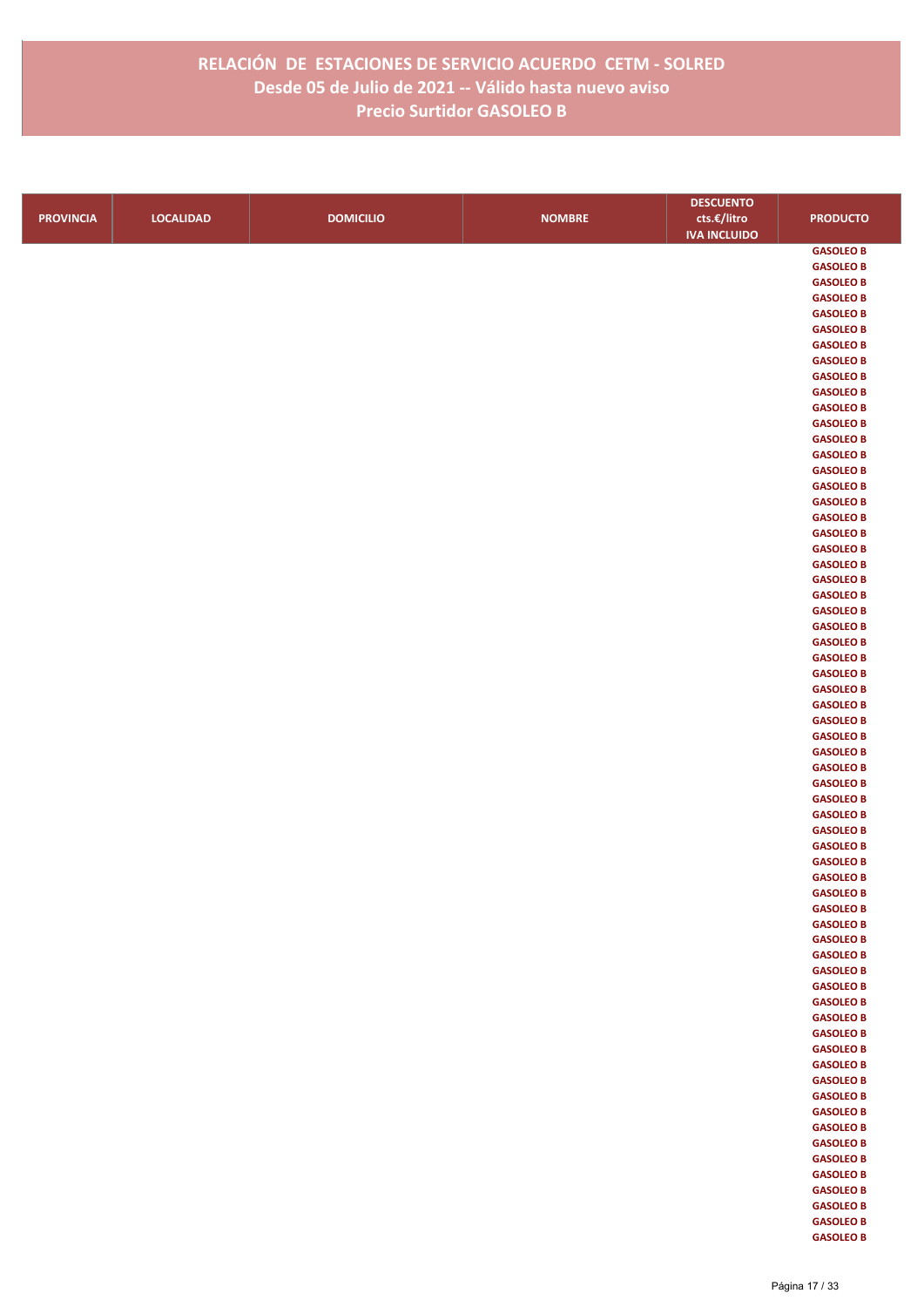|                  |                  |                  |               | <b>DESCUENTO</b>    |                                      |
|------------------|------------------|------------------|---------------|---------------------|--------------------------------------|
| <b>PROVINCIA</b> | <b>LOCALIDAD</b> | <b>DOMICILIO</b> | <b>NOMBRE</b> | cts.€/litro         | <b>PRODUCTO</b>                      |
|                  |                  |                  |               | <b>IVA INCLUIDO</b> |                                      |
|                  |                  |                  |               |                     | <b>GASOLEO B</b>                     |
|                  |                  |                  |               |                     | <b>GASOLEO B</b>                     |
|                  |                  |                  |               |                     | <b>GASOLEO B</b>                     |
|                  |                  |                  |               |                     | <b>GASOLEO B</b>                     |
|                  |                  |                  |               |                     | <b>GASOLEO B</b>                     |
|                  |                  |                  |               |                     | <b>GASOLEO B</b>                     |
|                  |                  |                  |               |                     | <b>GASOLEO B</b>                     |
|                  |                  |                  |               |                     | <b>GASOLEO B</b>                     |
|                  |                  |                  |               |                     | <b>GASOLEO B</b>                     |
|                  |                  |                  |               |                     | <b>GASOLEO B</b><br><b>GASOLEO B</b> |
|                  |                  |                  |               |                     | <b>GASOLEO B</b>                     |
|                  |                  |                  |               |                     | <b>GASOLEO B</b>                     |
|                  |                  |                  |               |                     | <b>GASOLEO B</b>                     |
|                  |                  |                  |               |                     | <b>GASOLEO B</b>                     |
|                  |                  |                  |               |                     | <b>GASOLEO B</b>                     |
|                  |                  |                  |               |                     | <b>GASOLEO B</b>                     |
|                  |                  |                  |               |                     | <b>GASOLEO B</b>                     |
|                  |                  |                  |               |                     | <b>GASOLEO B</b>                     |
|                  |                  |                  |               |                     | <b>GASOLEO B</b>                     |
|                  |                  |                  |               |                     | <b>GASOLEO B</b>                     |
|                  |                  |                  |               |                     | <b>GASOLEO B</b>                     |
|                  |                  |                  |               |                     | <b>GASOLEO B</b>                     |
|                  |                  |                  |               |                     | <b>GASOLEO B</b>                     |
|                  |                  |                  |               |                     | <b>GASOLEO B</b>                     |
|                  |                  |                  |               |                     | <b>GASOLEO B</b>                     |
|                  |                  |                  |               |                     | <b>GASOLEO B</b>                     |
|                  |                  |                  |               |                     | <b>GASOLEO B</b><br><b>GASOLEO B</b> |
|                  |                  |                  |               |                     | <b>GASOLEO B</b>                     |
|                  |                  |                  |               |                     | <b>GASOLEO B</b>                     |
|                  |                  |                  |               |                     | <b>GASOLEO B</b>                     |
|                  |                  |                  |               |                     | <b>GASOLEO B</b>                     |
|                  |                  |                  |               |                     | <b>GASOLEO B</b>                     |
|                  |                  |                  |               |                     | <b>GASOLEO B</b>                     |
|                  |                  |                  |               |                     | <b>GASOLEO B</b>                     |
|                  |                  |                  |               |                     | <b>GASOLEO B</b>                     |
|                  |                  |                  |               |                     | <b>GASOLEO B</b>                     |
|                  |                  |                  |               |                     | <b>GASOLEO B</b>                     |
|                  |                  |                  |               |                     | <b>GASOLEO B</b>                     |
|                  |                  |                  |               |                     | <b>GASOLEO B</b>                     |
|                  |                  |                  |               |                     | <b>GASOLEO B</b>                     |
|                  |                  |                  |               |                     | <b>GASOLEO B</b><br><b>GASOLEO B</b> |
|                  |                  |                  |               |                     | <b>GASOLEO B</b>                     |
|                  |                  |                  |               |                     | <b>GASOLEO B</b>                     |
|                  |                  |                  |               |                     | <b>GASOLEO B</b>                     |
|                  |                  |                  |               |                     | <b>GASOLEO B</b>                     |
|                  |                  |                  |               |                     | <b>GASOLEO B</b>                     |
|                  |                  |                  |               |                     | <b>GASOLEO B</b>                     |
|                  |                  |                  |               |                     | <b>GASOLEO B</b>                     |
|                  |                  |                  |               |                     | <b>GASOLEO B</b>                     |
|                  |                  |                  |               |                     | <b>GASOLEO B</b>                     |
|                  |                  |                  |               |                     | <b>GASOLEO B</b>                     |
|                  |                  |                  |               |                     | <b>GASOLEO B</b>                     |
|                  |                  |                  |               |                     | <b>GASOLEO B</b>                     |
|                  |                  |                  |               |                     | <b>GASOLEO B</b>                     |
|                  |                  |                  |               |                     | <b>GASOLEO B</b>                     |
|                  |                  |                  |               |                     | <b>GASOLEO B</b>                     |
|                  |                  |                  |               |                     | <b>GASOLEO B</b><br><b>GASOLEO B</b> |
|                  |                  |                  |               |                     | <b>GASOLEO B</b>                     |
|                  |                  |                  |               |                     | <b>GASOLEO B</b>                     |
|                  |                  |                  |               |                     | <b>GASOLEO B</b>                     |
|                  |                  |                  |               |                     |                                      |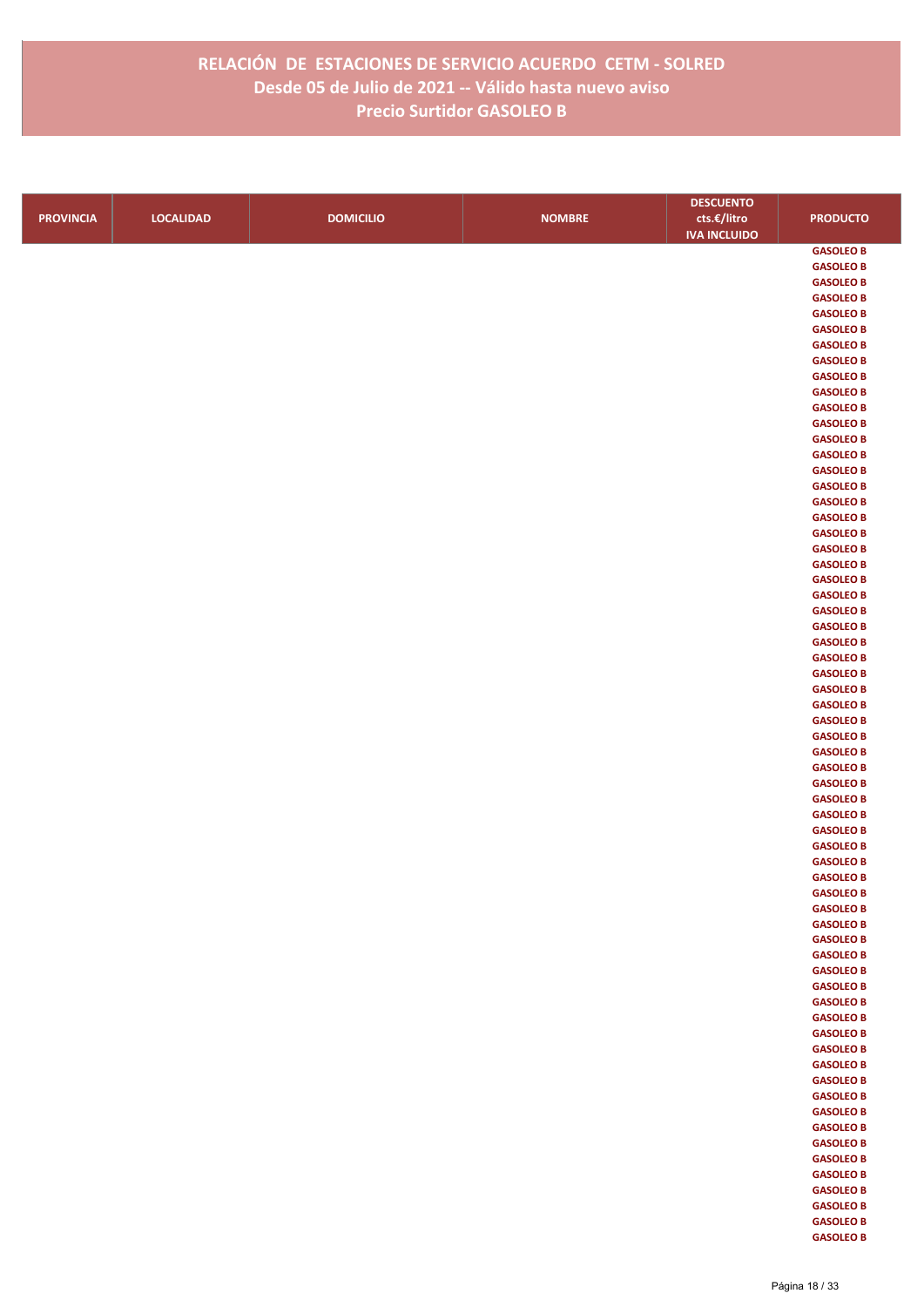|                  |                  |                  |               | <b>DESCUENTO</b>    |                                      |
|------------------|------------------|------------------|---------------|---------------------|--------------------------------------|
| <b>PROVINCIA</b> | <b>LOCALIDAD</b> | <b>DOMICILIO</b> | <b>NOMBRE</b> | cts.€/litro         | <b>PRODUCTO</b>                      |
|                  |                  |                  |               | <b>IVA INCLUIDO</b> |                                      |
|                  |                  |                  |               |                     | <b>GASOLEO B</b>                     |
|                  |                  |                  |               |                     | <b>GASOLEO B</b>                     |
|                  |                  |                  |               |                     | <b>GASOLEO B</b>                     |
|                  |                  |                  |               |                     | <b>GASOLEO B</b>                     |
|                  |                  |                  |               |                     | <b>GASOLEO B</b>                     |
|                  |                  |                  |               |                     | <b>GASOLEO B</b>                     |
|                  |                  |                  |               |                     | <b>GASOLEO B</b>                     |
|                  |                  |                  |               |                     | <b>GASOLEO B</b>                     |
|                  |                  |                  |               |                     | <b>GASOLEO B</b>                     |
|                  |                  |                  |               |                     | <b>GASOLEO B</b>                     |
|                  |                  |                  |               |                     | <b>GASOLEO B</b>                     |
|                  |                  |                  |               |                     | <b>GASOLEO B</b><br><b>GASOLEO B</b> |
|                  |                  |                  |               |                     | <b>GASOLEO B</b>                     |
|                  |                  |                  |               |                     | <b>GASOLEO B</b>                     |
|                  |                  |                  |               |                     | <b>GASOLEO B</b>                     |
|                  |                  |                  |               |                     | <b>GASOLEO B</b>                     |
|                  |                  |                  |               |                     | <b>GASOLEO B</b>                     |
|                  |                  |                  |               |                     | <b>GASOLEO B</b>                     |
|                  |                  |                  |               |                     | <b>GASOLEO B</b>                     |
|                  |                  |                  |               |                     | <b>GASOLEO B</b>                     |
|                  |                  |                  |               |                     | <b>GASOLEO B</b>                     |
|                  |                  |                  |               |                     | <b>GASOLEO B</b>                     |
|                  |                  |                  |               |                     | <b>GASOLEO B</b>                     |
|                  |                  |                  |               |                     | <b>GASOLEO B</b>                     |
|                  |                  |                  |               |                     | <b>GASOLEO B</b>                     |
|                  |                  |                  |               |                     | <b>GASOLEO B</b>                     |
|                  |                  |                  |               |                     | <b>GASOLEO B</b>                     |
|                  |                  |                  |               |                     | <b>GASOLEO B</b>                     |
|                  |                  |                  |               |                     | <b>GASOLEO B</b>                     |
|                  |                  |                  |               |                     | <b>GASOLEO B</b>                     |
|                  |                  |                  |               |                     | <b>GASOLEO B</b>                     |
|                  |                  |                  |               |                     | <b>GASOLEO B</b>                     |
|                  |                  |                  |               |                     | <b>GASOLEO B</b>                     |
|                  |                  |                  |               |                     | <b>GASOLEO B</b><br><b>GASOLEO B</b> |
|                  |                  |                  |               |                     | <b>GASOLEO B</b>                     |
|                  |                  |                  |               |                     | <b>GASOLEO B</b>                     |
|                  |                  |                  |               |                     | <b>GASOLEO B</b>                     |
|                  |                  |                  |               |                     | <b>GASOLEO B</b>                     |
|                  |                  |                  |               |                     | <b>GASOLEO B</b>                     |
|                  |                  |                  |               |                     | <b>GASOLEO B</b>                     |
|                  |                  |                  |               |                     | <b>GASOLEO B</b>                     |
|                  |                  |                  |               |                     | <b>GASOLEO B</b>                     |
|                  |                  |                  |               |                     | <b>GASOLEO B</b>                     |
|                  |                  |                  |               |                     | <b>GASOLEO B</b>                     |
|                  |                  |                  |               |                     | <b>GASOLEO B</b>                     |
|                  |                  |                  |               |                     | <b>GASOLEO B</b>                     |
|                  |                  |                  |               |                     | <b>GASOLEO B</b>                     |
|                  |                  |                  |               |                     | <b>GASOLEO B</b>                     |
|                  |                  |                  |               |                     | <b>GASOLEO B</b>                     |
|                  |                  |                  |               |                     | <b>GASOLEO B</b>                     |
|                  |                  |                  |               |                     | <b>GASOLEO B</b>                     |
|                  |                  |                  |               |                     | <b>GASOLEO B</b>                     |
|                  |                  |                  |               |                     | <b>GASOLEO B</b>                     |
|                  |                  |                  |               |                     | <b>GASOLEO B</b>                     |
|                  |                  |                  |               |                     | <b>GASOLEO B</b><br><b>GASOLEO B</b> |
|                  |                  |                  |               |                     | <b>GASOLEO B</b>                     |
|                  |                  |                  |               |                     | <b>GASOLEO B</b>                     |
|                  |                  |                  |               |                     | <b>GASOLEO B</b>                     |
|                  |                  |                  |               |                     | <b>GASOLEO B</b>                     |
|                  |                  |                  |               |                     | <b>GASOLEO B</b>                     |
|                  |                  |                  |               |                     | <b>GASOLEO B</b>                     |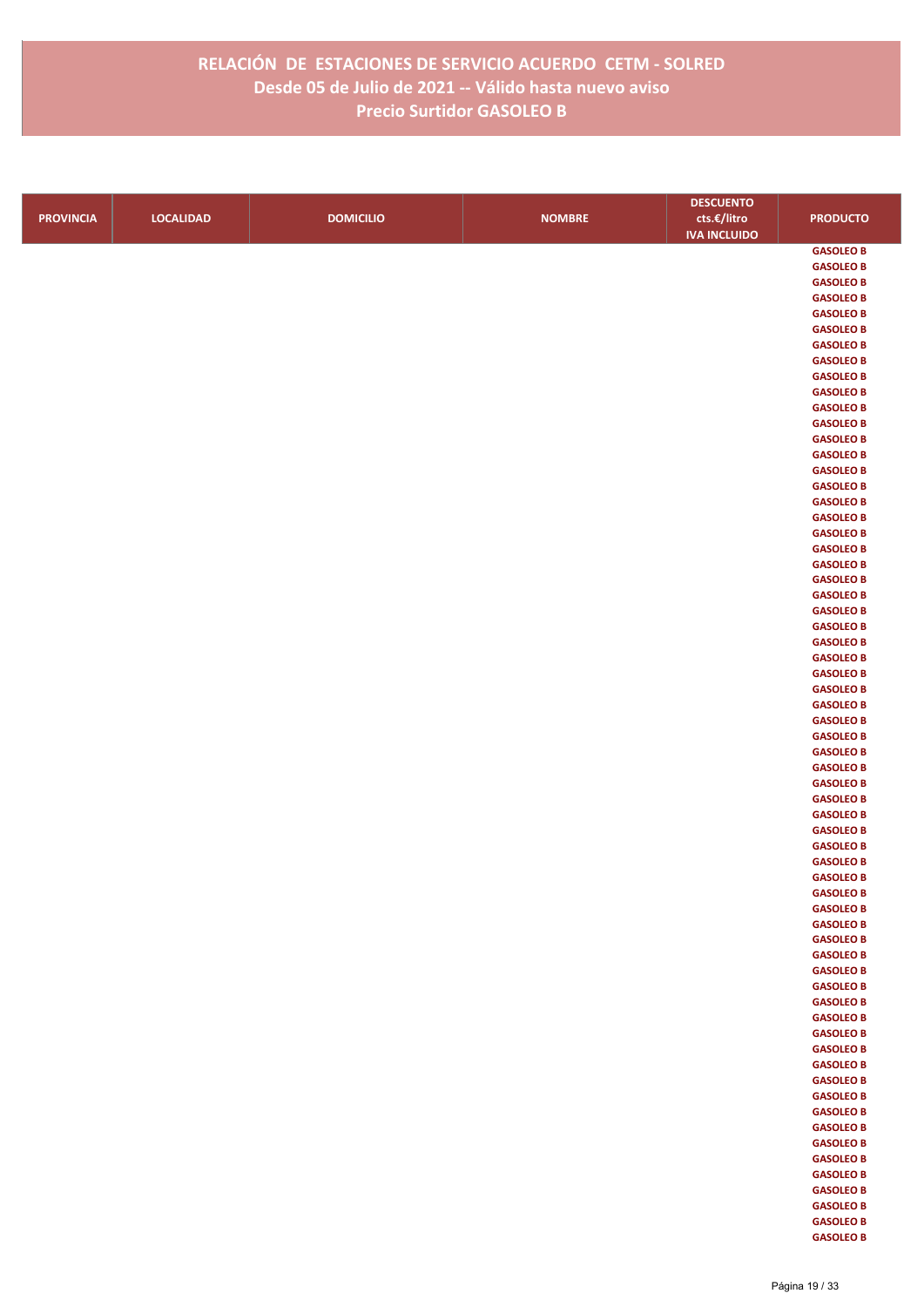|                  |                  |                  |               | <b>DESCUENTO</b>    |                  |
|------------------|------------------|------------------|---------------|---------------------|------------------|
| <b>PROVINCIA</b> | <b>LOCALIDAD</b> | <b>DOMICILIO</b> | <b>NOMBRE</b> | cts.€/litro         | <b>PRODUCTO</b>  |
|                  |                  |                  |               | <b>IVA INCLUIDO</b> |                  |
|                  |                  |                  |               |                     | <b>GASOLEO B</b> |
|                  |                  |                  |               |                     | <b>GASOLEO B</b> |
|                  |                  |                  |               |                     | <b>GASOLEO B</b> |
|                  |                  |                  |               |                     | <b>GASOLEO B</b> |
|                  |                  |                  |               |                     | <b>GASOLEO B</b> |
|                  |                  |                  |               |                     | <b>GASOLEO B</b> |
|                  |                  |                  |               |                     | <b>GASOLEO B</b> |
|                  |                  |                  |               |                     | <b>GASOLEO B</b> |
|                  |                  |                  |               |                     | <b>GASOLEO B</b> |
|                  |                  |                  |               |                     | <b>GASOLEO B</b> |
|                  |                  |                  |               |                     | <b>GASOLEO B</b> |
|                  |                  |                  |               |                     | <b>GASOLEO B</b> |
|                  |                  |                  |               |                     | <b>GASOLEO B</b> |
|                  |                  |                  |               |                     | <b>GASOLEO B</b> |
|                  |                  |                  |               |                     | <b>GASOLEO B</b> |
|                  |                  |                  |               |                     | <b>GASOLEO B</b> |
|                  |                  |                  |               |                     | <b>GASOLEO B</b> |
|                  |                  |                  |               |                     | <b>GASOLEO B</b> |
|                  |                  |                  |               |                     | <b>GASOLEO B</b> |
|                  |                  |                  |               |                     | <b>GASOLEO B</b> |
|                  |                  |                  |               |                     | <b>GASOLEO B</b> |
|                  |                  |                  |               |                     | <b>GASOLEO B</b> |
|                  |                  |                  |               |                     | <b>GASOLEO B</b> |
|                  |                  |                  |               |                     | <b>GASOLEO B</b> |
|                  |                  |                  |               |                     | <b>GASOLEO B</b> |
|                  |                  |                  |               |                     | <b>GASOLEO B</b> |
|                  |                  |                  |               |                     | <b>GASOLEO B</b> |
|                  |                  |                  |               |                     | <b>GASOLEO B</b> |
|                  |                  |                  |               |                     | <b>GASOLEO B</b> |
|                  |                  |                  |               |                     | <b>GASOLEO B</b> |
|                  |                  |                  |               |                     | <b>GASOLEO B</b> |
|                  |                  |                  |               |                     | <b>GASOLEO B</b> |
|                  |                  |                  |               |                     | <b>GASOLEO B</b> |
|                  |                  |                  |               |                     | <b>GASOLEO B</b> |
|                  |                  |                  |               |                     | <b>GASOLEO B</b> |
|                  |                  |                  |               |                     | <b>GASOLEO B</b> |
|                  |                  |                  |               |                     | <b>GASOLEO B</b> |
|                  |                  |                  |               |                     | <b>GASOLEO B</b> |
|                  |                  |                  |               |                     | <b>GASOLEO B</b> |
|                  |                  |                  |               |                     | <b>GASOLEO B</b> |
|                  |                  |                  |               |                     | <b>GASOLEO B</b> |
|                  |                  |                  |               |                     | <b>GASOLEO B</b> |
|                  |                  |                  |               |                     | <b>GASOLEO B</b> |
|                  |                  |                  |               |                     | <b>GASOLEO B</b> |
|                  |                  |                  |               |                     | <b>GASOLEO B</b> |
|                  |                  |                  |               |                     | <b>GASOLEO B</b> |
|                  |                  |                  |               |                     | <b>GASOLEO B</b> |
|                  |                  |                  |               |                     | <b>GASOLEO B</b> |
|                  |                  |                  |               |                     | <b>GASOLEO B</b> |
|                  |                  |                  |               |                     | <b>GASOLEO B</b> |
|                  |                  |                  |               |                     | <b>GASOLEO B</b> |
|                  |                  |                  |               |                     | <b>GASOLEO B</b> |
|                  |                  |                  |               |                     | <b>GASOLEO B</b> |
|                  |                  |                  |               |                     | <b>GASOLEO B</b> |
|                  |                  |                  |               |                     | <b>GASOLEO B</b> |
|                  |                  |                  |               |                     | <b>GASOLEO B</b> |
|                  |                  |                  |               |                     | <b>GASOLEO B</b> |
|                  |                  |                  |               |                     | <b>GASOLEO B</b> |
|                  |                  |                  |               |                     | <b>GASOLEO B</b> |
|                  |                  |                  |               |                     | <b>GASOLEO B</b> |
|                  |                  |                  |               |                     | <b>GASOLEO B</b> |
|                  |                  |                  |               |                     | <b>GASOLEO B</b> |
|                  |                  |                  |               |                     | <b>GASOLEO B</b> |
|                  |                  |                  |               |                     | <b>GASOLEO B</b> |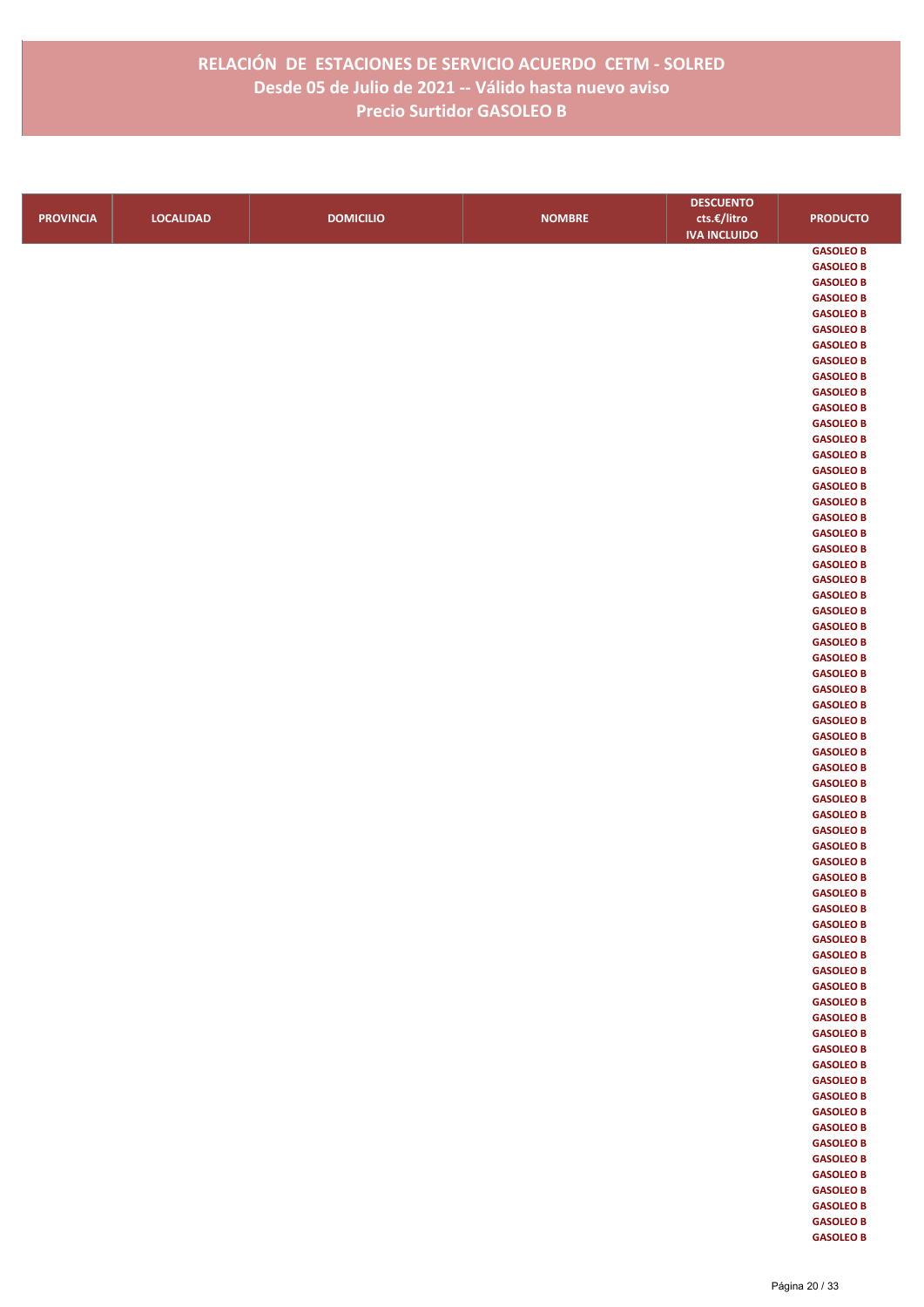|                  |                  |                  |               | <b>DESCUENTO</b>    |                  |
|------------------|------------------|------------------|---------------|---------------------|------------------|
| <b>PROVINCIA</b> | <b>LOCALIDAD</b> | <b>DOMICILIO</b> | <b>NOMBRE</b> | cts.€/litro         | <b>PRODUCTO</b>  |
|                  |                  |                  |               | <b>IVA INCLUIDO</b> |                  |
|                  |                  |                  |               |                     | <b>GASOLEO B</b> |
|                  |                  |                  |               |                     | <b>GASOLEO B</b> |
|                  |                  |                  |               |                     | <b>GASOLEO B</b> |
|                  |                  |                  |               |                     | <b>GASOLEO B</b> |
|                  |                  |                  |               |                     | <b>GASOLEO B</b> |
|                  |                  |                  |               |                     | <b>GASOLEO B</b> |
|                  |                  |                  |               |                     | <b>GASOLEO B</b> |
|                  |                  |                  |               |                     | <b>GASOLEO B</b> |
|                  |                  |                  |               |                     | <b>GASOLEO B</b> |
|                  |                  |                  |               |                     | <b>GASOLEO B</b> |
|                  |                  |                  |               |                     | <b>GASOLEO B</b> |
|                  |                  |                  |               |                     | <b>GASOLEO B</b> |
|                  |                  |                  |               |                     | <b>GASOLEO B</b> |
|                  |                  |                  |               |                     | <b>GASOLEO B</b> |
|                  |                  |                  |               |                     | <b>GASOLEO B</b> |
|                  |                  |                  |               |                     | <b>GASOLEO B</b> |
|                  |                  |                  |               |                     | <b>GASOLEO B</b> |
|                  |                  |                  |               |                     | <b>GASOLEO B</b> |
|                  |                  |                  |               |                     | <b>GASOLEO B</b> |
|                  |                  |                  |               |                     | <b>GASOLEO B</b> |
|                  |                  |                  |               |                     | <b>GASOLEO B</b> |
|                  |                  |                  |               |                     | <b>GASOLEO B</b> |
|                  |                  |                  |               |                     | <b>GASOLEO B</b> |
|                  |                  |                  |               |                     | <b>GASOLEO B</b> |
|                  |                  |                  |               |                     | <b>GASOLEO B</b> |
|                  |                  |                  |               |                     | <b>GASOLEO B</b> |
|                  |                  |                  |               |                     | <b>GASOLEO B</b> |
|                  |                  |                  |               |                     | <b>GASOLEO B</b> |
|                  |                  |                  |               |                     | <b>GASOLEO B</b> |
|                  |                  |                  |               |                     | <b>GASOLEO B</b> |
|                  |                  |                  |               |                     | <b>GASOLEO B</b> |
|                  |                  |                  |               |                     | <b>GASOLEO B</b> |
|                  |                  |                  |               |                     | <b>GASOLEO B</b> |
|                  |                  |                  |               |                     | <b>GASOLEO B</b> |
|                  |                  |                  |               |                     | <b>GASOLEO B</b> |
|                  |                  |                  |               |                     | <b>GASOLEO B</b> |
|                  |                  |                  |               |                     | <b>GASOLEO B</b> |
|                  |                  |                  |               |                     | <b>GASOLEO B</b> |
|                  |                  |                  |               |                     | <b>GASOLEO B</b> |
|                  |                  |                  |               |                     | <b>GASOLEO B</b> |
|                  |                  |                  |               |                     | <b>GASOLEO B</b> |
|                  |                  |                  |               |                     | <b>GASOLEO B</b> |
|                  |                  |                  |               |                     | <b>GASOLEO B</b> |
|                  |                  |                  |               |                     | <b>GASOLEO B</b> |
|                  |                  |                  |               |                     | <b>GASOLEO B</b> |
|                  |                  |                  |               |                     | <b>GASOLEO B</b> |
|                  |                  |                  |               |                     | <b>GASOLEO B</b> |
|                  |                  |                  |               |                     | <b>GASOLEO B</b> |
|                  |                  |                  |               |                     | <b>GASOLEO B</b> |
|                  |                  |                  |               |                     | <b>GASOLEO B</b> |
|                  |                  |                  |               |                     | <b>GASOLEO B</b> |
|                  |                  |                  |               |                     | <b>GASOLEO B</b> |
|                  |                  |                  |               |                     | <b>GASOLEO B</b> |
|                  |                  |                  |               |                     | <b>GASOLEO B</b> |
|                  |                  |                  |               |                     | <b>GASOLEO B</b> |
|                  |                  |                  |               |                     | <b>GASOLEO B</b> |
|                  |                  |                  |               |                     | <b>GASOLEO B</b> |
|                  |                  |                  |               |                     | <b>GASOLEO B</b> |
|                  |                  |                  |               |                     | <b>GASOLEO B</b> |
|                  |                  |                  |               |                     | <b>GASOLEO B</b> |
|                  |                  |                  |               |                     | <b>GASOLEO B</b> |
|                  |                  |                  |               |                     | <b>GASOLEO B</b> |
|                  |                  |                  |               |                     | <b>GASOLEO B</b> |
|                  |                  |                  |               |                     | <b>GASOLEO B</b> |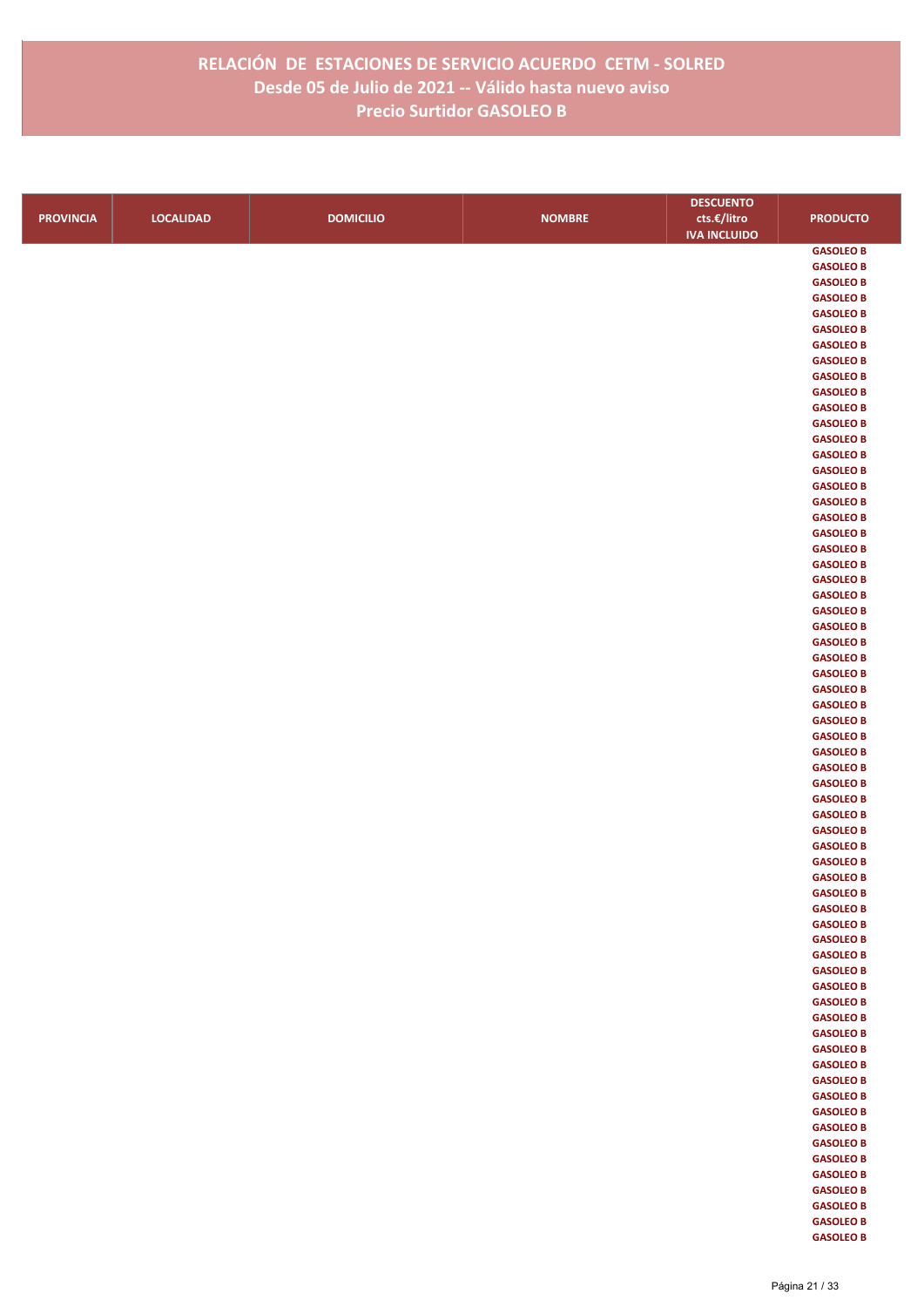|                  |                  |                  |               | <b>DESCUENTO</b>    |                                      |
|------------------|------------------|------------------|---------------|---------------------|--------------------------------------|
| <b>PROVINCIA</b> | <b>LOCALIDAD</b> | <b>DOMICILIO</b> | <b>NOMBRE</b> | cts.€/litro         | <b>PRODUCTO</b>                      |
|                  |                  |                  |               | <b>IVA INCLUIDO</b> |                                      |
|                  |                  |                  |               |                     | <b>GASOLEO B</b>                     |
|                  |                  |                  |               |                     | <b>GASOLEO B</b>                     |
|                  |                  |                  |               |                     | <b>GASOLEO B</b>                     |
|                  |                  |                  |               |                     | <b>GASOLEO B</b>                     |
|                  |                  |                  |               |                     | <b>GASOLEO B</b>                     |
|                  |                  |                  |               |                     | <b>GASOLEO B</b>                     |
|                  |                  |                  |               |                     | <b>GASOLEO B</b>                     |
|                  |                  |                  |               |                     | <b>GASOLEO B</b>                     |
|                  |                  |                  |               |                     | <b>GASOLEO B</b>                     |
|                  |                  |                  |               |                     | <b>GASOLEO B</b>                     |
|                  |                  |                  |               |                     | <b>GASOLEO B</b>                     |
|                  |                  |                  |               |                     | <b>GASOLEO B</b><br><b>GASOLEO B</b> |
|                  |                  |                  |               |                     | <b>GASOLEO B</b>                     |
|                  |                  |                  |               |                     | <b>GASOLEO B</b>                     |
|                  |                  |                  |               |                     | <b>GASOLEO B</b>                     |
|                  |                  |                  |               |                     | <b>GASOLEO B</b>                     |
|                  |                  |                  |               |                     | <b>GASOLEO B</b>                     |
|                  |                  |                  |               |                     | <b>GASOLEO B</b>                     |
|                  |                  |                  |               |                     | <b>GASOLEO B</b>                     |
|                  |                  |                  |               |                     | <b>GASOLEO B</b>                     |
|                  |                  |                  |               |                     | <b>GASOLEO B</b>                     |
|                  |                  |                  |               |                     | <b>GASOLEO B</b>                     |
|                  |                  |                  |               |                     | <b>GASOLEO B</b>                     |
|                  |                  |                  |               |                     | <b>GASOLEO B</b>                     |
|                  |                  |                  |               |                     | <b>GASOLEO B</b>                     |
|                  |                  |                  |               |                     | <b>GASOLEO B</b>                     |
|                  |                  |                  |               |                     | <b>GASOLEO B</b>                     |
|                  |                  |                  |               |                     | <b>GASOLEO B</b>                     |
|                  |                  |                  |               |                     | <b>GASOLEO B</b>                     |
|                  |                  |                  |               |                     | <b>GASOLEO B</b>                     |
|                  |                  |                  |               |                     | <b>GASOLEO B</b>                     |
|                  |                  |                  |               |                     | <b>GASOLEO B</b>                     |
|                  |                  |                  |               |                     | <b>GASOLEO B</b>                     |
|                  |                  |                  |               |                     | <b>GASOLEO B</b><br><b>GASOLEO B</b> |
|                  |                  |                  |               |                     | <b>GASOLEO B</b>                     |
|                  |                  |                  |               |                     | <b>GASOLEO B</b>                     |
|                  |                  |                  |               |                     | <b>GASOLEO B</b>                     |
|                  |                  |                  |               |                     | <b>GASOLEO B</b>                     |
|                  |                  |                  |               |                     | <b>GASOLEO B</b>                     |
|                  |                  |                  |               |                     | <b>GASOLEO B</b>                     |
|                  |                  |                  |               |                     | <b>GASOLEO B</b>                     |
|                  |                  |                  |               |                     | <b>GASOLEO B</b>                     |
|                  |                  |                  |               |                     | <b>GASOLEO B</b>                     |
|                  |                  |                  |               |                     | <b>GASOLEO B</b>                     |
|                  |                  |                  |               |                     | <b>GASOLEO B</b>                     |
|                  |                  |                  |               |                     | <b>GASOLEO B</b>                     |
|                  |                  |                  |               |                     | <b>GASOLEO B</b>                     |
|                  |                  |                  |               |                     | <b>GASOLEO B</b>                     |
|                  |                  |                  |               |                     | <b>GASOLEO B</b>                     |
|                  |                  |                  |               |                     | <b>GASOLEO B</b>                     |
|                  |                  |                  |               |                     | <b>GASOLEO B</b>                     |
|                  |                  |                  |               |                     | <b>GASOLEO B</b>                     |
|                  |                  |                  |               |                     | <b>GASOLEO B</b>                     |
|                  |                  |                  |               |                     | <b>GASOLEO B</b>                     |
|                  |                  |                  |               |                     | <b>GASOLEO B</b><br><b>GASOLEO B</b> |
|                  |                  |                  |               |                     | <b>GASOLEO B</b>                     |
|                  |                  |                  |               |                     | <b>GASOLEO B</b>                     |
|                  |                  |                  |               |                     | <b>GASOLEO B</b>                     |
|                  |                  |                  |               |                     | <b>GASOLEO B</b>                     |
|                  |                  |                  |               |                     | <b>GASOLEO B</b>                     |
|                  |                  |                  |               |                     | <b>GASOLEO B</b>                     |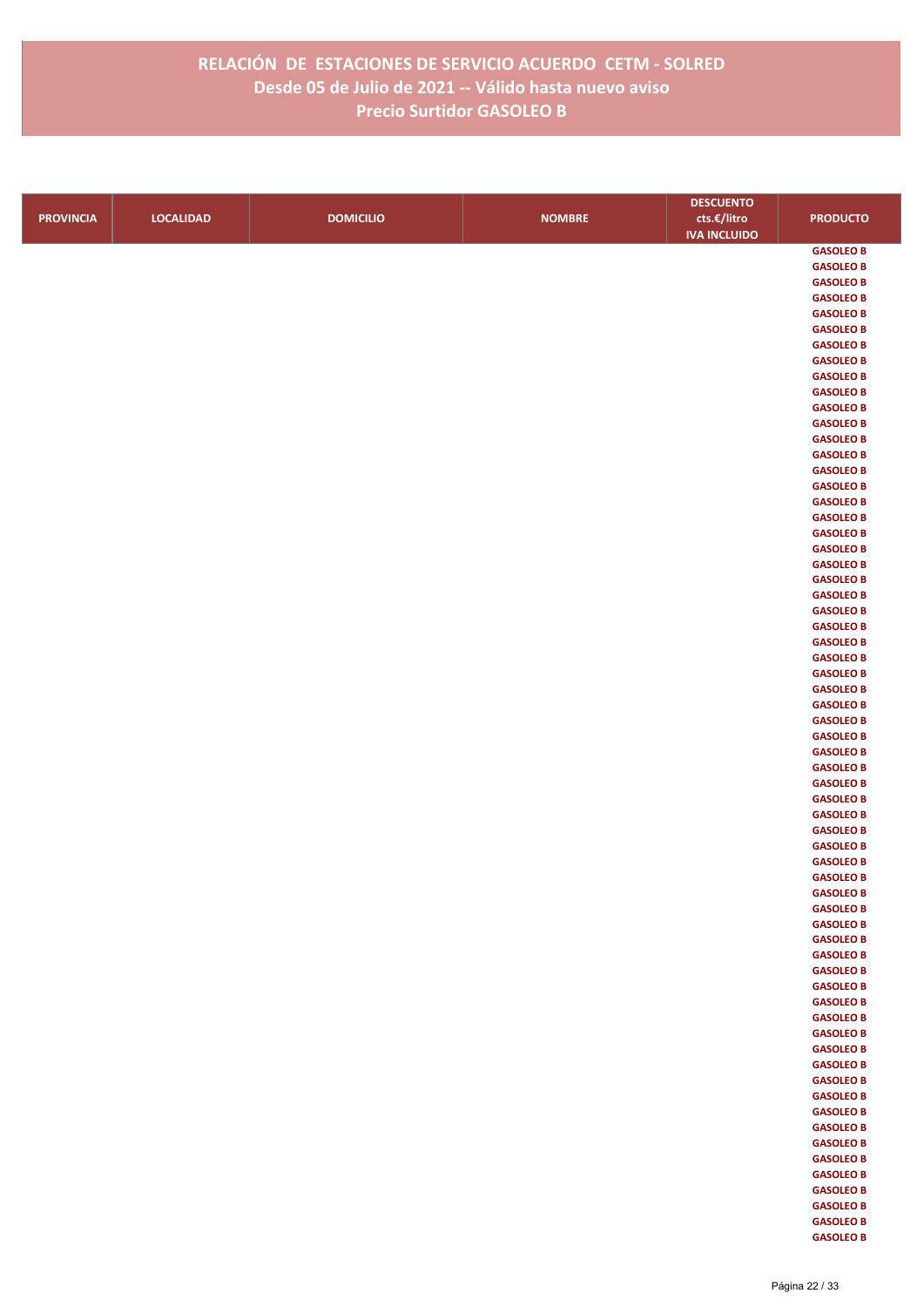|                  |                  |                  |               | <b>DESCUENTO</b>    |                  |
|------------------|------------------|------------------|---------------|---------------------|------------------|
| <b>PROVINCIA</b> | <b>LOCALIDAD</b> | <b>DOMICILIO</b> | <b>NOMBRE</b> | cts.€/litro         | <b>PRODUCTO</b>  |
|                  |                  |                  |               | <b>IVA INCLUIDO</b> |                  |
|                  |                  |                  |               |                     | <b>GASOLEO B</b> |
|                  |                  |                  |               |                     | <b>GASOLEO B</b> |
|                  |                  |                  |               |                     | <b>GASOLEO B</b> |
|                  |                  |                  |               |                     | <b>GASOLEO B</b> |
|                  |                  |                  |               |                     | <b>GASOLEO B</b> |
|                  |                  |                  |               |                     | <b>GASOLEO B</b> |
|                  |                  |                  |               |                     | <b>GASOLEO B</b> |
|                  |                  |                  |               |                     | <b>GASOLEO B</b> |
|                  |                  |                  |               |                     | <b>GASOLEO B</b> |
|                  |                  |                  |               |                     | <b>GASOLEO B</b> |
|                  |                  |                  |               |                     | <b>GASOLEO B</b> |
|                  |                  |                  |               |                     | <b>GASOLEO B</b> |
|                  |                  |                  |               |                     | <b>GASOLEO B</b> |
|                  |                  |                  |               |                     | <b>GASOLEO B</b> |
|                  |                  |                  |               |                     | <b>GASOLEO B</b> |
|                  |                  |                  |               |                     | <b>GASOLEO B</b> |
|                  |                  |                  |               |                     | <b>GASOLEO B</b> |
|                  |                  |                  |               |                     | <b>GASOLEO B</b> |
|                  |                  |                  |               |                     | <b>GASOLEO B</b> |
|                  |                  |                  |               |                     | <b>GASOLEO B</b> |
|                  |                  |                  |               |                     | <b>GASOLEO B</b> |
|                  |                  |                  |               |                     | <b>GASOLEO B</b> |
|                  |                  |                  |               |                     | <b>GASOLEO B</b> |
|                  |                  |                  |               |                     | <b>GASOLEO B</b> |
|                  |                  |                  |               |                     | <b>GASOLEO B</b> |
|                  |                  |                  |               |                     | <b>GASOLEO B</b> |
|                  |                  |                  |               |                     | <b>GASOLEO B</b> |
|                  |                  |                  |               |                     | <b>GASOLEO B</b> |
|                  |                  |                  |               |                     | <b>GASOLEO B</b> |
|                  |                  |                  |               |                     | <b>GASOLEO B</b> |
|                  |                  |                  |               |                     | <b>GASOLEO B</b> |
|                  |                  |                  |               |                     | <b>GASOLEO B</b> |
|                  |                  |                  |               |                     | <b>GASOLEO B</b> |
|                  |                  |                  |               |                     | <b>GASOLEO B</b> |
|                  |                  |                  |               |                     | <b>GASOLEO B</b> |
|                  |                  |                  |               |                     | <b>GASOLEO B</b> |
|                  |                  |                  |               |                     | <b>GASOLEO B</b> |
|                  |                  |                  |               |                     | <b>GASOLEO B</b> |
|                  |                  |                  |               |                     | <b>GASOLEO B</b> |
|                  |                  |                  |               |                     | <b>GASOLEO B</b> |
|                  |                  |                  |               |                     | <b>GASOLEO B</b> |
|                  |                  |                  |               |                     | <b>GASOLEO B</b> |
|                  |                  |                  |               |                     | <b>GASOLEO B</b> |
|                  |                  |                  |               |                     | <b>GASOLEO B</b> |
|                  |                  |                  |               |                     | <b>GASOLEO B</b> |
|                  |                  |                  |               |                     | <b>GASOLEO B</b> |
|                  |                  |                  |               |                     | <b>GASOLEO B</b> |
|                  |                  |                  |               |                     | <b>GASOLEO B</b> |
|                  |                  |                  |               |                     | <b>GASOLEO B</b> |
|                  |                  |                  |               |                     | <b>GASOLEO B</b> |
|                  |                  |                  |               |                     | <b>GASOLEO B</b> |
|                  |                  |                  |               |                     | <b>GASOLEO B</b> |
|                  |                  |                  |               |                     | <b>GASOLEO B</b> |
|                  |                  |                  |               |                     | <b>GASOLEO B</b> |
|                  |                  |                  |               |                     | <b>GASOLEO B</b> |
|                  |                  |                  |               |                     | <b>GASOLEO B</b> |
|                  |                  |                  |               |                     | <b>GASOLEO B</b> |
|                  |                  |                  |               |                     | <b>GASOLEO B</b> |
|                  |                  |                  |               |                     | <b>GASOLEO B</b> |
|                  |                  |                  |               |                     | <b>GASOLEO B</b> |
|                  |                  |                  |               |                     | <b>GASOLEO B</b> |
|                  |                  |                  |               |                     | <b>GASOLEO B</b> |
|                  |                  |                  |               |                     | <b>GASOLEO B</b> |
|                  |                  |                  |               |                     | <b>GASOLEO B</b> |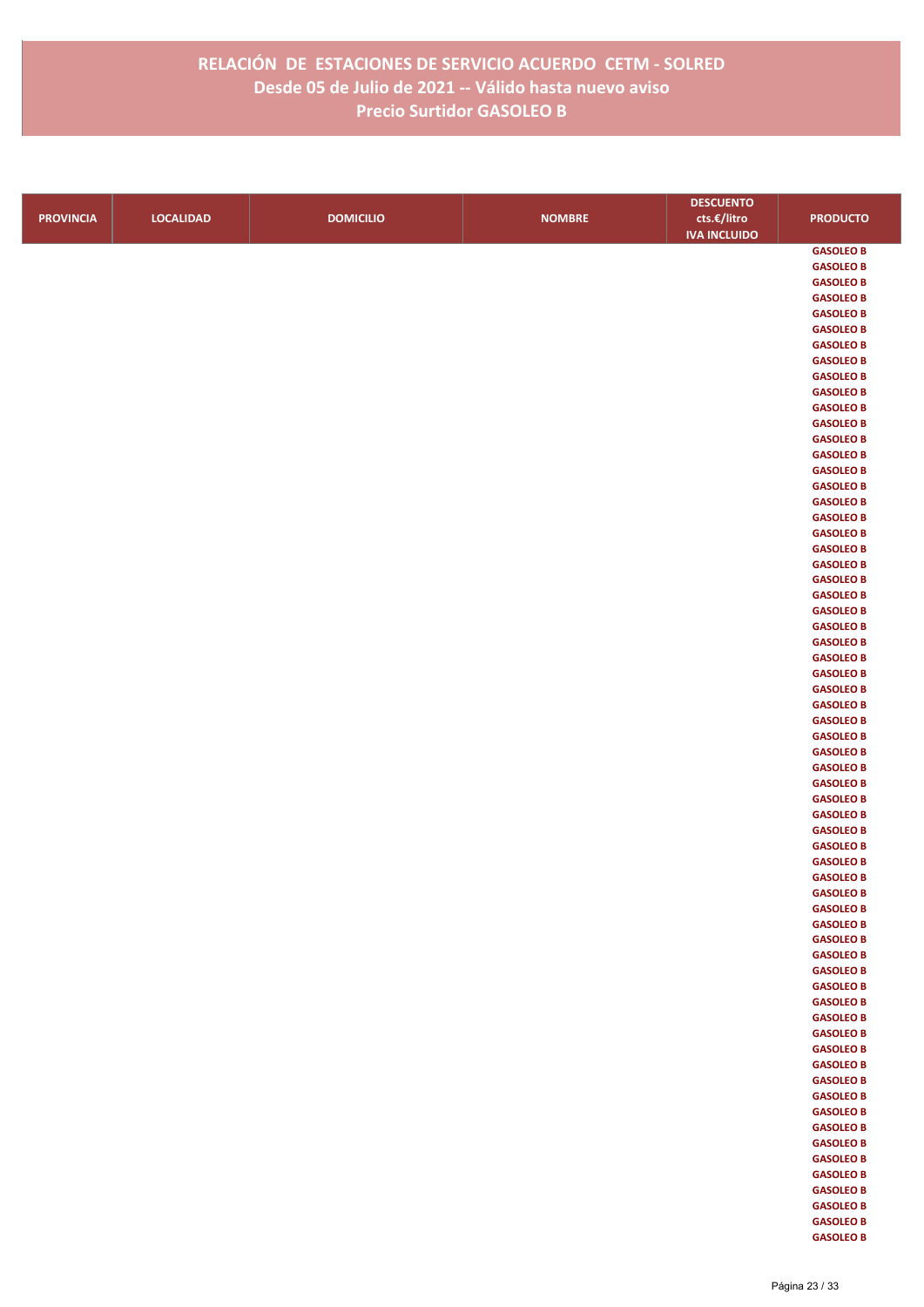|                  |                  |                  |               | <b>DESCUENTO</b>    |                                      |
|------------------|------------------|------------------|---------------|---------------------|--------------------------------------|
| <b>PROVINCIA</b> | <b>LOCALIDAD</b> | <b>DOMICILIO</b> | <b>NOMBRE</b> | cts.€/litro         | <b>PRODUCTO</b>                      |
|                  |                  |                  |               | <b>IVA INCLUIDO</b> |                                      |
|                  |                  |                  |               |                     | <b>GASOLEO B</b>                     |
|                  |                  |                  |               |                     | <b>GASOLEO B</b>                     |
|                  |                  |                  |               |                     | <b>GASOLEO B</b>                     |
|                  |                  |                  |               |                     | <b>GASOLEO B</b>                     |
|                  |                  |                  |               |                     | <b>GASOLEO B</b>                     |
|                  |                  |                  |               |                     | <b>GASOLEO B</b>                     |
|                  |                  |                  |               |                     | <b>GASOLEO B</b>                     |
|                  |                  |                  |               |                     | <b>GASOLEO B</b>                     |
|                  |                  |                  |               |                     | <b>GASOLEO B</b>                     |
|                  |                  |                  |               |                     | <b>GASOLEO B</b>                     |
|                  |                  |                  |               |                     | <b>GASOLEO B</b>                     |
|                  |                  |                  |               |                     | <b>GASOLEO B</b><br><b>GASOLEO B</b> |
|                  |                  |                  |               |                     | <b>GASOLEO B</b>                     |
|                  |                  |                  |               |                     | <b>GASOLEO B</b>                     |
|                  |                  |                  |               |                     | <b>GASOLEO B</b>                     |
|                  |                  |                  |               |                     | <b>GASOLEO B</b>                     |
|                  |                  |                  |               |                     | <b>GASOLEO B</b>                     |
|                  |                  |                  |               |                     | <b>GASOLEO B</b>                     |
|                  |                  |                  |               |                     | <b>GASOLEO B</b>                     |
|                  |                  |                  |               |                     | <b>GASOLEO B</b>                     |
|                  |                  |                  |               |                     | <b>GASOLEO B</b>                     |
|                  |                  |                  |               |                     | <b>GASOLEO B</b>                     |
|                  |                  |                  |               |                     | <b>GASOLEO B</b>                     |
|                  |                  |                  |               |                     | <b>GASOLEO B</b>                     |
|                  |                  |                  |               |                     | <b>GASOLEO B</b>                     |
|                  |                  |                  |               |                     | <b>GASOLEO B</b>                     |
|                  |                  |                  |               |                     | <b>GASOLEO B</b>                     |
|                  |                  |                  |               |                     | <b>GASOLEO B</b>                     |
|                  |                  |                  |               |                     | <b>GASOLEO B</b>                     |
|                  |                  |                  |               |                     | <b>GASOLEO B</b>                     |
|                  |                  |                  |               |                     | <b>GASOLEO B</b>                     |
|                  |                  |                  |               |                     | <b>GASOLEO B</b>                     |
|                  |                  |                  |               |                     | <b>GASOLEO B</b>                     |
|                  |                  |                  |               |                     | <b>GASOLEO B</b><br><b>GASOLEO B</b> |
|                  |                  |                  |               |                     | <b>GASOLEO B</b>                     |
|                  |                  |                  |               |                     | <b>GASOLEO B</b>                     |
|                  |                  |                  |               |                     | <b>GASOLEO B</b>                     |
|                  |                  |                  |               |                     | <b>GASOLEO B</b>                     |
|                  |                  |                  |               |                     | <b>GASOLEO B</b>                     |
|                  |                  |                  |               |                     | <b>GASOLEO B</b>                     |
|                  |                  |                  |               |                     | <b>GASOLEO B</b>                     |
|                  |                  |                  |               |                     | <b>GASOLEO B</b>                     |
|                  |                  |                  |               |                     | <b>GASOLEO B</b>                     |
|                  |                  |                  |               |                     | <b>GASOLEO B</b>                     |
|                  |                  |                  |               |                     | <b>GASOLEO B</b>                     |
|                  |                  |                  |               |                     | <b>GASOLEO B</b>                     |
|                  |                  |                  |               |                     | <b>GASOLEO B</b>                     |
|                  |                  |                  |               |                     | <b>GASOLEO B</b>                     |
|                  |                  |                  |               |                     | <b>GASOLEO B</b>                     |
|                  |                  |                  |               |                     | <b>GASOLEO B</b>                     |
|                  |                  |                  |               |                     | <b>GASOLEO B</b>                     |
|                  |                  |                  |               |                     | <b>GASOLEO B</b>                     |
|                  |                  |                  |               |                     | <b>GASOLEO B</b>                     |
|                  |                  |                  |               |                     | <b>GASOLEO B</b>                     |
|                  |                  |                  |               |                     | <b>GASOLEO B</b><br><b>GASOLEO B</b> |
|                  |                  |                  |               |                     | <b>GASOLEO B</b>                     |
|                  |                  |                  |               |                     | <b>GASOLEO B</b>                     |
|                  |                  |                  |               |                     | <b>GASOLEO B</b>                     |
|                  |                  |                  |               |                     | <b>GASOLEO B</b>                     |
|                  |                  |                  |               |                     | <b>GASOLEO B</b>                     |
|                  |                  |                  |               |                     | <b>GASOLEO B</b>                     |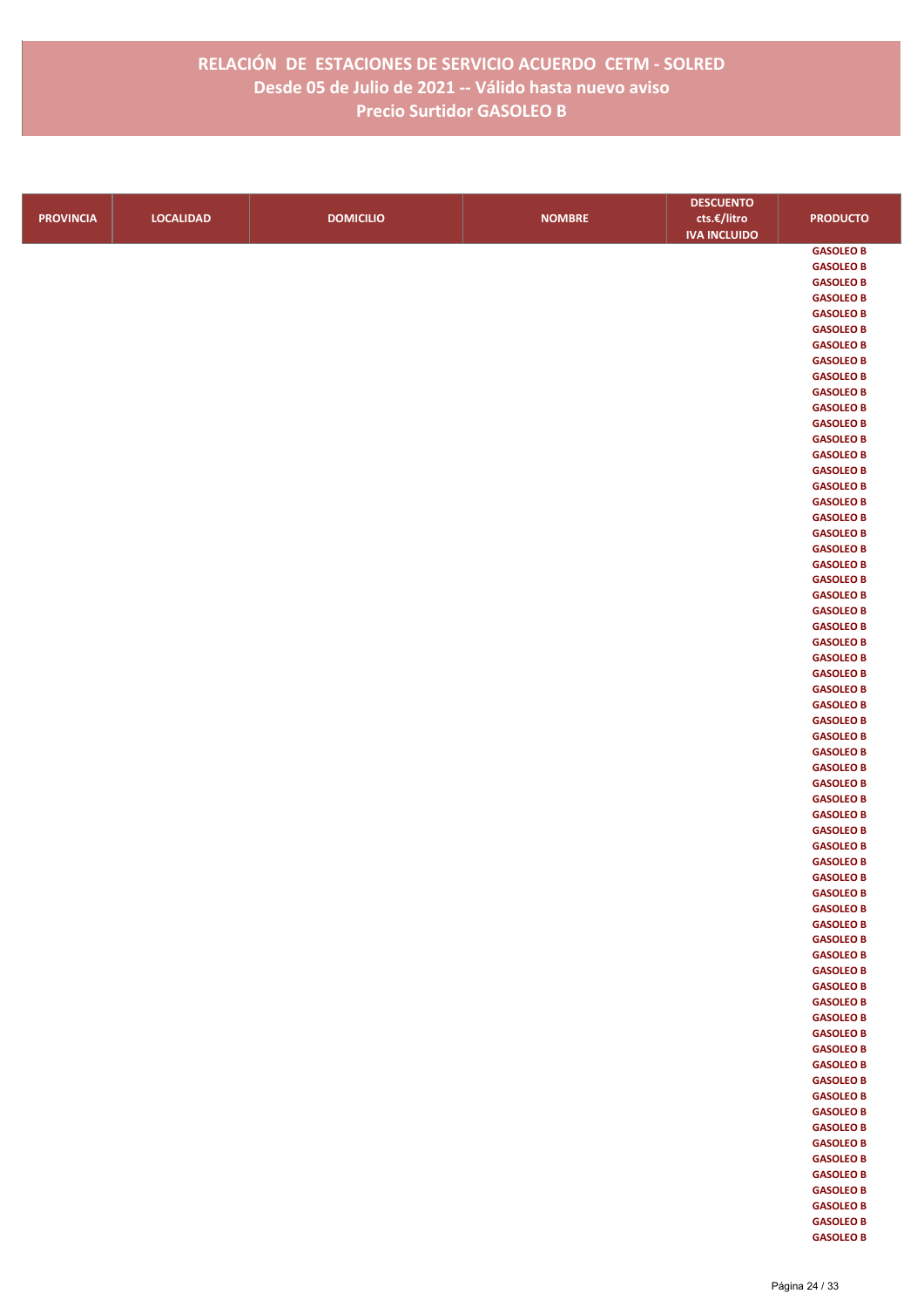|                  |                  |                  |               | <b>DESCUENTO</b>    |                  |
|------------------|------------------|------------------|---------------|---------------------|------------------|
| <b>PROVINCIA</b> | <b>LOCALIDAD</b> | <b>DOMICILIO</b> | <b>NOMBRE</b> | cts.€/litro         | <b>PRODUCTO</b>  |
|                  |                  |                  |               | <b>IVA INCLUIDO</b> |                  |
|                  |                  |                  |               |                     | <b>GASOLEO B</b> |
|                  |                  |                  |               |                     | <b>GASOLEO B</b> |
|                  |                  |                  |               |                     | <b>GASOLEO B</b> |
|                  |                  |                  |               |                     | <b>GASOLEO B</b> |
|                  |                  |                  |               |                     | <b>GASOLEO B</b> |
|                  |                  |                  |               |                     | <b>GASOLEO B</b> |
|                  |                  |                  |               |                     | <b>GASOLEO B</b> |
|                  |                  |                  |               |                     | <b>GASOLEO B</b> |
|                  |                  |                  |               |                     | <b>GASOLEO B</b> |
|                  |                  |                  |               |                     | <b>GASOLEO B</b> |
|                  |                  |                  |               |                     | <b>GASOLEO B</b> |
|                  |                  |                  |               |                     | <b>GASOLEO B</b> |
|                  |                  |                  |               |                     | <b>GASOLEO B</b> |
|                  |                  |                  |               |                     | <b>GASOLEO B</b> |
|                  |                  |                  |               |                     | <b>GASOLEO B</b> |
|                  |                  |                  |               |                     | <b>GASOLEO B</b> |
|                  |                  |                  |               |                     | <b>GASOLEO B</b> |
|                  |                  |                  |               |                     | <b>GASOLEO B</b> |
|                  |                  |                  |               |                     | <b>GASOLEO B</b> |
|                  |                  |                  |               |                     | <b>GASOLEO B</b> |
|                  |                  |                  |               |                     | <b>GASOLEO B</b> |
|                  |                  |                  |               |                     | <b>GASOLEO B</b> |
|                  |                  |                  |               |                     | <b>GASOLEO B</b> |
|                  |                  |                  |               |                     | <b>GASOLEO B</b> |
|                  |                  |                  |               |                     | <b>GASOLEO B</b> |
|                  |                  |                  |               |                     | <b>GASOLEO B</b> |
|                  |                  |                  |               |                     | <b>GASOLEO B</b> |
|                  |                  |                  |               |                     | <b>GASOLEO B</b> |
|                  |                  |                  |               |                     | <b>GASOLEO B</b> |
|                  |                  |                  |               |                     | <b>GASOLEO B</b> |
|                  |                  |                  |               |                     | <b>GASOLEO B</b> |
|                  |                  |                  |               |                     | <b>GASOLEO B</b> |
|                  |                  |                  |               |                     | <b>GASOLEO B</b> |
|                  |                  |                  |               |                     | <b>GASOLEO B</b> |
|                  |                  |                  |               |                     | <b>GASOLEO B</b> |
|                  |                  |                  |               |                     | <b>GASOLEO B</b> |
|                  |                  |                  |               |                     | <b>GASOLEO B</b> |
|                  |                  |                  |               |                     | <b>GASOLEO B</b> |
|                  |                  |                  |               |                     | <b>GASOLEO B</b> |
|                  |                  |                  |               |                     | <b>GASOLEO B</b> |
|                  |                  |                  |               |                     | <b>GASOLEO B</b> |
|                  |                  |                  |               |                     | <b>GASOLEO B</b> |
|                  |                  |                  |               |                     | <b>GASOLEO B</b> |
|                  |                  |                  |               |                     | <b>GASOLEO B</b> |
|                  |                  |                  |               |                     | <b>GASOLEO B</b> |
|                  |                  |                  |               |                     | <b>GASOLEO B</b> |
|                  |                  |                  |               |                     | <b>GASOLEO B</b> |
|                  |                  |                  |               |                     | <b>GASOLEO B</b> |
|                  |                  |                  |               |                     | <b>GASOLEO B</b> |
|                  |                  |                  |               |                     | <b>GASOLEO B</b> |
|                  |                  |                  |               |                     | <b>GASOLEO B</b> |
|                  |                  |                  |               |                     | <b>GASOLEO B</b> |
|                  |                  |                  |               |                     | <b>GASOLEO B</b> |
|                  |                  |                  |               |                     | <b>GASOLEO B</b> |
|                  |                  |                  |               |                     | <b>GASOLEO B</b> |
|                  |                  |                  |               |                     | <b>GASOLEO B</b> |
|                  |                  |                  |               |                     | <b>GASOLEO B</b> |
|                  |                  |                  |               |                     | <b>GASOLEO B</b> |
|                  |                  |                  |               |                     | <b>GASOLEO B</b> |
|                  |                  |                  |               |                     | <b>GASOLEO B</b> |
|                  |                  |                  |               |                     | <b>GASOLEO B</b> |
|                  |                  |                  |               |                     | <b>GASOLEO B</b> |
|                  |                  |                  |               |                     | <b>GASOLEO B</b> |
|                  |                  |                  |               |                     | <b>GASOLEO B</b> |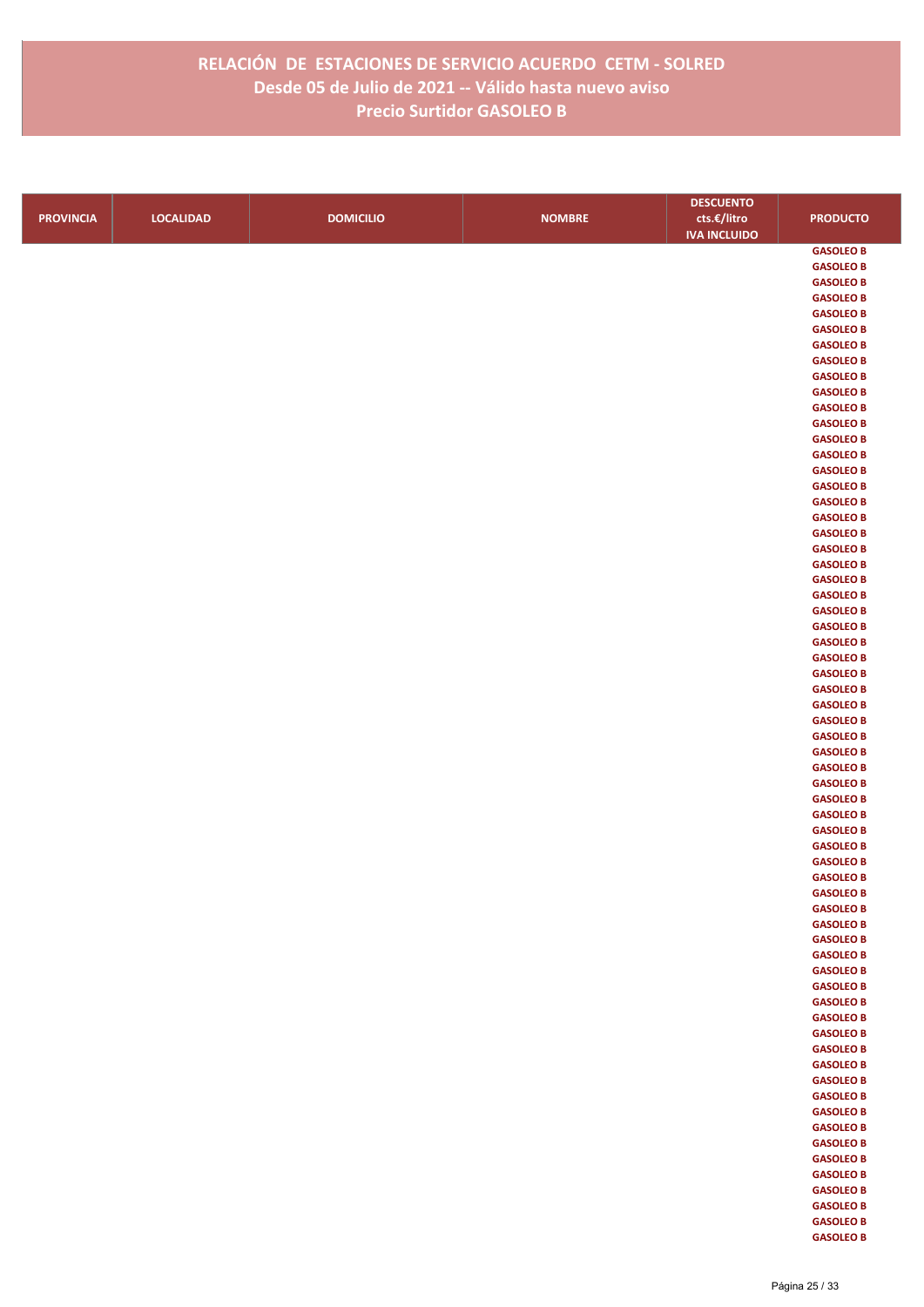|                  |                  |                  |               | <b>DESCUENTO</b>    |                  |
|------------------|------------------|------------------|---------------|---------------------|------------------|
| <b>PROVINCIA</b> | <b>LOCALIDAD</b> | <b>DOMICILIO</b> | <b>NOMBRE</b> | cts.€/litro         | <b>PRODUCTO</b>  |
|                  |                  |                  |               | <b>IVA INCLUIDO</b> |                  |
|                  |                  |                  |               |                     | <b>GASOLEO B</b> |
|                  |                  |                  |               |                     | <b>GASOLEO B</b> |
|                  |                  |                  |               |                     | <b>GASOLEO B</b> |
|                  |                  |                  |               |                     | <b>GASOLEO B</b> |
|                  |                  |                  |               |                     | <b>GASOLEO B</b> |
|                  |                  |                  |               |                     | <b>GASOLEO B</b> |
|                  |                  |                  |               |                     | <b>GASOLEO B</b> |
|                  |                  |                  |               |                     | <b>GASOLEO B</b> |
|                  |                  |                  |               |                     | <b>GASOLEO B</b> |
|                  |                  |                  |               |                     | <b>GASOLEO B</b> |
|                  |                  |                  |               |                     | <b>GASOLEO B</b> |
|                  |                  |                  |               |                     | <b>GASOLEO B</b> |
|                  |                  |                  |               |                     | <b>GASOLEO B</b> |
|                  |                  |                  |               |                     | <b>GASOLEO B</b> |
|                  |                  |                  |               |                     | <b>GASOLEO B</b> |
|                  |                  |                  |               |                     | <b>GASOLEO B</b> |
|                  |                  |                  |               |                     | <b>GASOLEO B</b> |
|                  |                  |                  |               |                     | <b>GASOLEO B</b> |
|                  |                  |                  |               |                     | <b>GASOLEO B</b> |
|                  |                  |                  |               |                     | <b>GASOLEO B</b> |
|                  |                  |                  |               |                     | <b>GASOLEO B</b> |
|                  |                  |                  |               |                     | <b>GASOLEO B</b> |
|                  |                  |                  |               |                     | <b>GASOLEO B</b> |
|                  |                  |                  |               |                     | <b>GASOLEO B</b> |
|                  |                  |                  |               |                     | <b>GASOLEO B</b> |
|                  |                  |                  |               |                     | <b>GASOLEO B</b> |
|                  |                  |                  |               |                     | <b>GASOLEO B</b> |
|                  |                  |                  |               |                     | <b>GASOLEO B</b> |
|                  |                  |                  |               |                     | <b>GASOLEO B</b> |
|                  |                  |                  |               |                     | <b>GASOLEO B</b> |
|                  |                  |                  |               |                     | <b>GASOLEO B</b> |
|                  |                  |                  |               |                     | <b>GASOLEO B</b> |
|                  |                  |                  |               |                     | <b>GASOLEO B</b> |
|                  |                  |                  |               |                     | <b>GASOLEO B</b> |
|                  |                  |                  |               |                     | <b>GASOLEO B</b> |
|                  |                  |                  |               |                     | <b>GASOLEO B</b> |
|                  |                  |                  |               |                     | <b>GASOLEO B</b> |
|                  |                  |                  |               |                     | <b>GASOLEO B</b> |
|                  |                  |                  |               |                     | <b>GASOLEO B</b> |
|                  |                  |                  |               |                     | <b>GASOLEO B</b> |
|                  |                  |                  |               |                     | <b>GASOLEO B</b> |
|                  |                  |                  |               |                     | <b>GASOLEO B</b> |
|                  |                  |                  |               |                     | <b>GASOLEO B</b> |
|                  |                  |                  |               |                     | <b>GASOLEO B</b> |
|                  |                  |                  |               |                     | <b>GASOLEO B</b> |
|                  |                  |                  |               |                     | <b>GASOLEO B</b> |
|                  |                  |                  |               |                     | <b>GASOLEO B</b> |
|                  |                  |                  |               |                     | <b>GASOLEO B</b> |
|                  |                  |                  |               |                     | <b>GASOLEO B</b> |
|                  |                  |                  |               |                     | <b>GASOLEO B</b> |
|                  |                  |                  |               |                     | <b>GASOLEO B</b> |
|                  |                  |                  |               |                     | <b>GASOLEO B</b> |
|                  |                  |                  |               |                     | <b>GASOLEO B</b> |
|                  |                  |                  |               |                     | <b>GASOLEO B</b> |
|                  |                  |                  |               |                     | <b>GASOLEO B</b> |
|                  |                  |                  |               |                     | <b>GASOLEO B</b> |
|                  |                  |                  |               |                     | <b>GASOLEO B</b> |
|                  |                  |                  |               |                     | <b>GASOLEO B</b> |
|                  |                  |                  |               |                     | <b>GASOLEO B</b> |
|                  |                  |                  |               |                     | <b>GASOLEO B</b> |
|                  |                  |                  |               |                     | <b>GASOLEO B</b> |
|                  |                  |                  |               |                     | <b>GASOLEO B</b> |
|                  |                  |                  |               |                     | <b>GASOLEO B</b> |
|                  |                  |                  |               |                     | <b>GASOLEO B</b> |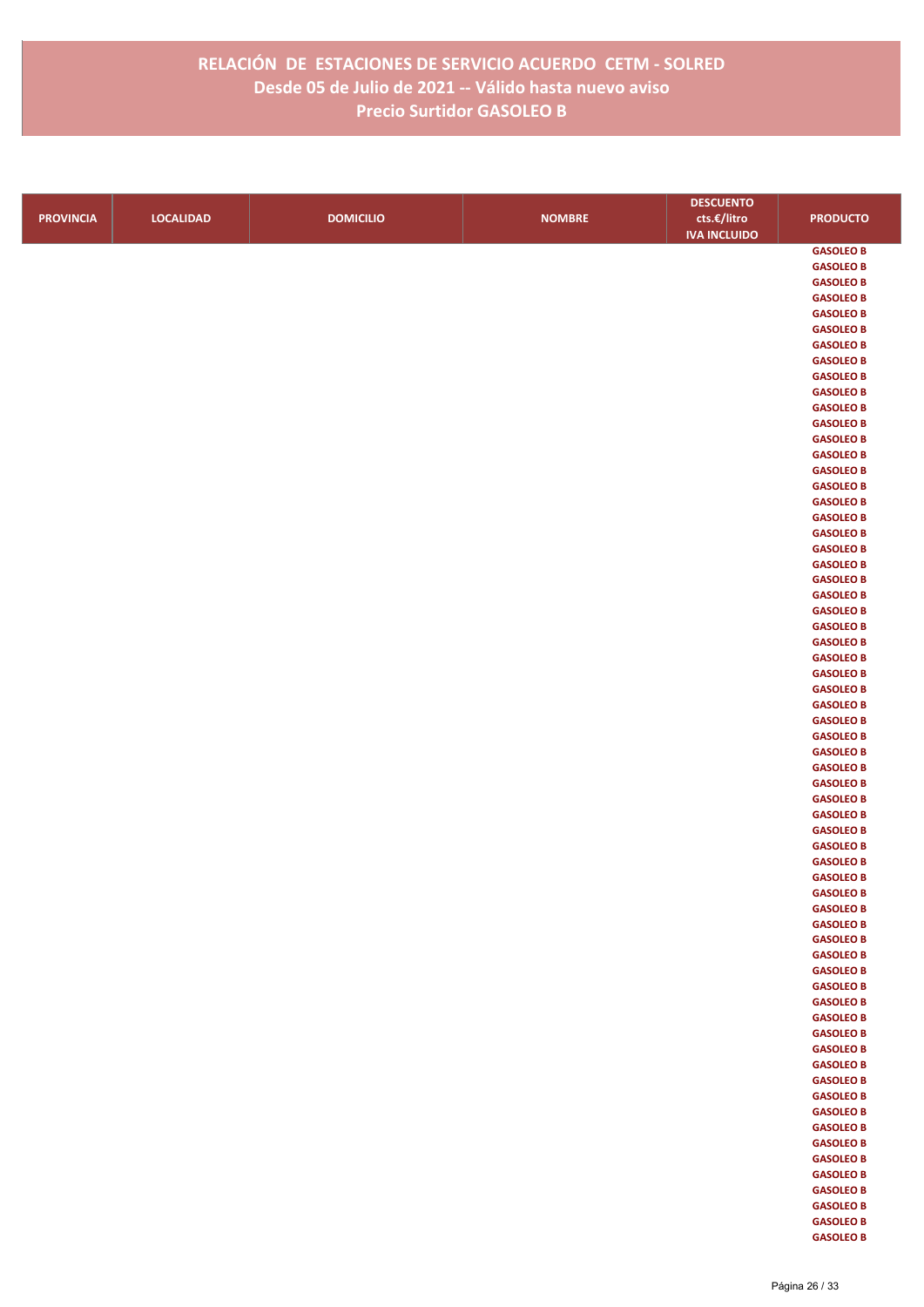|                  |                  |                  |               | <b>DESCUENTO</b>    |                  |
|------------------|------------------|------------------|---------------|---------------------|------------------|
| <b>PROVINCIA</b> | <b>LOCALIDAD</b> | <b>DOMICILIO</b> | <b>NOMBRE</b> | cts.€/litro         | <b>PRODUCTO</b>  |
|                  |                  |                  |               | <b>IVA INCLUIDO</b> |                  |
|                  |                  |                  |               |                     | <b>GASOLEO B</b> |
|                  |                  |                  |               |                     | <b>GASOLEO B</b> |
|                  |                  |                  |               |                     | <b>GASOLEO B</b> |
|                  |                  |                  |               |                     | <b>GASOLEO B</b> |
|                  |                  |                  |               |                     | <b>GASOLEO B</b> |
|                  |                  |                  |               |                     | <b>GASOLEO B</b> |
|                  |                  |                  |               |                     | <b>GASOLEO B</b> |
|                  |                  |                  |               |                     | <b>GASOLEO B</b> |
|                  |                  |                  |               |                     | <b>GASOLEO B</b> |
|                  |                  |                  |               |                     | <b>GASOLEO B</b> |
|                  |                  |                  |               |                     | <b>GASOLEO B</b> |
|                  |                  |                  |               |                     | <b>GASOLEO B</b> |
|                  |                  |                  |               |                     | <b>GASOLEO B</b> |
|                  |                  |                  |               |                     | <b>GASOLEO B</b> |
|                  |                  |                  |               |                     | <b>GASOLEO B</b> |
|                  |                  |                  |               |                     | <b>GASOLEO B</b> |
|                  |                  |                  |               |                     | <b>GASOLEO B</b> |
|                  |                  |                  |               |                     | <b>GASOLEO B</b> |
|                  |                  |                  |               |                     | <b>GASOLEO B</b> |
|                  |                  |                  |               |                     | <b>GASOLEO B</b> |
|                  |                  |                  |               |                     | <b>GASOLEO B</b> |
|                  |                  |                  |               |                     | <b>GASOLEO B</b> |
|                  |                  |                  |               |                     | <b>GASOLEO B</b> |
|                  |                  |                  |               |                     | <b>GASOLEO B</b> |
|                  |                  |                  |               |                     | <b>GASOLEO B</b> |
|                  |                  |                  |               |                     | <b>GASOLEO B</b> |
|                  |                  |                  |               |                     | <b>GASOLEO B</b> |
|                  |                  |                  |               |                     | <b>GASOLEO B</b> |
|                  |                  |                  |               |                     | <b>GASOLEO B</b> |
|                  |                  |                  |               |                     | <b>GASOLEO B</b> |
|                  |                  |                  |               |                     | <b>GASOLEO B</b> |
|                  |                  |                  |               |                     | <b>GASOLEO B</b> |
|                  |                  |                  |               |                     | <b>GASOLEO B</b> |
|                  |                  |                  |               |                     | <b>GASOLEO B</b> |
|                  |                  |                  |               |                     | <b>GASOLEO B</b> |
|                  |                  |                  |               |                     | <b>GASOLEO B</b> |
|                  |                  |                  |               |                     | <b>GASOLEO B</b> |
|                  |                  |                  |               |                     | <b>GASOLEO B</b> |
|                  |                  |                  |               |                     | <b>GASOLEO B</b> |
|                  |                  |                  |               |                     | <b>GASOLEO B</b> |
|                  |                  |                  |               |                     | <b>GASOLEO B</b> |
|                  |                  |                  |               |                     | <b>GASOLEO B</b> |
|                  |                  |                  |               |                     | <b>GASOLEO B</b> |
|                  |                  |                  |               |                     | <b>GASOLEO B</b> |
|                  |                  |                  |               |                     | <b>GASOLEO B</b> |
|                  |                  |                  |               |                     | <b>GASOLEO B</b> |
|                  |                  |                  |               |                     | <b>GASOLEO B</b> |
|                  |                  |                  |               |                     | <b>GASOLEO B</b> |
|                  |                  |                  |               |                     | <b>GASOLEO B</b> |
|                  |                  |                  |               |                     | <b>GASOLEO B</b> |
|                  |                  |                  |               |                     | <b>GASOLEO B</b> |
|                  |                  |                  |               |                     | <b>GASOLEO B</b> |
|                  |                  |                  |               |                     | <b>GASOLEO B</b> |
|                  |                  |                  |               |                     | <b>GASOLEO B</b> |
|                  |                  |                  |               |                     | <b>GASOLEO B</b> |
|                  |                  |                  |               |                     | <b>GASOLEO B</b> |
|                  |                  |                  |               |                     | <b>GASOLEO B</b> |
|                  |                  |                  |               |                     | <b>GASOLEO B</b> |
|                  |                  |                  |               |                     | <b>GASOLEO B</b> |
|                  |                  |                  |               |                     | <b>GASOLEO B</b> |
|                  |                  |                  |               |                     | <b>GASOLEO B</b> |
|                  |                  |                  |               |                     | <b>GASOLEO B</b> |
|                  |                  |                  |               |                     | <b>GASOLEO B</b> |
|                  |                  |                  |               |                     | <b>GASOLEO B</b> |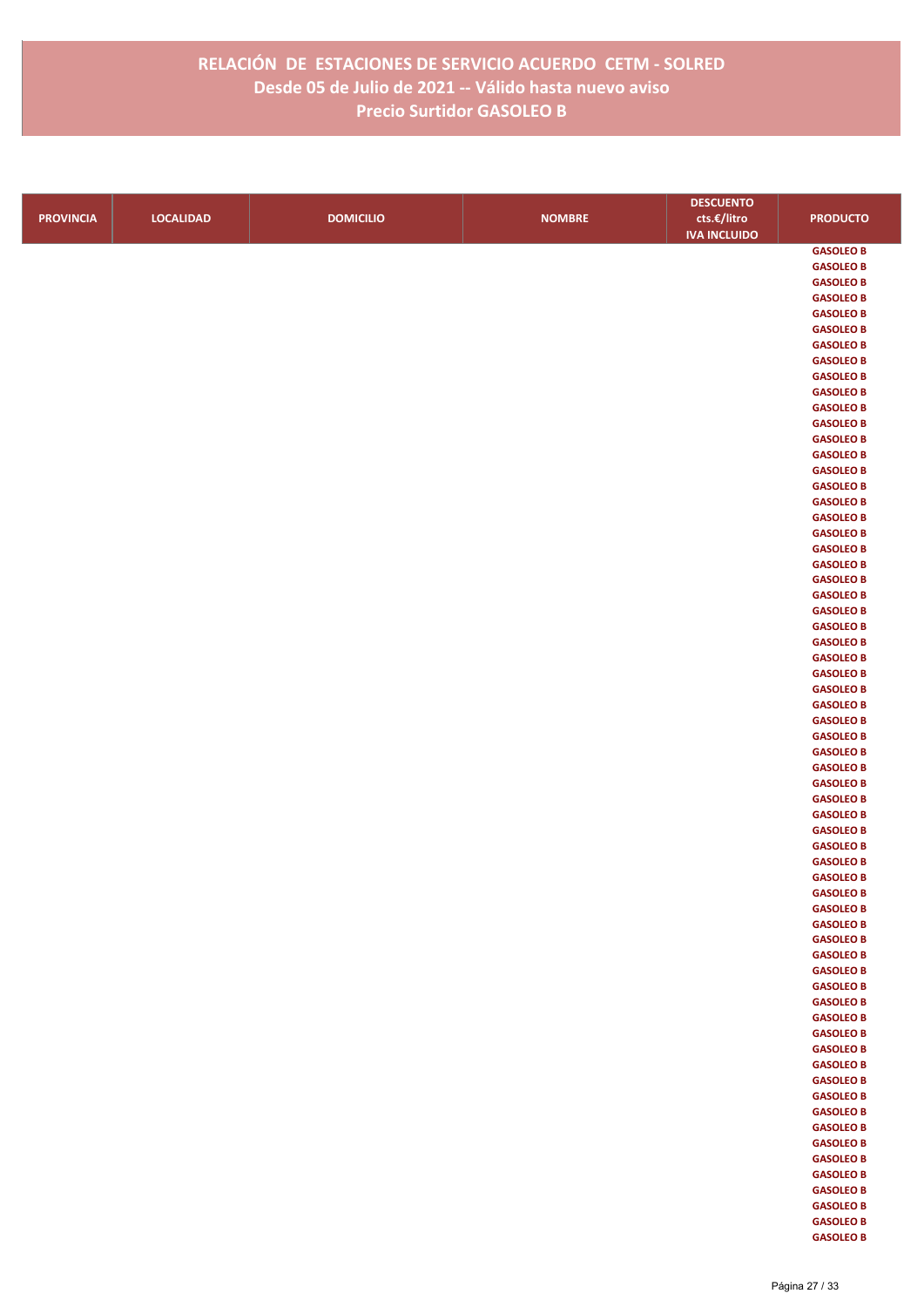|                  |                  |                  |               | <b>DESCUENTO</b>    |                                      |
|------------------|------------------|------------------|---------------|---------------------|--------------------------------------|
| <b>PROVINCIA</b> | <b>LOCALIDAD</b> | <b>DOMICILIO</b> | <b>NOMBRE</b> | cts.€/litro         | <b>PRODUCTO</b>                      |
|                  |                  |                  |               | <b>IVA INCLUIDO</b> |                                      |
|                  |                  |                  |               |                     | <b>GASOLEO B</b>                     |
|                  |                  |                  |               |                     | <b>GASOLEO B</b>                     |
|                  |                  |                  |               |                     | <b>GASOLEO B</b>                     |
|                  |                  |                  |               |                     | <b>GASOLEO B</b>                     |
|                  |                  |                  |               |                     | <b>GASOLEO B</b>                     |
|                  |                  |                  |               |                     | <b>GASOLEO B</b>                     |
|                  |                  |                  |               |                     | <b>GASOLEO B</b>                     |
|                  |                  |                  |               |                     | <b>GASOLEO B</b>                     |
|                  |                  |                  |               |                     | <b>GASOLEO B</b>                     |
|                  |                  |                  |               |                     | <b>GASOLEO B</b>                     |
|                  |                  |                  |               |                     | <b>GASOLEO B</b>                     |
|                  |                  |                  |               |                     | <b>GASOLEO B</b><br><b>GASOLEO B</b> |
|                  |                  |                  |               |                     | <b>GASOLEO B</b>                     |
|                  |                  |                  |               |                     | <b>GASOLEO B</b>                     |
|                  |                  |                  |               |                     | <b>GASOLEO B</b>                     |
|                  |                  |                  |               |                     | <b>GASOLEO B</b>                     |
|                  |                  |                  |               |                     | <b>GASOLEO B</b>                     |
|                  |                  |                  |               |                     | <b>GASOLEO B</b>                     |
|                  |                  |                  |               |                     | <b>GASOLEO B</b>                     |
|                  |                  |                  |               |                     | <b>GASOLEO B</b>                     |
|                  |                  |                  |               |                     | <b>GASOLEO B</b>                     |
|                  |                  |                  |               |                     | <b>GASOLEO B</b>                     |
|                  |                  |                  |               |                     | <b>GASOLEO B</b>                     |
|                  |                  |                  |               |                     | <b>GASOLEO B</b>                     |
|                  |                  |                  |               |                     | <b>GASOLEO B</b>                     |
|                  |                  |                  |               |                     | <b>GASOLEO B</b>                     |
|                  |                  |                  |               |                     | <b>GASOLEO B</b>                     |
|                  |                  |                  |               |                     | <b>GASOLEO B</b>                     |
|                  |                  |                  |               |                     | <b>GASOLEO B</b>                     |
|                  |                  |                  |               |                     | <b>GASOLEO B</b>                     |
|                  |                  |                  |               |                     | <b>GASOLEO B</b>                     |
|                  |                  |                  |               |                     | <b>GASOLEO B</b>                     |
|                  |                  |                  |               |                     | <b>GASOLEO B</b>                     |
|                  |                  |                  |               |                     | <b>GASOLEO B</b>                     |
|                  |                  |                  |               |                     | <b>GASOLEO B</b><br><b>GASOLEO B</b> |
|                  |                  |                  |               |                     | <b>GASOLEO B</b>                     |
|                  |                  |                  |               |                     | <b>GASOLEO B</b>                     |
|                  |                  |                  |               |                     | <b>GASOLEO B</b>                     |
|                  |                  |                  |               |                     | <b>GASOLEO B</b>                     |
|                  |                  |                  |               |                     | <b>GASOLEO B</b>                     |
|                  |                  |                  |               |                     | <b>GASOLEO B</b>                     |
|                  |                  |                  |               |                     | <b>GASOLEO B</b>                     |
|                  |                  |                  |               |                     | <b>GASOLEO B</b>                     |
|                  |                  |                  |               |                     | <b>GASOLEO B</b>                     |
|                  |                  |                  |               |                     | <b>GASOLEO B</b>                     |
|                  |                  |                  |               |                     | <b>GASOLEO B</b>                     |
|                  |                  |                  |               |                     | <b>GASOLEO B</b>                     |
|                  |                  |                  |               |                     | <b>GASOLEO B</b>                     |
|                  |                  |                  |               |                     | <b>GASOLEO B</b>                     |
|                  |                  |                  |               |                     | <b>GASOLEO B</b>                     |
|                  |                  |                  |               |                     | <b>GASOLEO B</b>                     |
|                  |                  |                  |               |                     | <b>GASOLEO B</b>                     |
|                  |                  |                  |               |                     | <b>GASOLEO B</b>                     |
|                  |                  |                  |               |                     | <b>GASOLEO B</b>                     |
|                  |                  |                  |               |                     | <b>GASOLEO B</b><br><b>GASOLEO B</b> |
|                  |                  |                  |               |                     | <b>GASOLEO B</b>                     |
|                  |                  |                  |               |                     | <b>GASOLEO B</b>                     |
|                  |                  |                  |               |                     | <b>GASOLEO B</b>                     |
|                  |                  |                  |               |                     | <b>GASOLEO B</b>                     |
|                  |                  |                  |               |                     | <b>GASOLEO B</b>                     |
|                  |                  |                  |               |                     | <b>GASOLEO B</b>                     |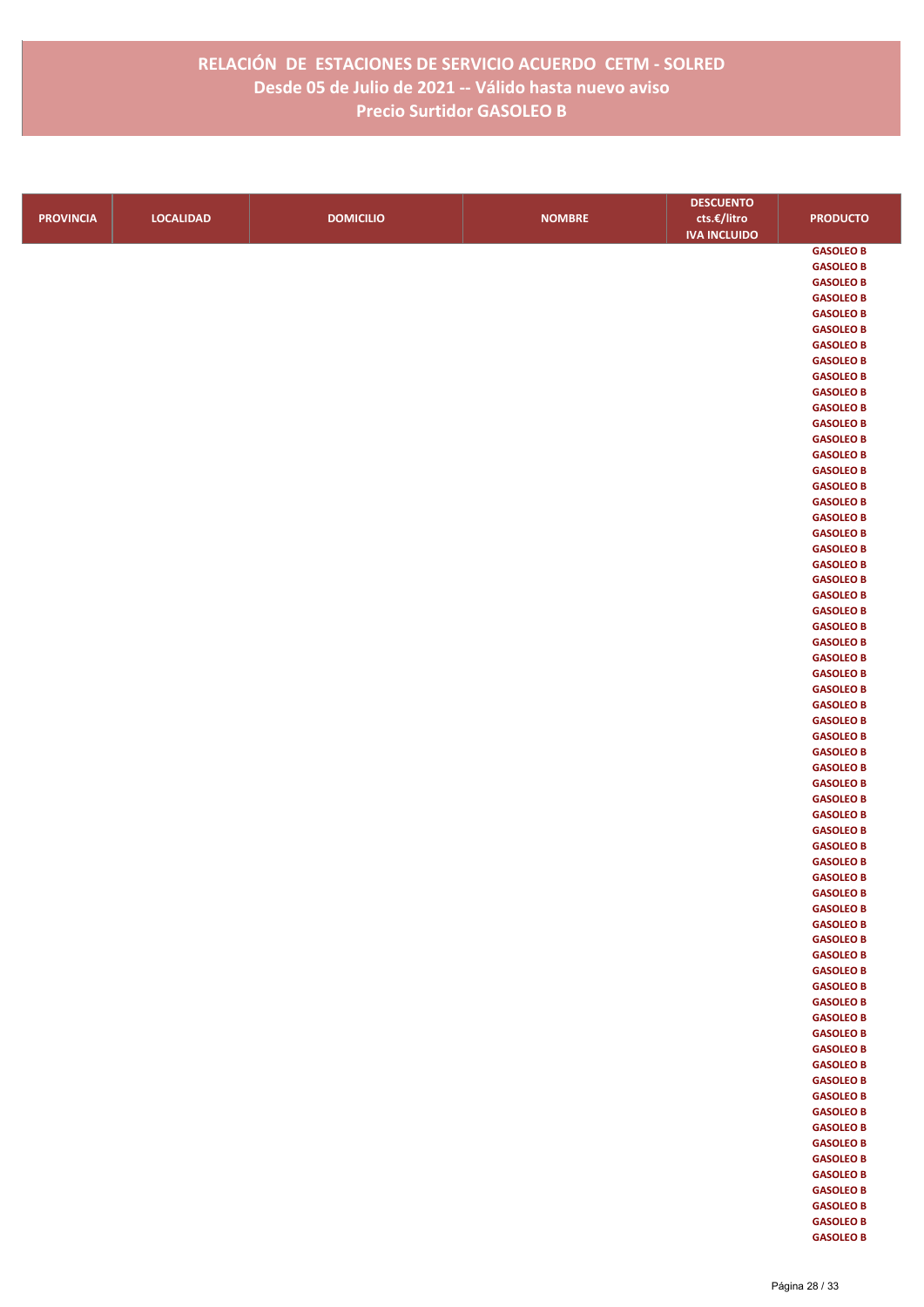|                  |                  |                  |               | <b>DESCUENTO</b>    |                  |
|------------------|------------------|------------------|---------------|---------------------|------------------|
| <b>PROVINCIA</b> | <b>LOCALIDAD</b> | <b>DOMICILIO</b> | <b>NOMBRE</b> | cts.€/litro         | <b>PRODUCTO</b>  |
|                  |                  |                  |               | <b>IVA INCLUIDO</b> |                  |
|                  |                  |                  |               |                     | <b>GASOLEO B</b> |
|                  |                  |                  |               |                     | <b>GASOLEO B</b> |
|                  |                  |                  |               |                     | <b>GASOLEO B</b> |
|                  |                  |                  |               |                     | <b>GASOLEO B</b> |
|                  |                  |                  |               |                     | <b>GASOLEO B</b> |
|                  |                  |                  |               |                     | <b>GASOLEO B</b> |
|                  |                  |                  |               |                     | <b>GASOLEO B</b> |
|                  |                  |                  |               |                     | <b>GASOLEO B</b> |
|                  |                  |                  |               |                     | <b>GASOLEO B</b> |
|                  |                  |                  |               |                     | <b>GASOLEO B</b> |
|                  |                  |                  |               |                     | <b>GASOLEO B</b> |
|                  |                  |                  |               |                     | <b>GASOLEO B</b> |
|                  |                  |                  |               |                     | <b>GASOLEO B</b> |
|                  |                  |                  |               |                     | <b>GASOLEO B</b> |
|                  |                  |                  |               |                     | <b>GASOLEO B</b> |
|                  |                  |                  |               |                     | <b>GASOLEO B</b> |
|                  |                  |                  |               |                     | <b>GASOLEO B</b> |
|                  |                  |                  |               |                     | <b>GASOLEO B</b> |
|                  |                  |                  |               |                     | <b>GASOLEO B</b> |
|                  |                  |                  |               |                     | <b>GASOLEO B</b> |
|                  |                  |                  |               |                     | <b>GASOLEO B</b> |
|                  |                  |                  |               |                     | <b>GASOLEO B</b> |
|                  |                  |                  |               |                     | <b>GASOLEO B</b> |
|                  |                  |                  |               |                     | <b>GASOLEO B</b> |
|                  |                  |                  |               |                     | <b>GASOLEO B</b> |
|                  |                  |                  |               |                     | <b>GASOLEO B</b> |
|                  |                  |                  |               |                     | <b>GASOLEO B</b> |
|                  |                  |                  |               |                     | <b>GASOLEO B</b> |
|                  |                  |                  |               |                     | <b>GASOLEO B</b> |
|                  |                  |                  |               |                     | <b>GASOLEO B</b> |
|                  |                  |                  |               |                     | <b>GASOLEO B</b> |
|                  |                  |                  |               |                     | <b>GASOLEO B</b> |
|                  |                  |                  |               |                     | <b>GASOLEO B</b> |
|                  |                  |                  |               |                     | <b>GASOLEO B</b> |
|                  |                  |                  |               |                     | <b>GASOLEO B</b> |
|                  |                  |                  |               |                     | <b>GASOLEO B</b> |
|                  |                  |                  |               |                     | <b>GASOLEO B</b> |
|                  |                  |                  |               |                     | <b>GASOLEO B</b> |
|                  |                  |                  |               |                     | <b>GASOLEO B</b> |
|                  |                  |                  |               |                     | <b>GASOLEO B</b> |
|                  |                  |                  |               |                     | <b>GASOLEO B</b> |
|                  |                  |                  |               |                     | <b>GASOLEO B</b> |
|                  |                  |                  |               |                     | <b>GASOLEO B</b> |
|                  |                  |                  |               |                     | <b>GASOLEO B</b> |
|                  |                  |                  |               |                     | <b>GASOLEO B</b> |
|                  |                  |                  |               |                     | <b>GASOLEO B</b> |
|                  |                  |                  |               |                     | <b>GASOLEO B</b> |
|                  |                  |                  |               |                     | <b>GASOLEO B</b> |
|                  |                  |                  |               |                     | <b>GASOLEO B</b> |
|                  |                  |                  |               |                     | <b>GASOLEO B</b> |
|                  |                  |                  |               |                     | <b>GASOLEO B</b> |
|                  |                  |                  |               |                     | <b>GASOLEO B</b> |
|                  |                  |                  |               |                     | <b>GASOLEO B</b> |
|                  |                  |                  |               |                     | <b>GASOLEO B</b> |
|                  |                  |                  |               |                     | <b>GASOLEO B</b> |
|                  |                  |                  |               |                     | <b>GASOLEO B</b> |
|                  |                  |                  |               |                     | <b>GASOLEO B</b> |
|                  |                  |                  |               |                     | <b>GASOLEO B</b> |
|                  |                  |                  |               |                     | <b>GASOLEO B</b> |
|                  |                  |                  |               |                     | <b>GASOLEO B</b> |
|                  |                  |                  |               |                     | <b>GASOLEO B</b> |
|                  |                  |                  |               |                     | <b>GASOLEO B</b> |
|                  |                  |                  |               |                     | <b>GASOLEO B</b> |
|                  |                  |                  |               |                     | <b>GASOLEO B</b> |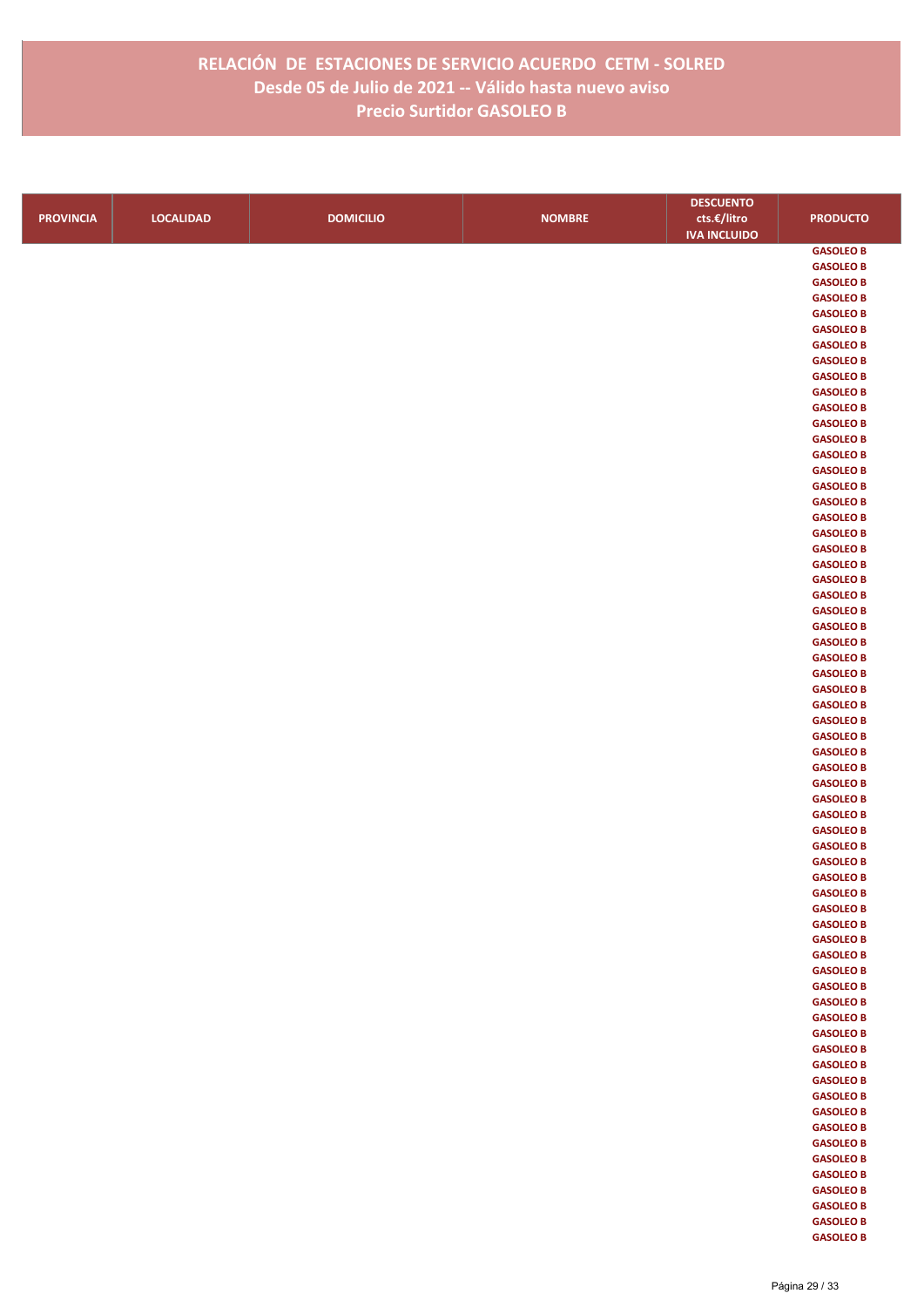|                  |                  |                  |               | <b>DESCUENTO</b>    |                                      |
|------------------|------------------|------------------|---------------|---------------------|--------------------------------------|
| <b>PROVINCIA</b> | <b>LOCALIDAD</b> | <b>DOMICILIO</b> | <b>NOMBRE</b> | cts.€/litro         | <b>PRODUCTO</b>                      |
|                  |                  |                  |               | <b>IVA INCLUIDO</b> |                                      |
|                  |                  |                  |               |                     | <b>GASOLEO B</b>                     |
|                  |                  |                  |               |                     | <b>GASOLEO B</b>                     |
|                  |                  |                  |               |                     | <b>GASOLEO B</b>                     |
|                  |                  |                  |               |                     | <b>GASOLEO B</b>                     |
|                  |                  |                  |               |                     | <b>GASOLEO B</b>                     |
|                  |                  |                  |               |                     | <b>GASOLEO B</b>                     |
|                  |                  |                  |               |                     | <b>GASOLEO B</b>                     |
|                  |                  |                  |               |                     | <b>GASOLEO B</b>                     |
|                  |                  |                  |               |                     | <b>GASOLEO B</b><br><b>GASOLEO B</b> |
|                  |                  |                  |               |                     | <b>GASOLEO B</b>                     |
|                  |                  |                  |               |                     | <b>GASOLEO B</b>                     |
|                  |                  |                  |               |                     | <b>GASOLEO B</b>                     |
|                  |                  |                  |               |                     | <b>GASOLEO B</b>                     |
|                  |                  |                  |               |                     | <b>GASOLEO B</b>                     |
|                  |                  |                  |               |                     | <b>GASOLEO B</b>                     |
|                  |                  |                  |               |                     | <b>GASOLEO B</b>                     |
|                  |                  |                  |               |                     | <b>GASOLEO B</b>                     |
|                  |                  |                  |               |                     | <b>GASOLEO B</b>                     |
|                  |                  |                  |               |                     | <b>GASOLEO B</b>                     |
|                  |                  |                  |               |                     | <b>GASOLEO B</b>                     |
|                  |                  |                  |               |                     | <b>GASOLEO B</b>                     |
|                  |                  |                  |               |                     | <b>GASOLEO B</b>                     |
|                  |                  |                  |               |                     | <b>GASOLEO B</b>                     |
|                  |                  |                  |               |                     | <b>GASOLEO B</b>                     |
|                  |                  |                  |               |                     | <b>GASOLEO B</b><br><b>GASOLEO B</b> |
|                  |                  |                  |               |                     | <b>GASOLEO B</b>                     |
|                  |                  |                  |               |                     | <b>GASOLEO B</b>                     |
|                  |                  |                  |               |                     | <b>GASOLEO B</b>                     |
|                  |                  |                  |               |                     | <b>GASOLEO B</b>                     |
|                  |                  |                  |               |                     | <b>GASOLEO B</b>                     |
|                  |                  |                  |               |                     | <b>GASOLEO B</b>                     |
|                  |                  |                  |               |                     | <b>GASOLEO B</b>                     |
|                  |                  |                  |               |                     | <b>GASOLEO B</b>                     |
|                  |                  |                  |               |                     | <b>GASOLEO B</b>                     |
|                  |                  |                  |               |                     | <b>GASOLEO B</b>                     |
|                  |                  |                  |               |                     | <b>GASOLEO B</b>                     |
|                  |                  |                  |               |                     | <b>GASOLEO B</b>                     |
|                  |                  |                  |               |                     | <b>GASOLEO B</b><br><b>GASOLEO B</b> |
|                  |                  |                  |               |                     | <b>GASOLEO B</b>                     |
|                  |                  |                  |               |                     | <b>GASOLEO B</b>                     |
|                  |                  |                  |               |                     | <b>GASOLEO B</b>                     |
|                  |                  |                  |               |                     | <b>GASOLEO B</b>                     |
|                  |                  |                  |               |                     | <b>GASOLEO B</b>                     |
|                  |                  |                  |               |                     | <b>GASOLEO B</b>                     |
|                  |                  |                  |               |                     | <b>GASOLEO B</b>                     |
|                  |                  |                  |               |                     | <b>GASOLEO B</b>                     |
|                  |                  |                  |               |                     | <b>GASOLEO B</b>                     |
|                  |                  |                  |               |                     | <b>GASOLEO B</b>                     |
|                  |                  |                  |               |                     | <b>GASOLEO B</b>                     |
|                  |                  |                  |               |                     | <b>GASOLEO B</b>                     |
|                  |                  |                  |               |                     | <b>GASOLEO B</b>                     |
|                  |                  |                  |               |                     | <b>GASOLEO B</b>                     |
|                  |                  |                  |               |                     | <b>GASOLEO B</b>                     |
|                  |                  |                  |               |                     | <b>GASOLEO B</b><br><b>GASOLEO B</b> |
|                  |                  |                  |               |                     | <b>GASOLEO B</b>                     |
|                  |                  |                  |               |                     | <b>GASOLEO B</b>                     |
|                  |                  |                  |               |                     | <b>GASOLEO B</b>                     |
|                  |                  |                  |               |                     | <b>GASOLEO B</b>                     |
|                  |                  |                  |               |                     | <b>GASOLEO B</b>                     |
|                  |                  |                  |               |                     | <b>GASOLEO B</b>                     |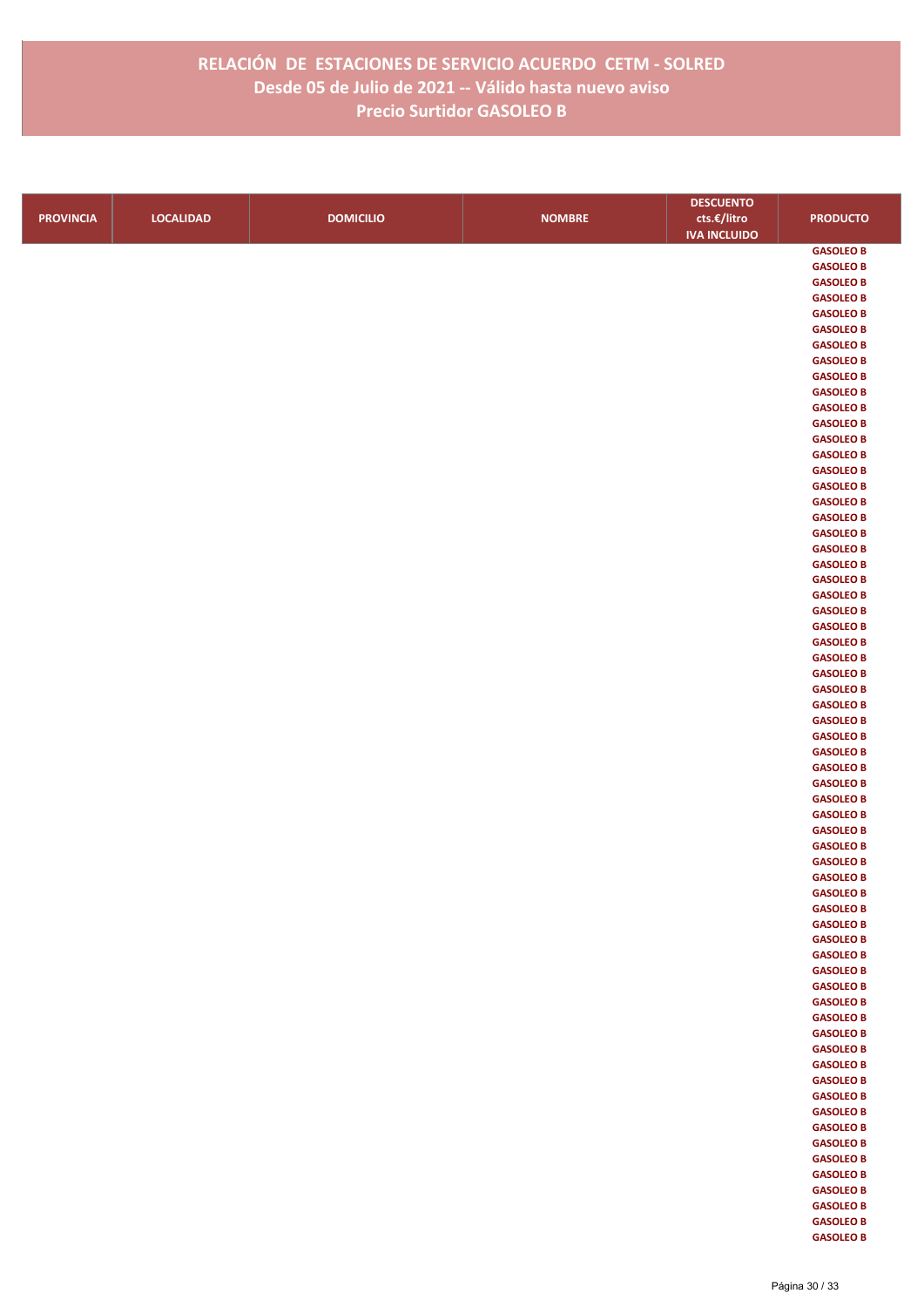|                  |                  |                  |               | <b>DESCUENTO</b>    |                                      |
|------------------|------------------|------------------|---------------|---------------------|--------------------------------------|
| <b>PROVINCIA</b> | <b>LOCALIDAD</b> | <b>DOMICILIO</b> | <b>NOMBRE</b> | cts.€/litro         | <b>PRODUCTO</b>                      |
|                  |                  |                  |               | <b>IVA INCLUIDO</b> |                                      |
|                  |                  |                  |               |                     | <b>GASOLEO B</b>                     |
|                  |                  |                  |               |                     | <b>GASOLEO B</b>                     |
|                  |                  |                  |               |                     | <b>GASOLEO B</b>                     |
|                  |                  |                  |               |                     | <b>GASOLEO B</b>                     |
|                  |                  |                  |               |                     | <b>GASOLEO B</b>                     |
|                  |                  |                  |               |                     | <b>GASOLEO B</b>                     |
|                  |                  |                  |               |                     | <b>GASOLEO B</b>                     |
|                  |                  |                  |               |                     | <b>GASOLEO B</b>                     |
|                  |                  |                  |               |                     | <b>GASOLEO B</b>                     |
|                  |                  |                  |               |                     | <b>GASOLEO B</b>                     |
|                  |                  |                  |               |                     | <b>GASOLEO B</b>                     |
|                  |                  |                  |               |                     | <b>GASOLEO B</b><br><b>GASOLEO B</b> |
|                  |                  |                  |               |                     | <b>GASOLEO B</b>                     |
|                  |                  |                  |               |                     | <b>GASOLEO B</b>                     |
|                  |                  |                  |               |                     | <b>GASOLEO B</b>                     |
|                  |                  |                  |               |                     | <b>GASOLEO B</b>                     |
|                  |                  |                  |               |                     | <b>GASOLEO B</b>                     |
|                  |                  |                  |               |                     | <b>GASOLEO B</b>                     |
|                  |                  |                  |               |                     | <b>GASOLEO B</b>                     |
|                  |                  |                  |               |                     | <b>GASOLEO B</b>                     |
|                  |                  |                  |               |                     | <b>GASOLEO B</b>                     |
|                  |                  |                  |               |                     | <b>GASOLEO B</b>                     |
|                  |                  |                  |               |                     | <b>GASOLEO B</b>                     |
|                  |                  |                  |               |                     | <b>GASOLEO B</b>                     |
|                  |                  |                  |               |                     | <b>GASOLEO B</b>                     |
|                  |                  |                  |               |                     | <b>GASOLEO B</b>                     |
|                  |                  |                  |               |                     | <b>GASOLEO B</b>                     |
|                  |                  |                  |               |                     | <b>GASOLEO B</b>                     |
|                  |                  |                  |               |                     | <b>GASOLEO B</b>                     |
|                  |                  |                  |               |                     | <b>GASOLEO B</b>                     |
|                  |                  |                  |               |                     | <b>GASOLEO B</b>                     |
|                  |                  |                  |               |                     | <b>GASOLEO B</b>                     |
|                  |                  |                  |               |                     | <b>GASOLEO B</b>                     |
|                  |                  |                  |               |                     | <b>GASOLEO B</b>                     |
|                  |                  |                  |               |                     | <b>GASOLEO B</b><br><b>GASOLEO B</b> |
|                  |                  |                  |               |                     | <b>GASOLEO B</b>                     |
|                  |                  |                  |               |                     | <b>GASOLEO B</b>                     |
|                  |                  |                  |               |                     | <b>GASOLEO B</b>                     |
|                  |                  |                  |               |                     | <b>GASOLEO B</b>                     |
|                  |                  |                  |               |                     | <b>GASOLEO B</b>                     |
|                  |                  |                  |               |                     | <b>GASOLEO B</b>                     |
|                  |                  |                  |               |                     | <b>GASOLEO B</b>                     |
|                  |                  |                  |               |                     | <b>GASOLEO B</b>                     |
|                  |                  |                  |               |                     | <b>GASOLEO B</b>                     |
|                  |                  |                  |               |                     | <b>GASOLEO B</b>                     |
|                  |                  |                  |               |                     | <b>GASOLEO B</b>                     |
|                  |                  |                  |               |                     | <b>GASOLEO B</b>                     |
|                  |                  |                  |               |                     | <b>GASOLEO B</b>                     |
|                  |                  |                  |               |                     | <b>GASOLEO B</b>                     |
|                  |                  |                  |               |                     | <b>GASOLEO B</b>                     |
|                  |                  |                  |               |                     | <b>GASOLEO B</b>                     |
|                  |                  |                  |               |                     | <b>GASOLEO B</b>                     |
|                  |                  |                  |               |                     | <b>GASOLEO B</b>                     |
|                  |                  |                  |               |                     | <b>GASOLEO B</b>                     |
|                  |                  |                  |               |                     | <b>GASOLEO B</b><br><b>GASOLEO B</b> |
|                  |                  |                  |               |                     | <b>GASOLEO B</b>                     |
|                  |                  |                  |               |                     | <b>GASOLEO B</b>                     |
|                  |                  |                  |               |                     | <b>GASOLEO B</b>                     |
|                  |                  |                  |               |                     | <b>GASOLEO B</b>                     |
|                  |                  |                  |               |                     | <b>GASOLEO B</b>                     |
|                  |                  |                  |               |                     | <b>GASOLEO B</b>                     |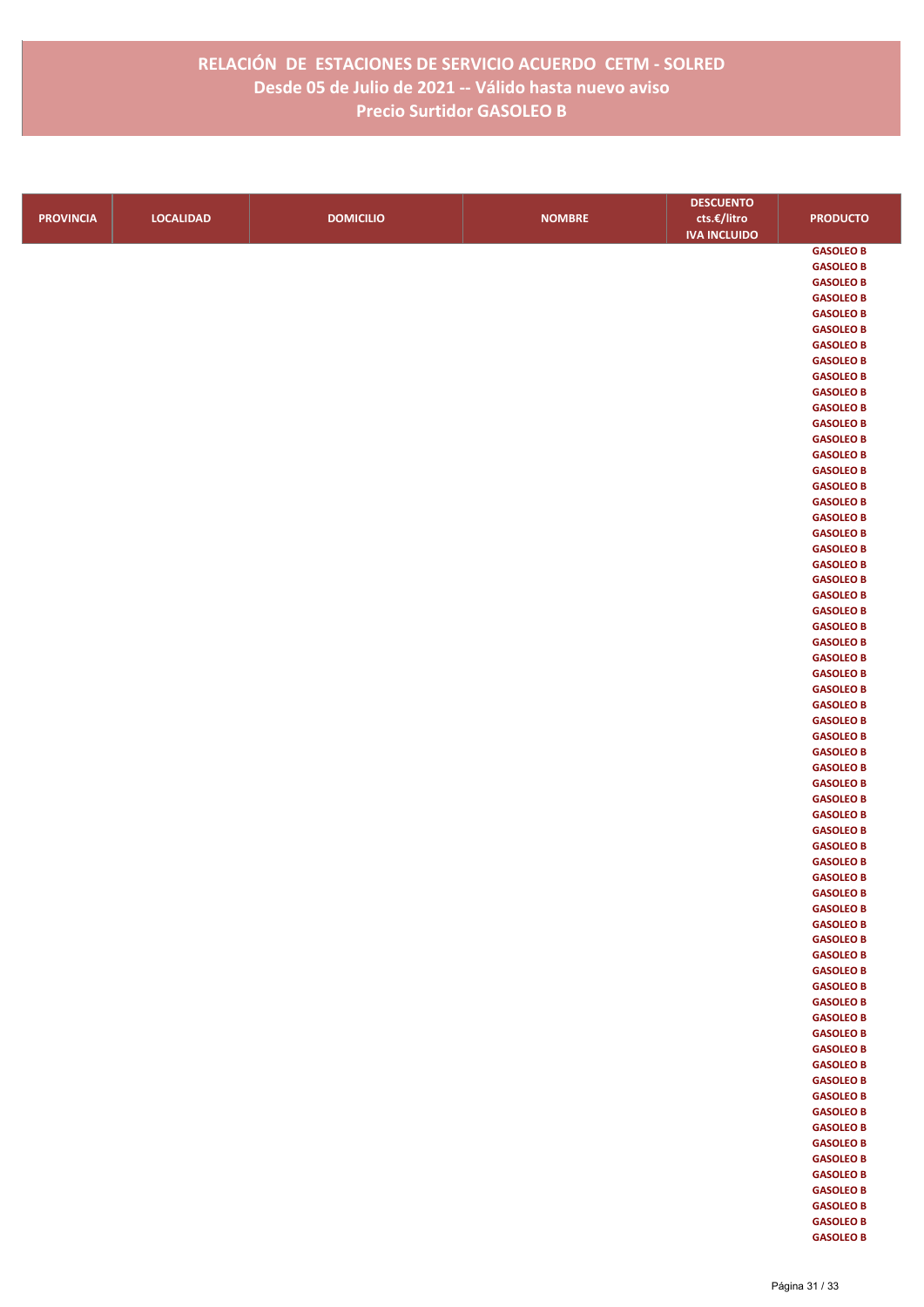|                  |                  |                  |               | <b>DESCUENTO</b>    |                                      |
|------------------|------------------|------------------|---------------|---------------------|--------------------------------------|
| <b>PROVINCIA</b> | <b>LOCALIDAD</b> | <b>DOMICILIO</b> | <b>NOMBRE</b> | cts.€/litro         | <b>PRODUCTO</b>                      |
|                  |                  |                  |               | <b>IVA INCLUIDO</b> |                                      |
|                  |                  |                  |               |                     | <b>GASOLEO B</b>                     |
|                  |                  |                  |               |                     | <b>GASOLEO B</b>                     |
|                  |                  |                  |               |                     | <b>GASOLEO B</b>                     |
|                  |                  |                  |               |                     | <b>GASOLEO B</b>                     |
|                  |                  |                  |               |                     | <b>GASOLEO B</b>                     |
|                  |                  |                  |               |                     | <b>GASOLEO B</b>                     |
|                  |                  |                  |               |                     | <b>GASOLEO B</b>                     |
|                  |                  |                  |               |                     | <b>GASOLEO B</b>                     |
|                  |                  |                  |               |                     | <b>GASOLEO B</b>                     |
|                  |                  |                  |               |                     | <b>GASOLEO B</b>                     |
|                  |                  |                  |               |                     | <b>GASOLEO B</b>                     |
|                  |                  |                  |               |                     | <b>GASOLEO B</b><br><b>GASOLEO B</b> |
|                  |                  |                  |               |                     | <b>GASOLEO B</b>                     |
|                  |                  |                  |               |                     | <b>GASOLEO B</b>                     |
|                  |                  |                  |               |                     | <b>GASOLEO B</b>                     |
|                  |                  |                  |               |                     | <b>GASOLEO B</b>                     |
|                  |                  |                  |               |                     | <b>GASOLEO B</b>                     |
|                  |                  |                  |               |                     | <b>GASOLEO B</b>                     |
|                  |                  |                  |               |                     | <b>GASOLEO B</b>                     |
|                  |                  |                  |               |                     | <b>GASOLEO B</b>                     |
|                  |                  |                  |               |                     | <b>GASOLEO B</b>                     |
|                  |                  |                  |               |                     | <b>GASOLEO B</b>                     |
|                  |                  |                  |               |                     | <b>GASOLEO B</b>                     |
|                  |                  |                  |               |                     | <b>GASOLEO B</b>                     |
|                  |                  |                  |               |                     | <b>GASOLEO B</b>                     |
|                  |                  |                  |               |                     | <b>GASOLEO B</b>                     |
|                  |                  |                  |               |                     | <b>GASOLEO B</b>                     |
|                  |                  |                  |               |                     | <b>GASOLEO B</b>                     |
|                  |                  |                  |               |                     | <b>GASOLEO B</b>                     |
|                  |                  |                  |               |                     | <b>GASOLEO B</b>                     |
|                  |                  |                  |               |                     | <b>GASOLEO B</b>                     |
|                  |                  |                  |               |                     | <b>GASOLEO B</b>                     |
|                  |                  |                  |               |                     | <b>GASOLEO B</b>                     |
|                  |                  |                  |               |                     | <b>GASOLEO B</b>                     |
|                  |                  |                  |               |                     | <b>GASOLEO B</b><br><b>GASOLEO B</b> |
|                  |                  |                  |               |                     | <b>GASOLEO B</b>                     |
|                  |                  |                  |               |                     | <b>GASOLEO B</b>                     |
|                  |                  |                  |               |                     | <b>GASOLEO B</b>                     |
|                  |                  |                  |               |                     | <b>GASOLEO B</b>                     |
|                  |                  |                  |               |                     | <b>GASOLEO B</b>                     |
|                  |                  |                  |               |                     | <b>GASOLEO B</b>                     |
|                  |                  |                  |               |                     | <b>GASOLEO B</b>                     |
|                  |                  |                  |               |                     | <b>GASOLEO B</b>                     |
|                  |                  |                  |               |                     | <b>GASOLEO B</b>                     |
|                  |                  |                  |               |                     | <b>GASOLEO B</b>                     |
|                  |                  |                  |               |                     | <b>GASOLEO B</b>                     |
|                  |                  |                  |               |                     | <b>GASOLEO B</b>                     |
|                  |                  |                  |               |                     | <b>GASOLEO B</b>                     |
|                  |                  |                  |               |                     | <b>GASOLEO B</b>                     |
|                  |                  |                  |               |                     | <b>GASOLEO B</b>                     |
|                  |                  |                  |               |                     | <b>GASOLEO B</b>                     |
|                  |                  |                  |               |                     | <b>GASOLEO B</b>                     |
|                  |                  |                  |               |                     | <b>GASOLEO B</b>                     |
|                  |                  |                  |               |                     | <b>GASOLEO B</b>                     |
|                  |                  |                  |               |                     | <b>GASOLEO B</b><br><b>GASOLEO B</b> |
|                  |                  |                  |               |                     | <b>GASOLEO B</b>                     |
|                  |                  |                  |               |                     | <b>GASOLEO B</b>                     |
|                  |                  |                  |               |                     | <b>GASOLEO B</b>                     |
|                  |                  |                  |               |                     | <b>GASOLEO B</b>                     |
|                  |                  |                  |               |                     | <b>GASOLEO B</b>                     |
|                  |                  |                  |               |                     | <b>GASOLEO B</b>                     |